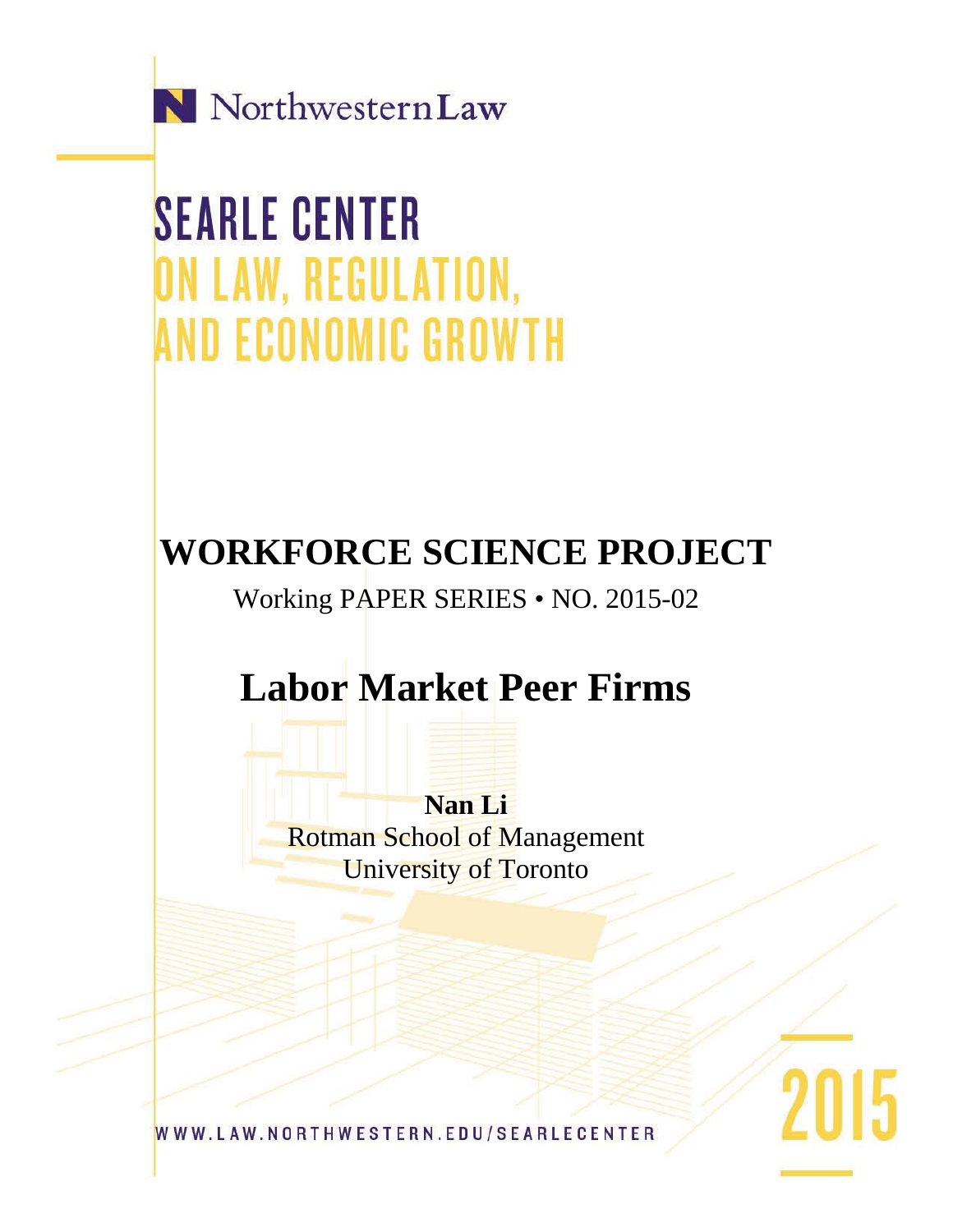### <span id="page-1-0"></span>Labor Market Peer Firms

Nan Li\*

January 2014; this version, January 2015

### Abstract

I show that labor market peer firms (LMPs) provide a new measure of economic linkages among firms. I identify LMPs by analyzing members' online viewing patterns on LinkedIn, a professional networking and corporate recruiting website. LMPs exhibit significant incremental power over standard outputmarket-based industry groupings to explain cross-sectional variation in base firms' stock returns and performance metrics. I create a measure of similarity across firms using LinkedIn members' self-reported labor market skills. When LMPs share more skills with the base firm, LMPs outperform standard industry groupings to explain return comovements.

<sup>\*</sup>Nan Li is at Rotman School of Management, University of Toronto (nan.li@rotman.utoronto.ca). I thank members of my dissertation committee for their invaluable help and support: Douglas Skinner (Chair), Ray Ball, Gary Becker, Pingyang Gao, and Michael Minnis. I appreciate comments from and discussions with Philip Berger, Hans Christensen, Rui Cui, Pengjie Gao, Joseph Gerakos, João Granja, Zhiguo He, Yunzhi Hu, Erik Hurst, Filipe Lacerda, Christian Leuz, Meng Li, Mark Maffett, Sara Moreira, Valeri Nikolaev, Dan Nguyen, Elizabeth Pontikes, Haresh Sapra, Kelly Shue, Abbie Smith, Regina Wittenberg-Moerman, Wei Wu, Danxia Xie, Qiping Xu, Anastasia Zakolyukina, Sarah Zechman, Frank Shuang Zhou, and seminar participants at Chinese University of Hong Kong, Hong Kong University, Nanyang Technological University, National University of Singapore, New York University, Singapore Management University, UCLA, University of Chicago, University of Pittsburg, University of Toronto. I thank people at LinkedIn for helpful discussions. I acknowledge the generous financial support provided by the Accounting Research Center and PhD program at Booth School of Business, University of Chicago. All errors are my own.© 2014 Nan Li. All rights reserved.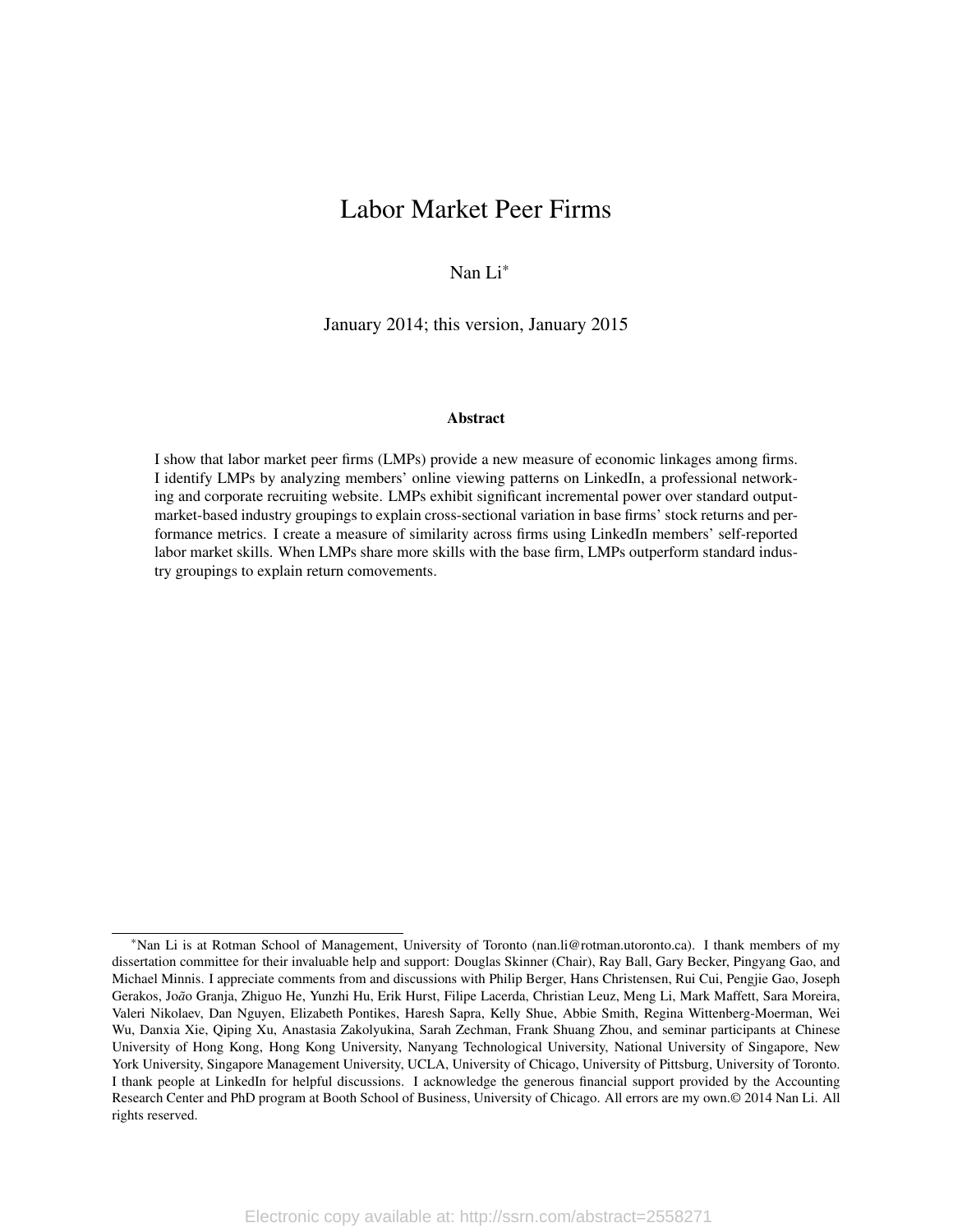### 1 Introduction

Understanding firms' economic linkages is central to economic analysis and policy making. Standard industry groupings are primarily based on product market relations and measure output but not necessarily input market shocks. Labor inputs, or human capital, play an important role in the production process [\(Becker](#page-31-0) [\[1962\]](#page-31-0), [Bresnahan et al.](#page-32-0) [\[2002\]](#page-32-0), [Lustig et al.](#page-34-0) [\[2011\]](#page-34-0)), and potentially measure input market shocks. This study offers an innovative way to measure firms' economic linkages by identifying labor market peer firms (LMPs). I find that LMPs measure whether firms are exposed to common economic shocks, as reflected in earnings and stock return comovements.

Firms in the same product market encounter similar output market shocks that affect their revenues, whereas firms that use the same inputs, including common types of labor, experience similar input market shocks that impact their expenses. In addition, input and output market shocks (including market and in-dustry risk throughout this paper) affect firms' stock prices.<sup>[1](#page-1-0)</sup> When firms are exposed to common shocks, their stock prices and earnings comove. While it is difficult to identify or observe shocks, I rely on stock return and earnings comovement tests to infer the channels through which shocks affect asset prices. I use standard industry groupings to tease out common output market shocks. The incremental explanatory power of LMPs suggests that the labor market captures economically significant common input market shocks.

LMPs enable me to test the relation between the labor market and stock prices. Although each piece of evidence is potentially open to a different interpretation, together they support the idea that the labor market measures firms' exposure to common economic shocks. For instance, technology shocks to new industries likely change the outside options of a firm's human capital, shifting its labor costs and profits [\(Eisfeldt and](#page-32-1) [Papanikolaou](#page-32-1) [\[2013\]](#page-32-1)). Other studies further investigate the channels through which the labor market affects asset prices. [Donangelo](#page-32-2) [\[2013\]](#page-32-2) finds that firms in industries with highly mobile labor earn higher returns than those in industries with less mobile labor. [Bazdrech et al.](#page-31-1) [\[2013\]](#page-31-1) show that labor market activities react to both labor and capital adjustment costs in a dynamic neoclassical investment-based model and suggest that labor market frictions can have a significant impact on asset prices.

This paper is a joint test of two hypotheses. First, that the labor market measures common input market shocks to firm value so that LMPs have incremental power to explain stock return and earning comovements

<sup>&</sup>lt;sup>1</sup>Peer firms might experience common exogenous supply and demand shocks, disaster shocks, and policy shocks that are onetime shifts to stock prices. Peer firms might also share common market or industry risk that is incorporated in stock prices. Stock price comovements can be driven by either exogenous one-time shocks, changes in risk factors, or a combination of shocks and risk. I do not disentangle shocks and risk and refer to all of them as shocks throughout this paper.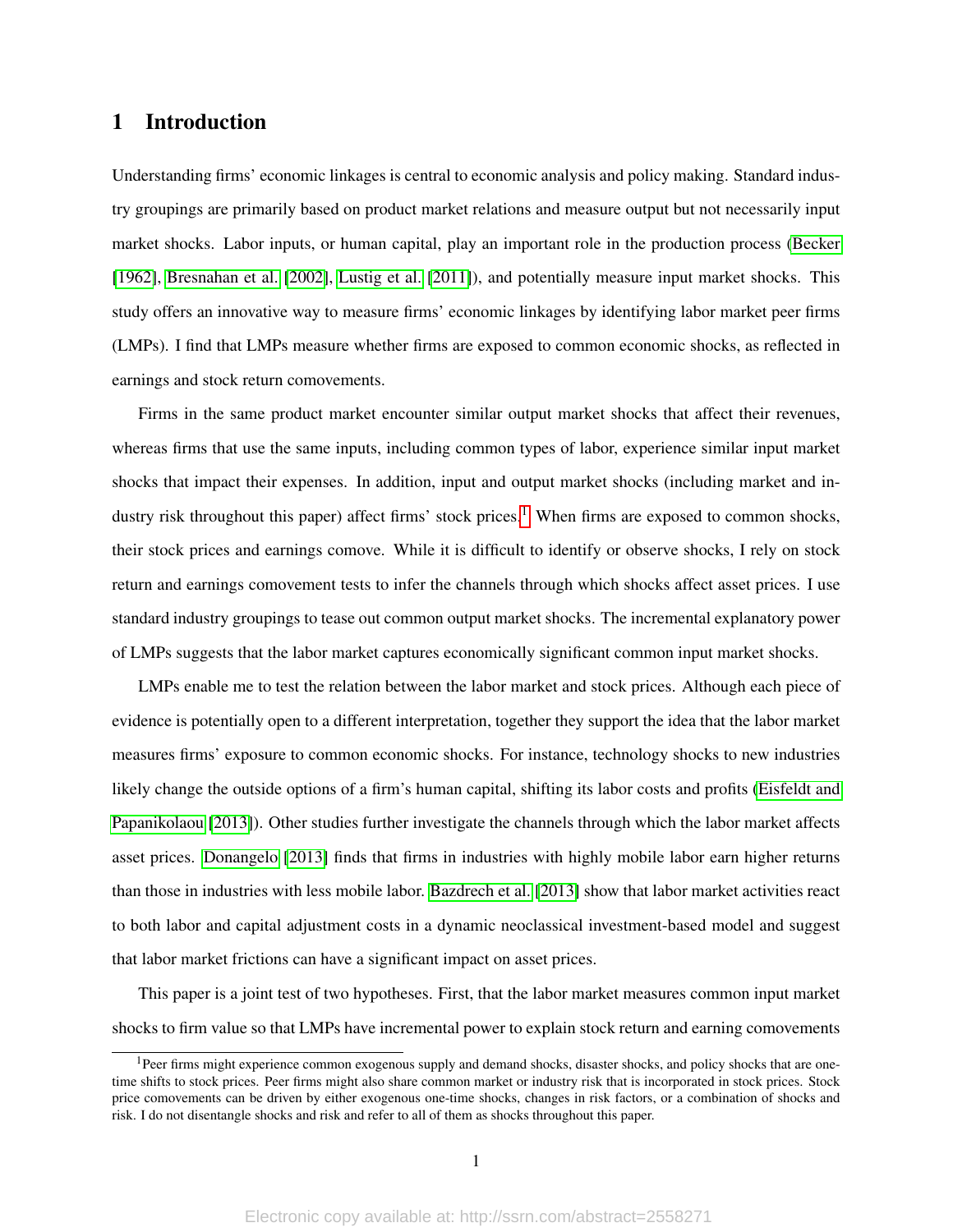over output-market-based industry groupings. Second, that LinkedIn-implied LMPs are a good measure for labor market commonalities.

How do LMPs offer incremental power over standard industry groupings to measure firms' economic linkages that transmit economic shocks? First, LMPs measure demand and supply shocks to a firm's talent pool. Limits on specific labor could raise wage costs and impede a firm's production of goods. When firms hire common types of labor, they are subject to common economic shocks. Common shocks shift peer firms' labor costs and consequently their earnings. This commonality is reflected in stock return and earning comovements. Second, LMPs measure exposure to common non-labor input market shocks. For example, both chemical and consumer staple companies use crude oil as an input and both are exposed to oil price volatility. Identifying this type of commonality is difficult because chemical and consumer staple companies are in different product markets. However, this commonality could be detected through the labor market because they both hire chemical engineers to develop new products and oil analysts to hedge firms' oil price fluctuations.[2](#page-1-0)

Identifying LMPs is challenging. Firms disclose little information about human capital [\(Aboody and Lev](#page-31-2) [\[1998\]](#page-31-2), [Lev and Zarowin](#page-34-1) [\[1999\]](#page-34-1), [Kanodia et al.](#page-33-0) [\[2004\]](#page-33-0)). We only know the number of a firm's employees, R&D, SG&A expenses from its annual report, and the distribution of labor force skills at the aggregate industry level from government agencies. Existing literature examines how labor networks influence the transfer of knowledge and firm performance [\(Almeida and Kogut](#page-31-3) [\[1999\]](#page-31-3), [Cohen et al.](#page-32-3) [\[2010\]](#page-32-3), [Engelberg](#page-32-4) [et al.](#page-32-4) [\[2013\]](#page-32-4)). However, data on which firms hire common types of labor are not available.

This paper proposes a novel approach to identify LMPs using data from LinkedIn. LinkedIn is the world's largest professional network on the internet, with more than 200 million members. LinkedIn hosts company homepages for more than 3 million firms. Firms use LinkedIn as a recruiting channel. Often, and sometimes exclusively, firms post career-related news and new job openings on their LinkedIn company homepages. LinkedIn members view LinkedIn company homepages to learn about career opportunities. We can assume that a LinkedIn member's viewing history on LinkedIn company homepages reveals companies for which a member has the necessary work skills and for which the member might be interested in working. For each firm on LinkedIn, the site shows six other firms that members have "also viewed" (appear mostly frequently in members' adjacent views). For example, members who visited the LinkedIn homepage of the

 $2$ LMPs also measure output market shocks because firms in the same product market likely hire similar kinds of labor. I don't focus on LMPs' power to capture output market shocks as they are measured by product market peers.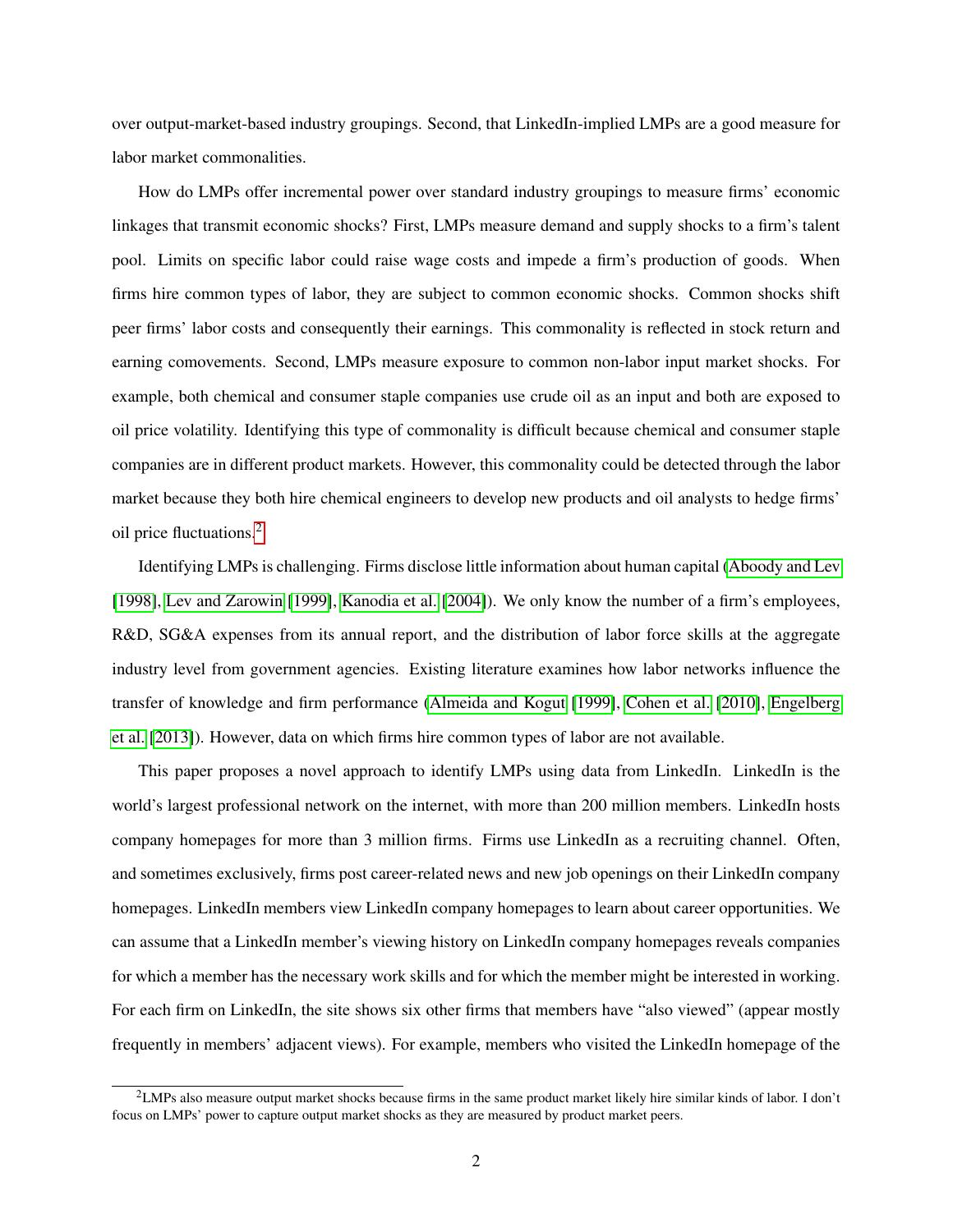electric car producer Tesla (SIC code 3711, Motor Vehicles) have "also viewed" the LinkedIn homepages of BMW (SIC code 3711), Ford (SIC code 3711), Solar City (SIC code 1700, Construction), Space Exploration Technologies (SIC code 3761, Guided Missiles and Space Vehicles), Google (SIC code 7375, Information Retrieval Services) and Apple (SIC code 3571, Electronic Computers). Obviously, Tesla's LinkedIn "also viewed" firms are a mix of input and output markets peers. I classify the "also viewed" firms as the base firm's LMPs.

The LinkedIn-implied LMPs detect firms' commonalities that traditional industry groupings based on product market or production processes do not pick up. Seventy-two percent of S&P 1500 firms' LMPs share the same two-digit GICS industry code with the base firm. In addition, a mere 34% of S&P 1500 firms' LMPs have the same four-digit SIC industry code as the base firm. The fact that the six peer firms only have a 64% overlap with (on average) 282 peer firms in each four-digit GICS industry illustrates that LMPs measure commonalities beyond the output market.

LinkedIn-implied LMPs also measure the intensity of the relation between companies and can select groupings on the basis of closeness. LinkedIn members select a firm's most relevant LMPs, whereas tradi-tional industry groupings do not measure closeness among firms within a given industry.<sup>[3](#page-1-0)</sup>

Consistent with my predictions, LMPs exhibit economically meaningful and significant incremental power to explain stock return comovements over standard industry groupings (SIC, NAICS, GICS) and text-based product market industry groupings (TNIC, [Hoberg and Phillips](#page-33-1) [\[2010,](#page-33-1) [2013\]](#page-33-2)). Standard industry groupings together explain 13.0% of cross-sectional return variation, whereas LMPs increase the explanatory power to 15.6%. Consistent with evidence from return-based comovement tests, LMPs also show incremental explanatory power over standard industry groupings to explain contemporaneous correlations in accounting-based fundamentals, including valuation multiples, profitability and expense ratios. If conventional industry groupings do a good job of measuring output market shocks, empirical evidence shows that LMPs capture economically important input market shocks to firm value.

To further explore firms' labor market relationships, I create a skill-similarity measure that exploits a unique feature of my database. LinkedIn members post their skills to their online profiles. Each firm's

 $3$ LinkedIn members' viewing patterns likely identify firms' most relevant peers and crucial linkages out of a potentially noisy and large sample of industry peers. For example, Discover Financial Services and Citibank are both financial firms with different business focuses. The LMPs of Discover Financial Services are Visa, American Express, Mastercard, Citibank, Capital One and J.P. Morgan Chase, whereas Citibank's LMPs are HSBC, Goldman Sachs, Deutsche Bank, JP Morgan Chase, Morgan Stanley, and Bank of America. The differences in the LinkedIn-implied LMPs are consistent with the differences in the two firms' business models: Discover's LMPs are major credit card issuers, and Citi's LMPs are large traditional banks.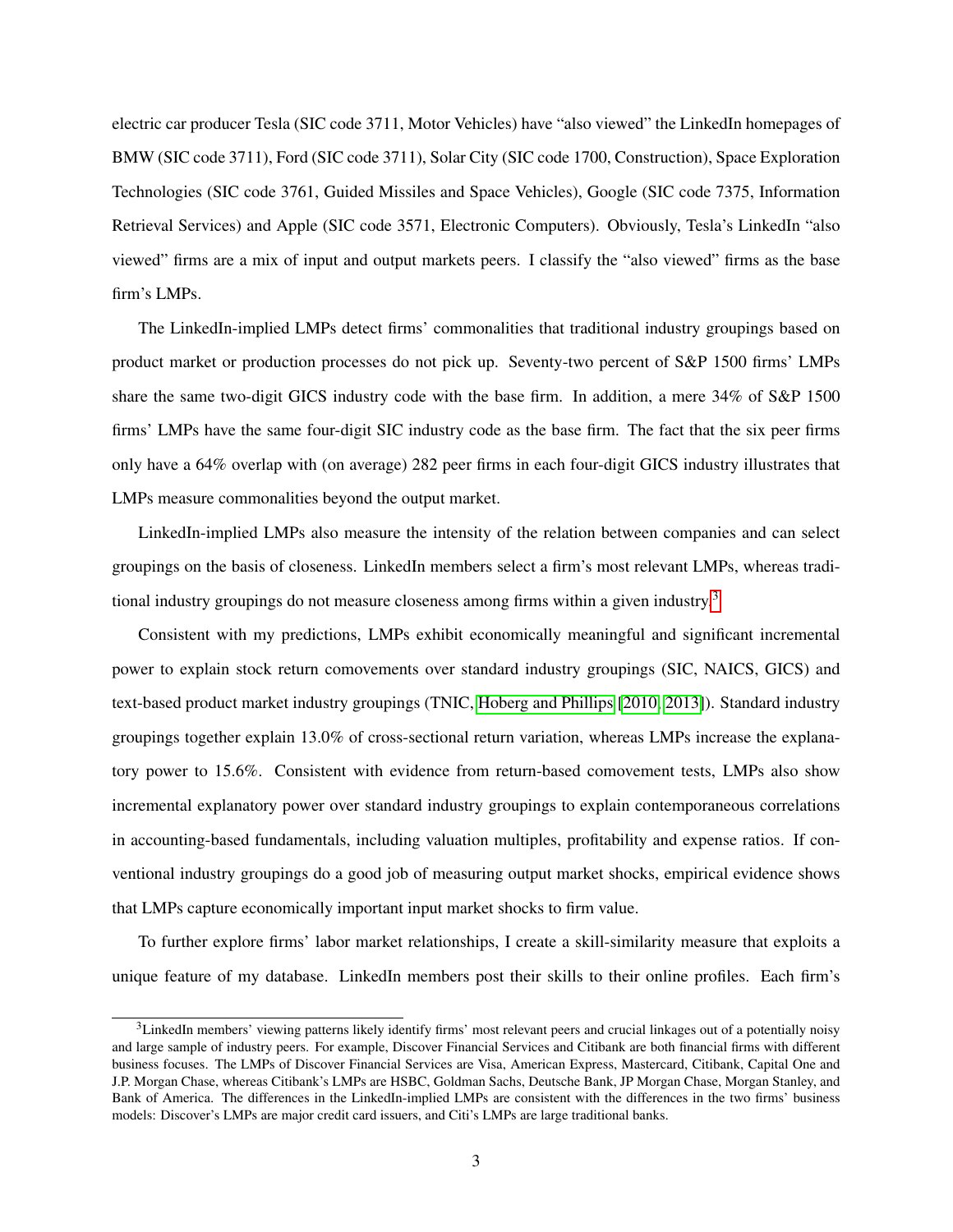LinkedIn company homepage summarizes the five top skills posted by their employees. For example, Deloitte's employees' top skills are: IFRS, Sarbanes-Oxley Act, Internal Controls, External Audit, and U.S. GAAP. For each skill, LinkedIn uses its database and a proprietary algorithm to arrive at a series of related skills. Using the top and related skills, I construct a database to proxy for each firm's employee skill set. I then calculate the ratio of common skills between any two firms in my sample. This ratio enables me to directly evaluate firms' labor market relatedness.

Using my skill-similarity measure, I find that the base firm shares more skills with LMPs than with non-peer firms, showing that my measure captures labor market relatedness. S&P 1500 firms on average have 11% of labor skills in common with their LMPs, but share only 6% of skills with non-peer firms that have at least one skill in common with the base firm. This suggests that LinkedIn-implied LMPs are a good measure for labor market commonalities.

I find that return comovements are stronger when the base firm shares more skills with its LMPs. LMPs explain 19.0% of the cross-sectional variation in returns when base firms share 21.3% of skills with their LMPs on average, whereas four-digit GICS peers explain only 14.0%. In contrast, when base firms share 1.3% of skills with LMPs, LMPs explain 3.5% of the cross-sectional variation in returns, whereas four-digit GICS peers explain 3.8% on average. Firms that share less labor skills with their LMPs have a high percentage of employees on LinkedIn, low turnover, high R&D expenses, high unionization rate, high growth, and are small.

The primary contribution of this paper is that I show LMPs provide a useful measure of firms' economic linkages, which are not easily measurable using traditional industry measures. I propose an innovative way to identify LMPs using members' viewing patterns on a professional social network, LinkedIn. To the best of my knowledge, this paper is the first to measure firms' common exposure to shocks through the labor market channel. I show that LMPs exhibit significant incremental power over output-market-based industry groupings to explain stock return and accounting-based performance metric comovements . I also show that LMPs outperform traditional industry groupings to explain contemporaneous stock returns when base firms share more skills with their peer firms. This measure has potential applications in diverse areas such as executive compensation, antitrust litigation, benchmarking in performance evaluation, among others.

This paper also contributes to the labor economics literature by providing a new method to proxy for skill sets at the firm level based on employees' self-reported skills. Labor market skills are an important dimension of production, although measuring them is challenging. The existing literature studies how firm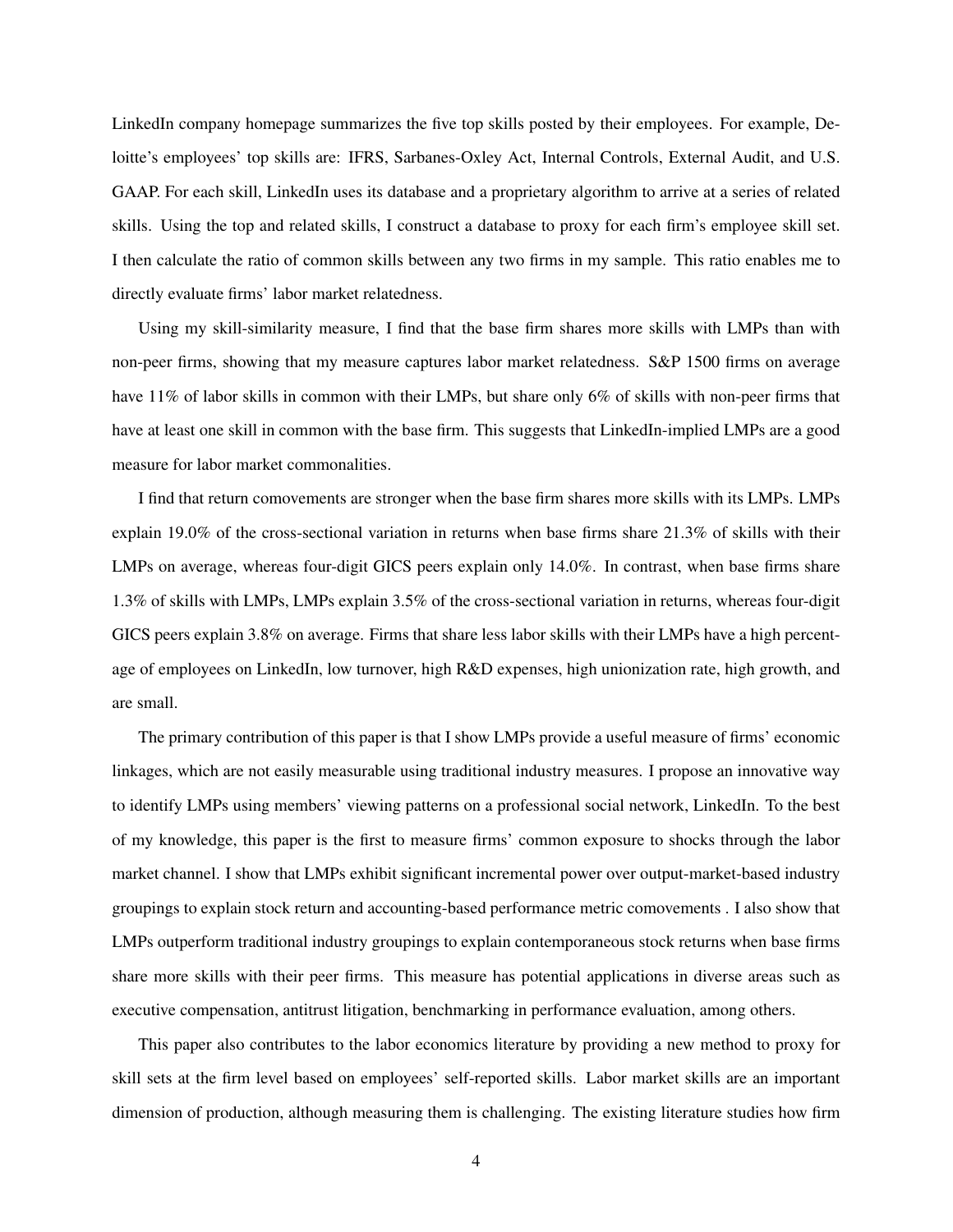and industry specific human capital affect wage fluctuations [\(Jaganathan and Wang](#page-33-3) [\[1996\]](#page-33-3), [Eiling](#page-32-5) [\[2013\]](#page-32-5), [Neal](#page-34-2) [\[1995\]](#page-34-2), [Weinberg](#page-35-0) [\[2001\]](#page-35-0), [Lazear](#page-33-4) [\[2009\]](#page-33-4)), entrepreneurship and firm value [\(Lazear](#page-33-4) [\[2009\]](#page-33-4)), IT skills and firm value [\(Tambe](#page-34-3) [\[2014\]](#page-34-3)). To my knowledge, this paper is also the first to create a simple and intuitive skill-similarity measure across firms.

This paper highlights the usefulness of, and opens a door for, analyzing the information content of employee disclosures. The existing literature extensively studies the information content of disclosure from the corporate perspective but remains silent on the employee perspective [\(Healy and Palepu](#page-33-5) [\[2001\]](#page-33-5), [Beyer](#page-31-4) [et al.](#page-31-4) [\[2010\]](#page-31-4), [Berger](#page-31-5) [\[2011\]](#page-31-5)). This paper utilizes employees' career-oriented online viewing patterns to identify LMPs. It also uses employees' disclosures in their online profile to proxy for each firm's skill set and to create a skill-similarity measure. This paper joins the growing literature on how information technology helps shape a firm's information environment [\(Blankespoor et al.](#page-32-6) [\[2013\]](#page-32-6)), and shows the usefulness of the latent intelligence of people's Internet search patterns [\(Da et al.](#page-32-7) [\[2011\]](#page-32-7), [Lee et al.](#page-34-4) [\[2012\]](#page-34-4)).<sup>[4](#page-1-0)</sup>

Several caveats are in order. First, stock return and earnings comovement tests imply correlation, not causality. LMPs measure firms' economic linkages that likely transmit common shocks to firm value, but I cannot identify specific shocks in this paper. Second, the LinkedIn-implied LMPs identification method is limited by the availability of "people also viewed" firms LinkedIn displays on its company homepages, although they are likely a firm's most relevant peers.

I present related literature and develop hypotheses in section 2. Then I discuss the LinkedIn data, LMPs, and the skill-similarity measure in section 3. I report the main results in section 4. I conduct robustness tests in section 5 and conclude in section 6.

### 2 Hypothesis Development and Related Literature

### 2.1 Labor Market, Skill-Similarity and Cross-sectional Variation of Return Comovements

In this section, I provide the main intuition and propose a stylized model of LMPs and earnings comovement in the Appendix. When LMPs hire common types of labor, shocks to common talent pool move wage costs together. Therefore, LMPs' earnings and stock prices comove. The earning comovements are stronger when LMPs share more common types of labor.

 $4$ The LinkedIn-implied LMPs measure is not directly related to firms' disclosure choices, but it has potential to help understand how common business conditions in the input market affect firms' disclosure choices.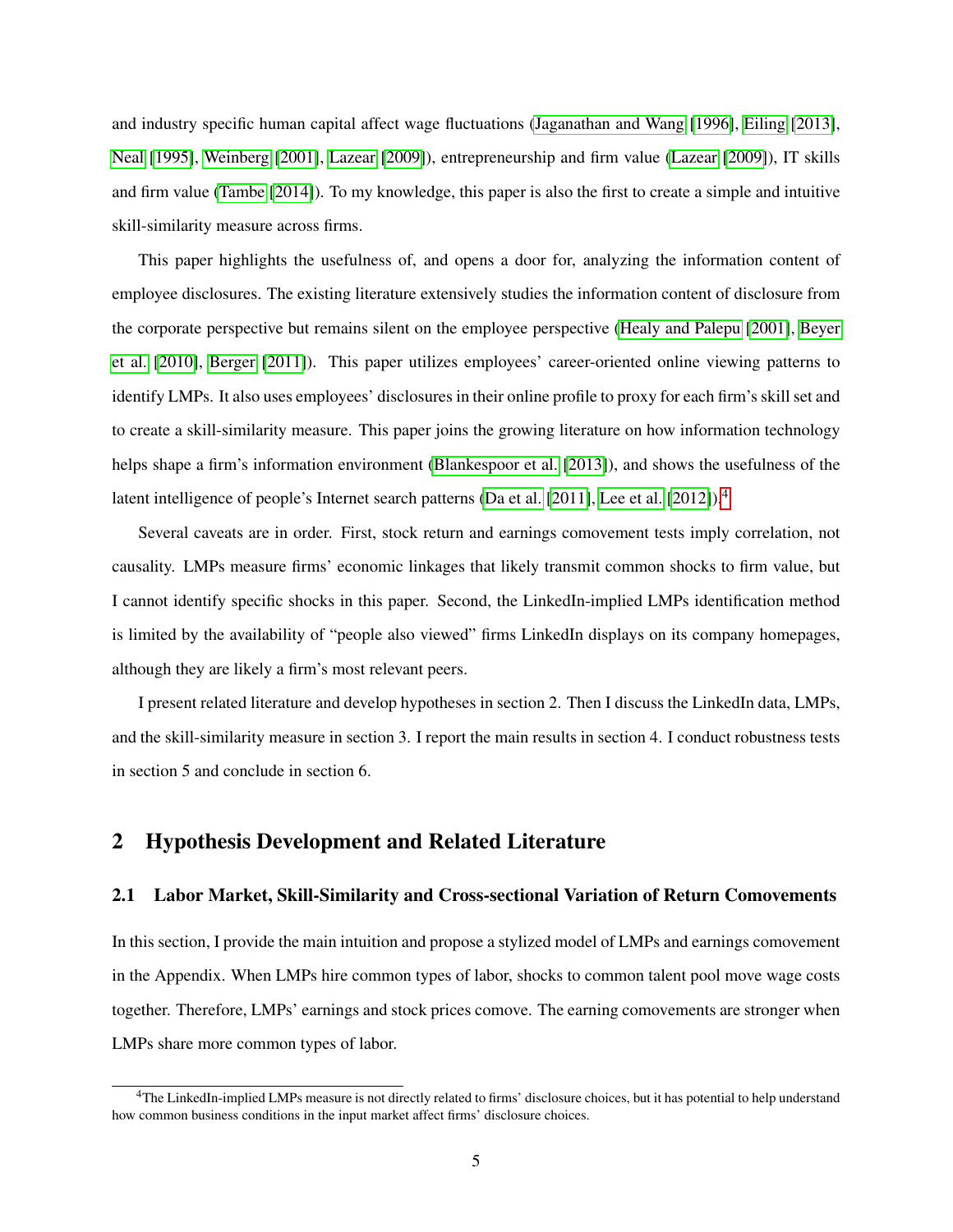Several earlier studies suggest that human capital is a risk factor in asset pricing. [Mayers](#page-34-5) [\[1973\]](#page-34-5) introduces the idea of non-marketable assets (human capital) to the CAPM and suggests firms' systematic risk and the risk of the market portfolio should include risk attributable to the existence of human capital. [Jaganathan and Wang](#page-33-3) [\[1996\]](#page-33-3) allow for the inclusion of human capital, measured by the growth rate in per-capita labor income and show that the human-capital beta loads in a time-varying CAPM framework.[5](#page-1-0)

Recent research builds micro foundations through which human capital demands a risk premium in a frictional world. The intuition behind some of these theoretical models is that human capital is not perfectly contractible and employees have the option to explore better outside opportunities, and such outside options covary with the state of the economy, thus human capital intensive firms demands a higher risk premium. [Eisfeldt and Papanikolaou](#page-32-1) [\[2013\]](#page-32-1) develop a model in which shareholders and key talent share cash flows that accrue to a firm. Key talent is essential to the efficiency of a firm's production and is in scarce supply. The sharing rule depends on the outside opportunity of the key talent. Technology shocks to a new firm increase the outside options of the key talent in the old firm and thus decrease the shareholders' share of the surplus. Therefore, shareholders require a risk premium for being exposed to value loss from the threat that key talent may exit.<sup>[6](#page-1-0)</sup>

### 2.1.1 LMPs as A Measure for Labor Market Commonalities

First, we need to know whether the LinkedIn-implied LMPs capture firms' crucial labor market commonalities. When measuring LMPs, my methodology focuses on the most skilled (and presumably most important or most educated) segment of the labor market. Twenty-nine percent of LinkedIn members have a graduate degree (including professional and doctoral degrees) and 50% have college degrees (excluding graduate degrees). According to the most recent U.S. Census Bureau's Current Population Survey (CPS), only 19.8% of U.S. population has a college degree (excluding graduate degrees), while only 11.1% of the U.S. population has a graduate degree (including professional and doctoral degrees). These numbers indicate that the employees recruited on LinkedIn are likely the essential labor for the firm and the pool of talent in scarce supply.

 $<sup>5</sup>$ Labor market activities likely measure shocks to both the labor and the capital markets. [Bazdrech et al.](#page-31-1) [\[2013\]](#page-31-1) propose an</sup> investment-based asset pricing model with labor and capital stochastic adjustment costs to explain the negative correlation between hiring and risk premiums. Firms with relatively high hiring rates are expanding firms that face high adjustment costs. If the economy experiences a shock that lowers adjustment costs, these firms will benefit the most from these lower costs, allowing these firms to grow faster and make profits more quickly.

 $6$ Other research studies the relation between general labor and asset prices. [Donangelo](#page-32-2) [\[2013\]](#page-32-2) uses labor mobility to measure workers' response to outside opportunities. He finds that firms in highly mobile industries earn returns 5.3% higher than those in less mobile industries.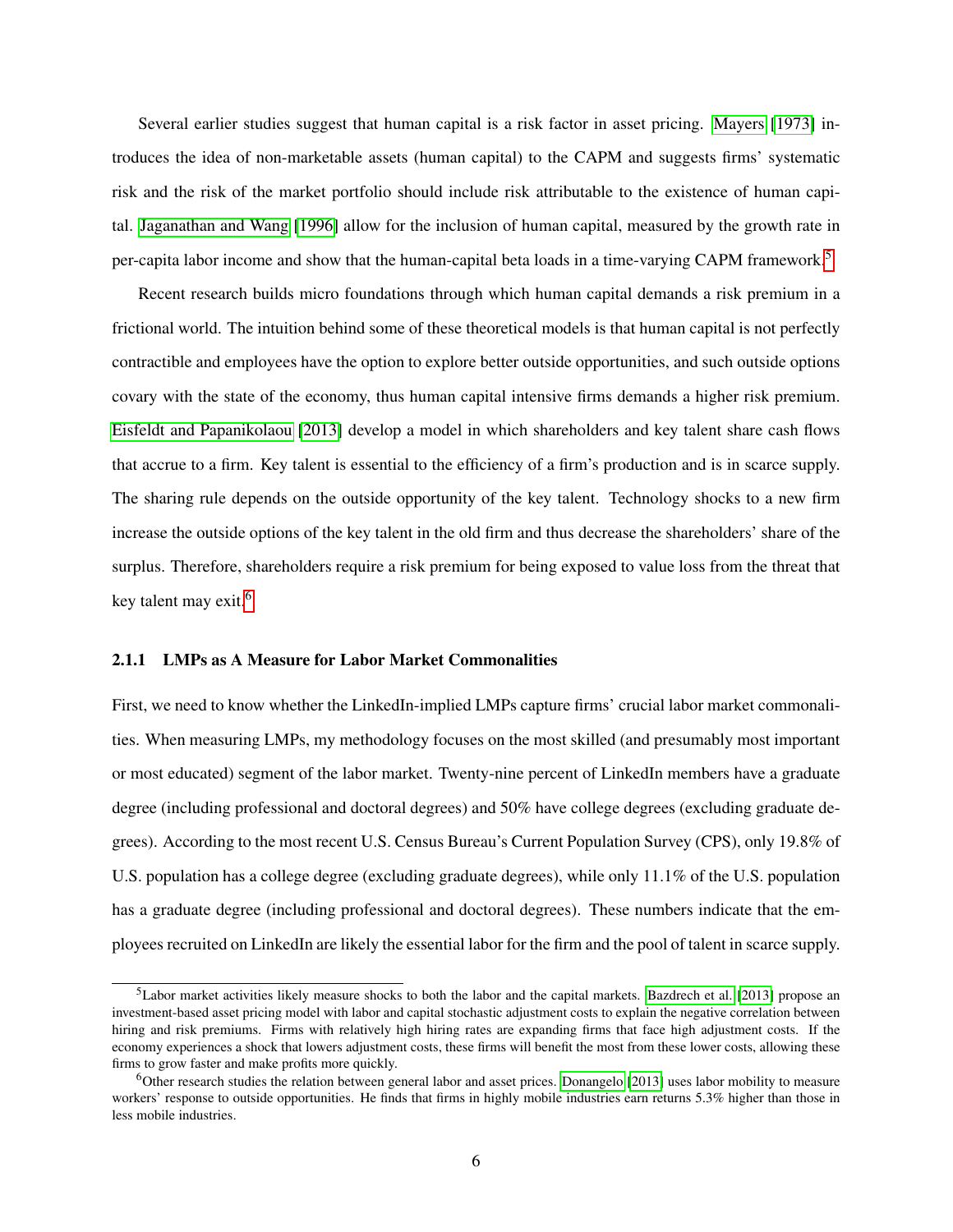For example, Dow Chemicals' LMPs are determined by chemists rather than factory workers. [Bresnahan](#page-32-0) [et al.](#page-32-0) [\[2002\]](#page-32-0) show that innovations in information technology, complementary workplace reorganizations, new products, and services constitute a significant skill-biased technical change affecting labor demand in the Unites States. Therefore, the LinkedIn-member sample likely represents economically important human capital and allows us to peek inside the firm to measure firms' crucial linkages.

Hypothesis 1: LMPs is a good measure of firms' crucial labor market commonalities if the base firm and peer firms share labor market skills.

### 2.1.2 Incremental Power of LMPs over Output-Market-Based Industry Measures

We need to show that LMPs provide incremental power to explain returns due to firms' commonalities in the labor market but not the product market. It is likely that firms in the same labor market are also in the same product market, and variation in earning comovements comes from variation in the product market, or vice versa. In reality, firms' input and output markets do not always overlap, and both input and output market shocks impact firms' stock returns and accounting-based performance metrics. Standard industry groupings are informative about output but not necessarily input market commonalities. While it is difficult to identify or observe the source of shocks, I rely on standard industry groupings to tease out earning variations from product markets (common output market shocks).

In addition to earnings, accounting-based performance metrics are a useful way to measure whether LMPs capture common shocks to firm value. If LMPs capture exposure to common shocks that affect firm value, I expect to observe significant associations in earnings between the base firm and its peer firms [\(Brown](#page-32-8) [and Ball](#page-32-8) [\[1967\]](#page-32-8), [Bhojraj et al.](#page-31-6) [\[2003\]](#page-31-6), [Leary and Roberts](#page-34-6) [\[2013\]](#page-34-6)). For example, if LMPs identify fluctuations in the input market that are not captured by product market peers, I expect LMPs to do an incremental job of explaining expense ratios, such as SG&A and R&D ratios, because SG&A expenses include general staff's wages and R&D expenses include research scientists' wages.

Hypothesis 2a: LMPs have incremental power over output-market-based peer portfolios to explain the base firm's stock return variation.

Hypothesis 2b: LMPs have incremental power over output-market-based peer portfolios to explain the base firm's accounting-based performance metrics variation.

Hypothesis 1 focuses on testing whether LMPs provide a useful characterization of firms' labor market linkages, and hypothesis 2 tests whether the labor market provides a channel to measure firms' exposure to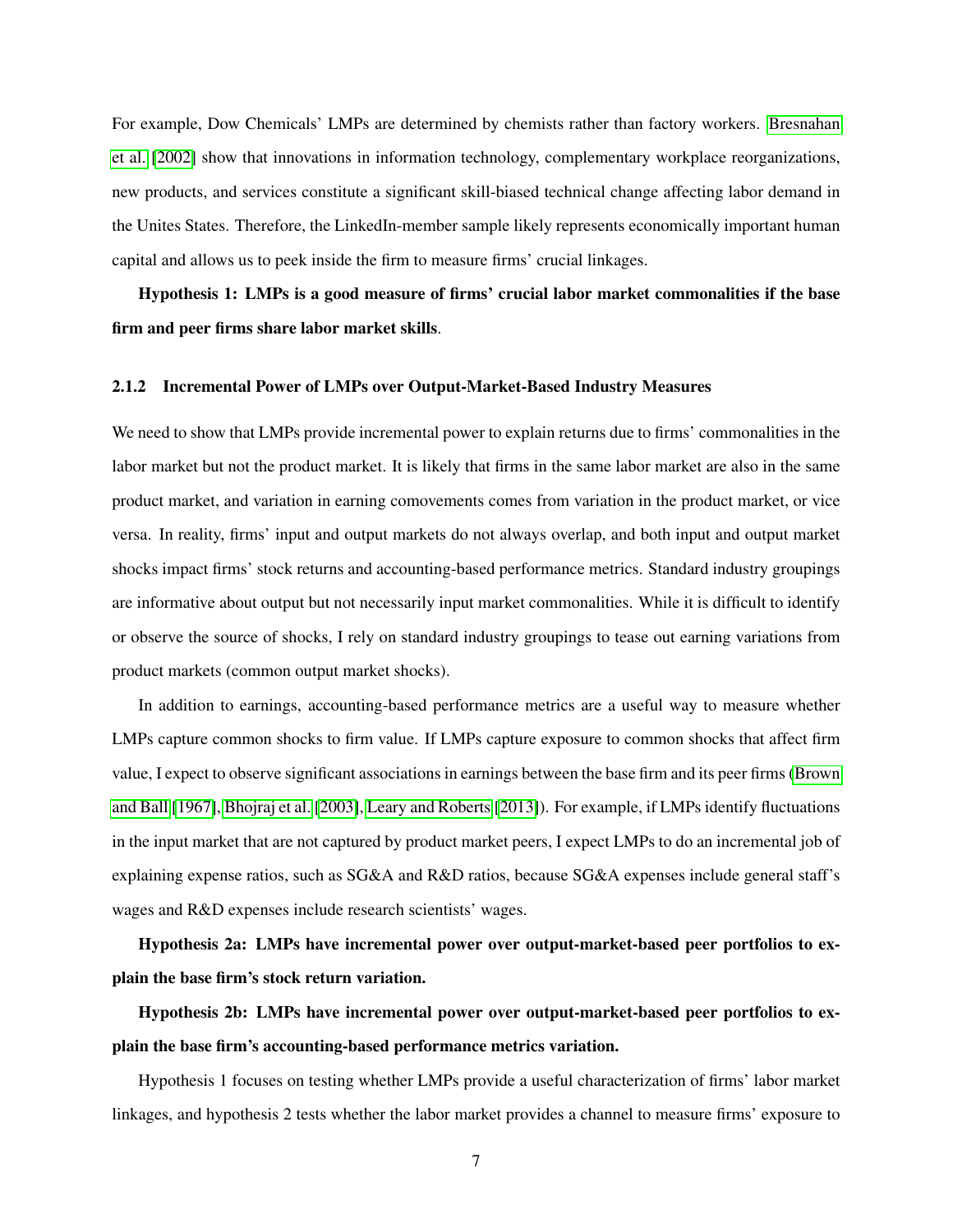crucial common shocks beyond the output market. My paper is a joint test of hypotheses 1 and 2.

### 2.1.3 Skill-Similarity and Cross-sectional Variation of Return Comovement

I create a labor market skill-similarity measure to directly examine what LMPs capture and measure firms' labor market relatedness.<sup>[7](#page-1-0)</sup> It's important to know the labor skills of different occupations and firms [\(Lazear](#page-33-6) [\[2004,](#page-33-6) [2009\]](#page-33-4)), however measuring skill sets at the firm level is challenging. In this paper, I create a database to proxy for each firm's labor market skill set based on LinkedIn members' self-reported skills, and also compute skill similarity among firms.

If LMPs do a better job of measuring input market shocks than product-market-based peer portfolios, I expect LMPs to have advantages over standard industry classifications when firms are closely related in the labor market. According to Proposition 1in the appendix and equation (??), when the overlap of labor skills between the base firm and peer firms is larger, the contribution of labor markets to the return covariance is stronger.

Hypothesis 3a: LMPs explain a larger portion of stock return variation when the base firm and within group peer firms share more labor market skills. LMPs outperform output-market-based peer portfolios to explain stock return variation when the base firm and within group peer firms share more labor market skills.

R&D constitutes a firm's unique strength that can create endogenous barriers to entry [\(Sutton](#page-34-7) [\[1991\]](#page-34-7)). [Hoberg and Phillips](#page-33-2) [\[2013\]](#page-33-2) find R&D can create unique products that appeal to quality-sensitive consumers. They find that higher ex-ante R&D level is correlated with lower ex-post product market similarity. Producing R&D extensive products requires labor with unique skills. Therefore, to differentiate themselves in the product market, firms likely differentiate in labor force skills as well. Hence, R&D intensive firms likely share fewer skills and are likely to be less connected in the input and output markets.The skill-similarity measure enables us to peek inside firms' labor inputs and open the black box.

Hypothesis 3b: R&D intensity is negatively correlated with skill-similarity between the base firm and its LMPs. The return comovement between the base firm and LMPs is weaker when the base firm is R&D intensive.

 $<sup>7</sup>$ It is possible that LinkedIn members' online viewing patterns reflect firms mentioned together in news media rather than</sup> firms' labor market commonalities. If that's true, I do not expect the base firm to share a large set of common skills with LMPs.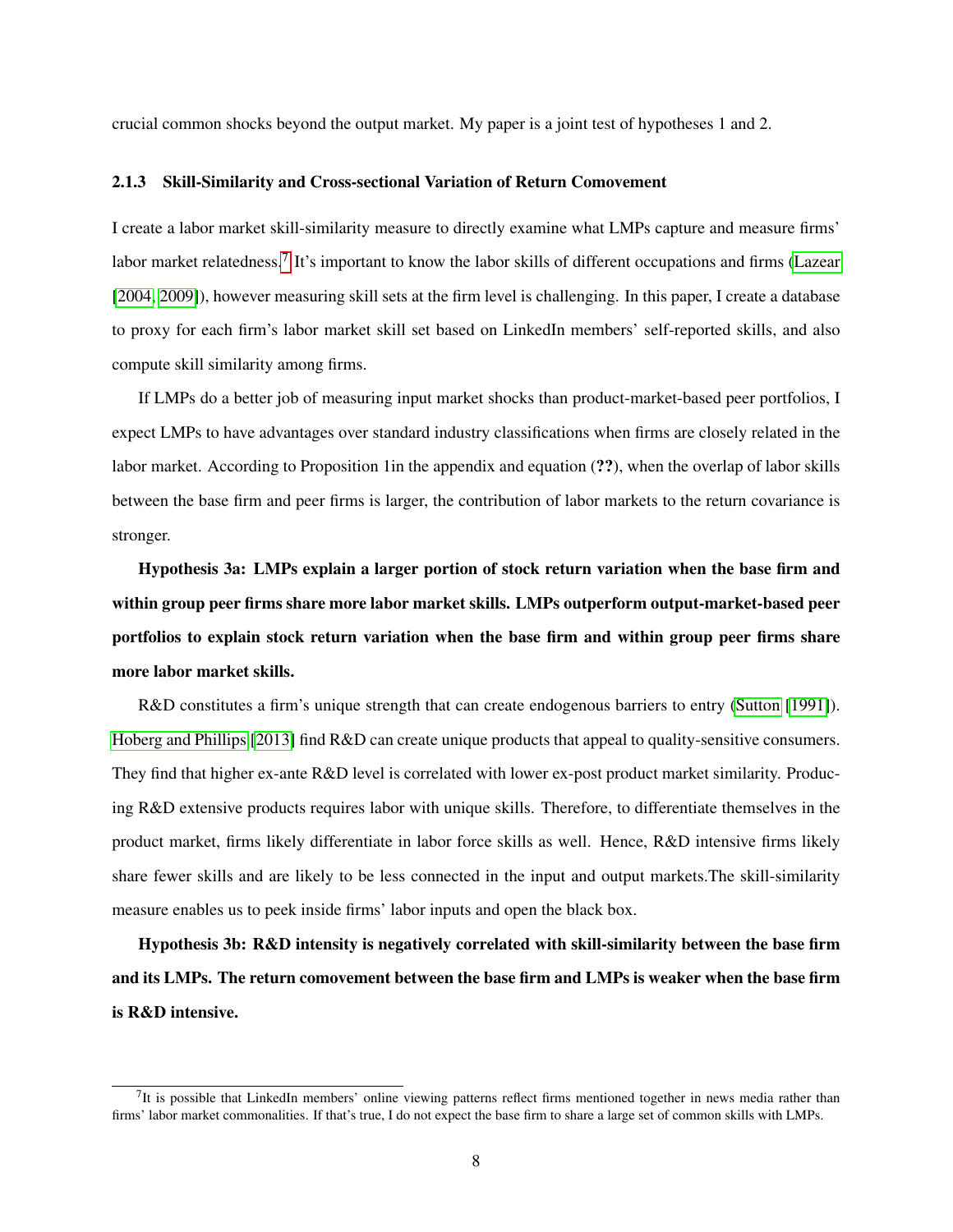### 2.2 Research on Existing Industry and Peer Firm Groupings

Meaningful groupings of firms play a crucial role in many resource-allocation decisions. Business professionals and academic researchers identify peer firms for many purposes, including equity valuation ( [Brown](#page-32-8) [and Ball](#page-32-8) [\[1967\]](#page-32-8), [King](#page-33-7) [\[1966\]](#page-33-7), [Fama and French](#page-33-8) [\[1997\]](#page-33-8), [Bhojraj and Lee](#page-31-7) [\[2002\]](#page-31-7), [DeFranco et al.](#page-32-9) [\[2012\]](#page-32-9)), executive compensation [\(Albuquerque](#page-31-8) [\[2009\]](#page-31-8)), corporate financial policy [\(Rauh and Sufi](#page-34-8) [\[2012\]](#page-34-8), [Leary and](#page-34-6) [Roberts](#page-34-6) [\[2013\]](#page-34-6)), information transfer [\(Foster](#page-33-9) [\[1981\]](#page-33-9), [Ramnath](#page-34-9) [\[2002\]](#page-34-9), [Cohen and Frazzini](#page-32-10) [\[2008\]](#page-32-10)), accounting comparability [\(DeFranco et al.](#page-32-11) [\[2011\]](#page-32-11)), risk management, and so forth. Industry groupings are also essential for understanding vertical and horizontal integration in industrial organizations [\(Fan and Lang](#page-33-10) [\[2000\]](#page-33-10), [Hoberg and Phillips](#page-33-1) [\[2010\]](#page-33-1)).

I compare LMPs to a comprehensive set of output-market-based industry classifications. The Standard Industry Classification (SIC) System was developed by the Central Statistical Board in the 1930s and last updated in 1987. SIC is built on a demand-based conceptual framework, in that establishments are grouped into industries according to the similarity of their product markets. The North American Industry Classification System (NAICS) replace the SIC method in 1997 and is built on a supply-based conceptual framework in that establishments are grouped into industries according to similarities in the production processes. NAICS and SIC come from similar sources and research shows that they have similar power to explain firms' stock return comovement and financial multiples.<sup>[8](#page-1-0)</sup>

The Global Industry Classification Standard (GICS), developed by Standard & Poor's and MSCI, offers a market-oriented industry classification. According to the GICS guidebook, companies are classified on the basis of their principal business activities. Specifically, a company's sources of revenue and earnings, as well as market perceptions revealed by investment research reports play important roles in the classification. Text Network Industry Classification (TNIC), developed by [Hoberg and Phillips](#page-33-2) [\[2013\]](#page-33-2), applies textual analysis to a firm's 10-K product descriptions, and groups firms into industries based on product similarities.<sup>[9](#page-1-0)</sup> [Bhojraj](#page-31-6)

 ${}^{8}$ [NAICS consider labor input commonalities in the industry classification process and is related with my LinkedIn-implied](#page-31-6) [LMP measure more strongly than SIC. However, I use SIC instead of NAICS as one of my main comparison measure because SIC](#page-31-6) [is more commonly used in the literature and the explanatory power of NAICS and SIC are similar in my sample.](#page-31-6)

 $9$ [TNIC is a new product market oriented industry classification using text-based analysis of product descriptions in firms' 10-K](#page-31-6) [reports. The idea of this measure is that firms operating in the same market have strong tendency to use similar product market](#page-31-6) [vocabulary. Hoberg and Philips assign each firm a spatial location based on product words, generating a Hotelling-like product](#page-31-6) [location space for each publicly traded U.S. firms. Then they calculate how similar each firm is to every other firm by calculating](#page-31-6) [firm-by-firm pairwise word similarity scores, and classify peer firms based on the similarity scores. This classification system is](#page-31-6) [like an intransitive network and each firm has its own set of distinct competitors. The LinkedIn-implied LMP measure is analogous](#page-31-6) [to the network like TNIC measure in the sense that there is no static definition of industry. However, the LinkedIn-implied LMP is](#page-31-6) [unique because it is based on the latent intelligence of LinkedIn members' online viewing patterns, and is a labor-market-oriented](#page-31-6) [classification.](#page-31-6)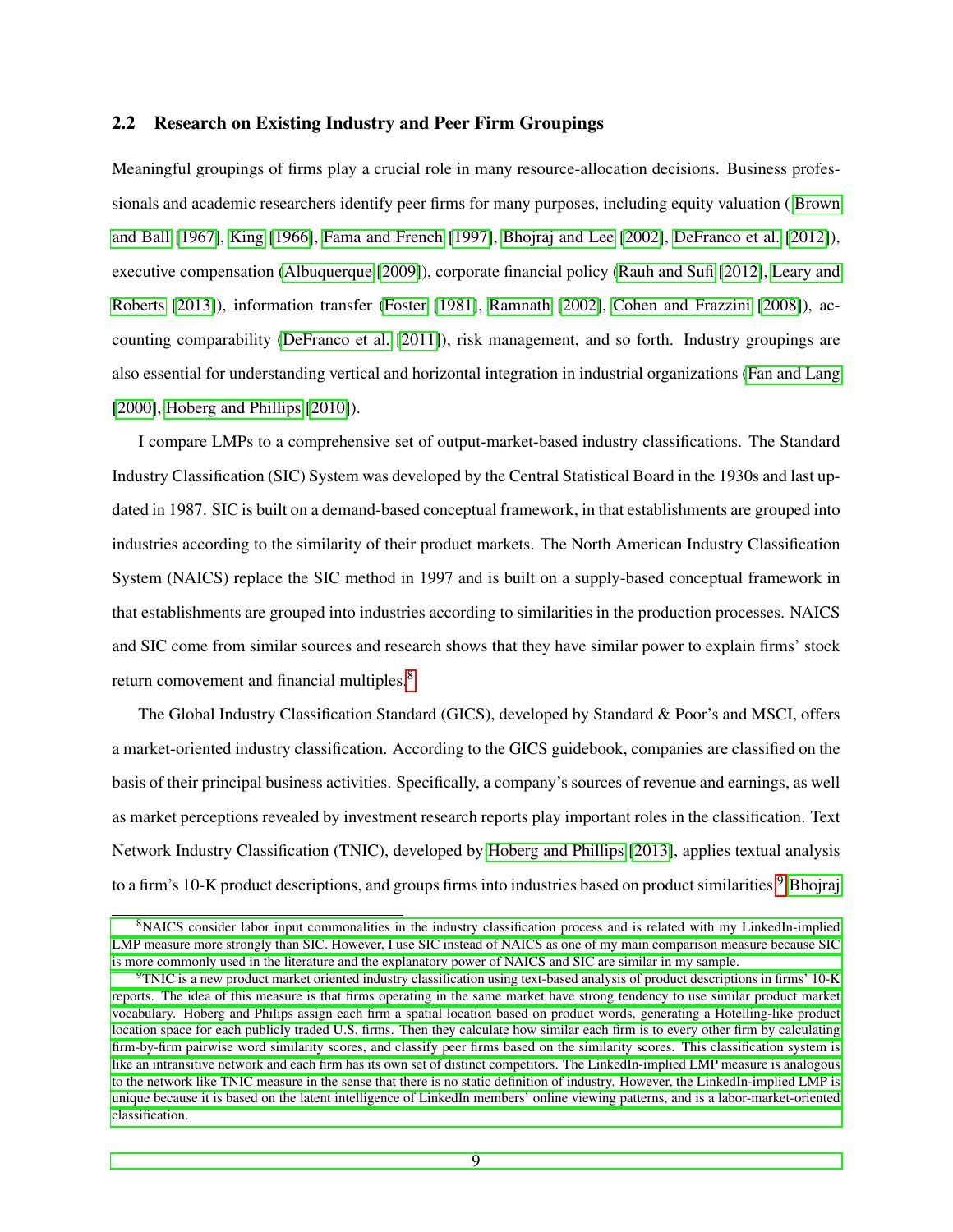[et al.](#page-31-6) [\[2003\]](#page-31-6) compare different industry classifications and find GICS outperforms SIC, NAICS, the Fama and French 49 industry groupings [\(Fama and French](#page-33-8) [\[1997\]](#page-33-8)) to explain contemporaneous correlations in stock returns.

In addition to grouping firms based on large scale industry classification schemes, some recent papers identify peer firms through Internet co-searches. [Lee et al.](#page-34-4) [\[2012\]](#page-34-4) identify peer firms using internet traffic patterns on the EDGAR website and find that firms appearing in chronologically adjacent searches by the same individual are fundamentally similar on multiple dimensions. EDGAR-traffic-based peer firm groupings outperform peer firms based on GICS to explain cross-sectional variation in base firms' stock returns and valuation multiples. [Leung et al.](#page-34-10) [\[2012\]](#page-34-10) identify peer firms using online search behavior of individuals who visit the Yahoo! Finance website. Building on the intuition behind [Da et al.](#page-32-7) [\[2011\]](#page-32-7) on agents' online search behavior and attention, these authors view the Yahoo! search peers as small subsets of stocks (habitats) on which investors focus their attention [\(Barberis et al.](#page-31-9) [\[2005\]](#page-31-9)). They find that the base firm's stock returns comove with its search clusters. The cluster composition and comovement patterns change as investor attention shifts.

These internet-traffic-based measures are based on investors' perceptions, and probably work through a mix of fundamental and investor sentiment channels. In fact, the relatively frequent change of peer firms' composition is perhaps driven by such perception changes. In contrast, my LinkedIn-implied LMPs are connected clearly through the labor market and capture a new important dimension of the production functions beyond the output market.

A number of studies explore peer firm identifications in specific contexts. For example, [DeFranco](#page-32-9) [et al.](#page-32-9) [\[2012\]](#page-32-9) show that analysts strategically select peer firms with high valuations in order to justify their valuation of target firms. [Albuquerque](#page-31-8) [\[2009\]](#page-31-8) shows that correctly specified peer groups are critical in evaluating the use of relative performance evaluation in CEO compensation. These studies highlight that objectively selecting peer firms in the presence of potential agency conflicts are particularly difficult.

LMPs overlap with but differ from peer firms disclosed in proxy statements released by firms in a number of important ways. First, peer firms disclosed in proxy statements are used as benchmark companies in firm performance and executive compensation evaluations. From an agency theory point of view, contextual identification of peer firms could be biased due to conflicted agents [\(Albuquerque et al.](#page-31-10) [\[2012\]](#page-31-10)). There is no obvious reason why peer firm identification based on LMPs is biased one way or another. Second, from a practical point view, LMPs and actual peer firms from analyst research reports and proxy statements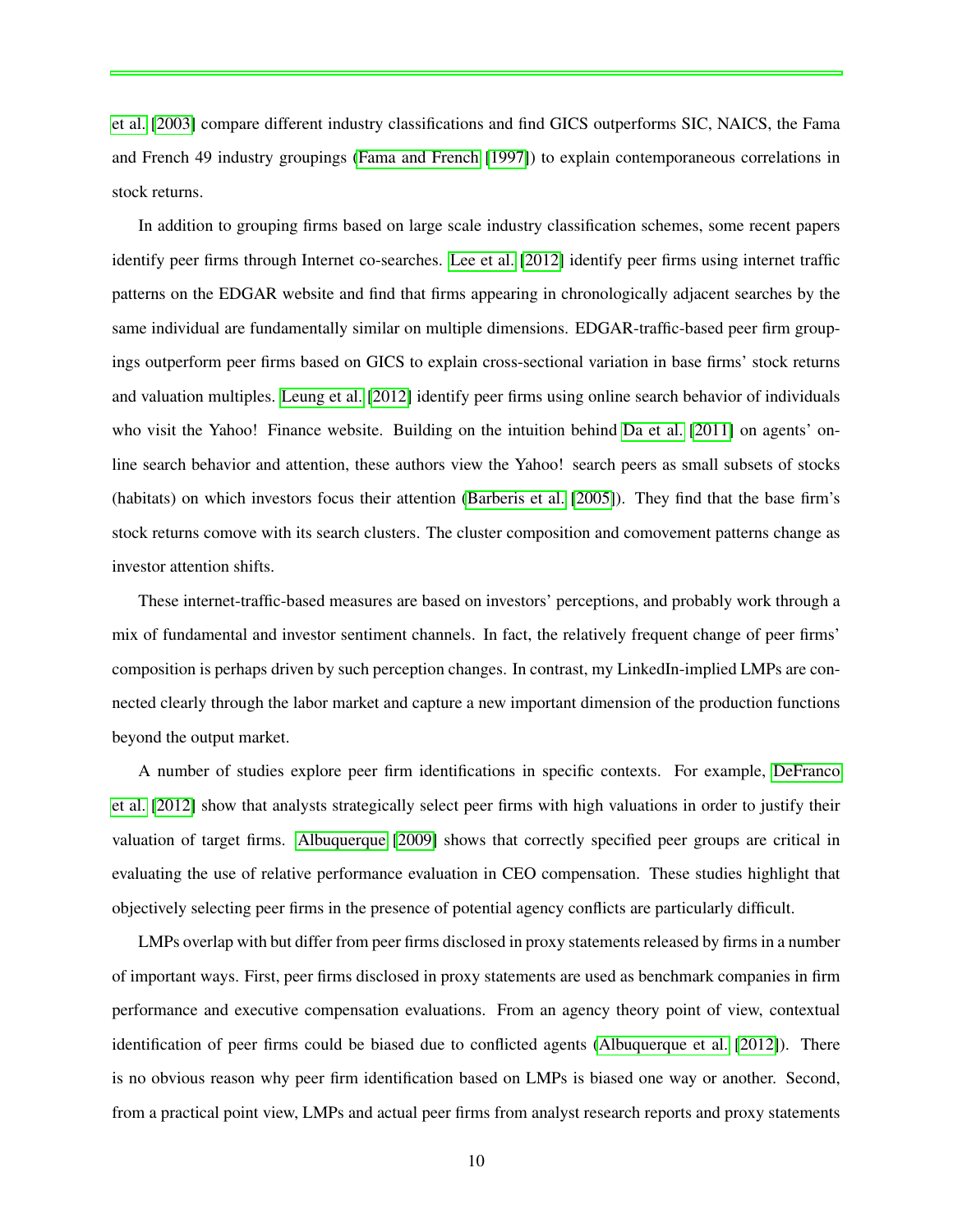are quite different. Take the Dow Chemical Company, for example; four of its six LMPs are in its proxy statement: 3M, Procter & Gamble, DuPont, and Monsanto. The other two LMPs, BASF and Exxon Mobil, are not its proxy statement peers.<sup>[10](#page-1-0)</sup>

### 3 Data and Empirical Strategy

### 3.1 LinkedIn-Implied LMPs

LinkedIn analyzes members' web viewing patterns on each company's LinkedIn homepage and shows six other firms that members who have viewed a given firm also view. I classify the base firm and the six "People Also Viewed" firms as LMPs. Each firm has a maximum of six LMPs, including both private and public peer firms. I assume that professionals only visit the LinkedIn homepages of companies for which they are interested in working, and companies that they have the skills necessary to work for. Therefore, these companies are related in the labor market and share the same talent pool.

LinkedIn is the world's largest online professional networking and corporate recruiting site. Through LinkedIn's proprietary platform, members share their professional identities online, engage with their professional networks, access shared knowledge and insights, find business and career opportunities. LinkedIn first rose to popularity among technology and finance industry employees, and now covers employees across industries. LinkedIn members range from college students to senior executives. As of 2013, LinkedIn counts executives from all 2013 Fourtune 500 companies as members. Members are active on LinkedIn, executing more than 5.7 billion professionally-oriented searches on the platform in 2012. LinkedIn members represent all age groups: 46% are between ages 25 and 44, whereas 35% are between ages 45 and 64.

Companies increasingly use LinkedIn as an important recruiting channel: 90 of the Fortune 100 companies use LinkedIn's corporate talent solutions. More than three million companies use LinkedIn. LinkedIn's revenues from recruiting services such as "Talent Solutions" doubled in 2011 and 2012, while its major online competitor Monster.com's recruiting revenue only grew by 2% in 2011. A report from Bersin & Associates finds a dramatic shift in recruitment spending towards professional and social networks and away

 $10$ Dow Chemical's other proxy statement peers in 2009 are Alcoa, Archer Daniels, Boeing, Caterpillar, Emerson Electric, Honeywell, Johnson & Johnson, Johnson Controls, Kraft Foods, Eli Lilly& Co, Pepsi, Pfizer, PPG Industries, Tyco International, United Technologies, and GE. Another example is Accenture. Accenture's 2009 proxy statement peers are: Automatic Data Processing Inc, Cisco, Computer Sciences, EMC, HP, IBM, Lockheed Martin, Marsh & McLennan, Microsoft, Oracle, SAIC, and Xerox. Accenture's LinkedIn-implied LMPs are IBM, Deloitte, Google, Oracle, HP, and Microsoft. Deloitte and Google are Accenture's labor market but not proxy statement peers.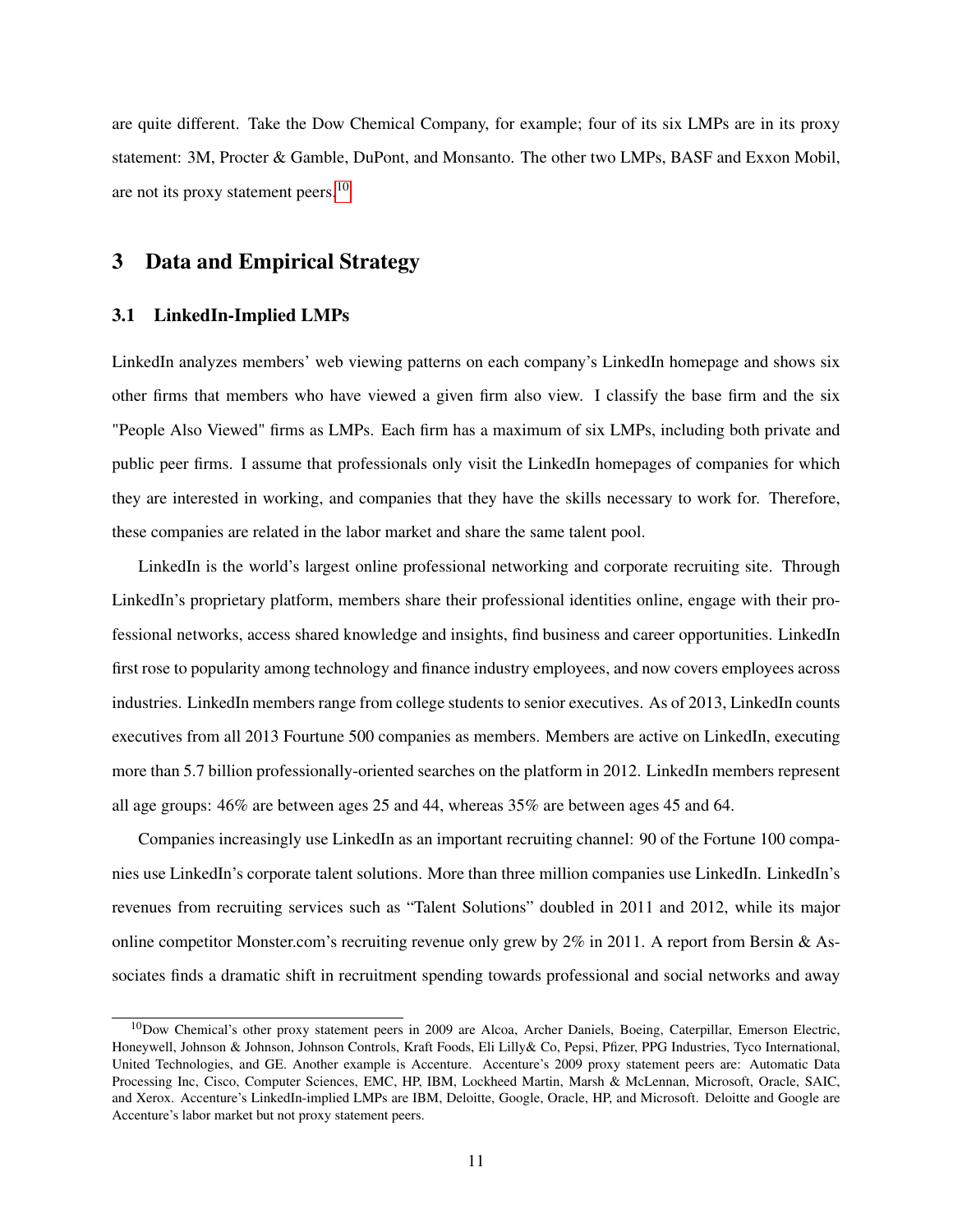from traditional agencies and job boards [\(Leonard](#page-34-11) [\[2011\]](#page-34-11)). A standard LinkedIn company homepage has four sections as of 2013: Home, Careers, Products and Services, and Insights. Companies use their LinkedIn company pages as a recruiting and career-related advertising platform, so most information on the pages is career oriented. For example, IBM posts articles such as "How to Build a Leadership Pipeline for Women in the Workplace," whereas Apple simply puts up new job openings as line items on their LinkedIn homepages with a link to the job description: "Apple is hiring: Consumer Apps Support Engineer." LinkedIn members need to log in to view a LinkedIn company homepage, and therefore LinkedIn can track members' viewing patterns.

The base sample of firms in this paper is the S&P 1500 universe as of December 1, 2012. I manually search for the LinkedIn company homepages for each firm in the S&P 1500 universe. A large number of S&P 1500 firms host company homepages on LinkedIn. This search results in 1,452 unique firms, and 1,476 LinkedIn company homepages (some companies have multiple homepages). Then I collect the "People Also Viewed" firms for each company as of December, 2012. I also collect the "People Also Viewed" firms for the same base firms in July, 2013. The composition of each firm's LMPs remains largely consistent over the half year time interval. I use the July sample as my final sample. This results in 5,419 unique base and peer firms. I classify firms into private and public, domestic and foreign, subsidiaries and parent firms and search for their Gvkey and Permno identifiers in CRSP/Compustat. This results in 3366 public firms, including 932 subsidiaries, 468 foreign firms, and 1275 domestic private firms. I further restrict my sample to firms listed on the NYSE, NASDAQ, or AMEX, with a CRSP share code of 10 or 11; this results in 1,360 base firms from the S&P 1500 universe, including 460 S&P 500 firms (see Table 1, panel (a)).

Existing industry classifications such as SIC and GICS impose both a restrictive transitivity property and a symmetric property.<sup>[11](#page-1-0)</sup> My approach relaxes both, leading to more accurate and useful groupings. The transitivity property causes less accurate industry groupings because, for example, two firms that are peers to a third firm may not be peers with each other. For example, Accenture, a management consulting firm, has IBM, Deloitte, Google, Oracle, HP, and Microsoft as LMPs.<sup>[12](#page-1-0)</sup>. Although Deloitte and Oracle are both Accenture's peers, they do not share the same talent pool and my LinkedIn-implied method does not require

 $11$ In mathematics, a binary relation over a set is transitive whenever an element a is related to an element b, and b is in turn related to an element c, a is also related to c. A binary relation over a set is symmetric if it holds for all a and b in the set that if a is related to b then b is related to a. TNIC measure in [Hoberg and Phillips](#page-33-2) [\[2013\]](#page-33-2) relaxes the transitivity property but not symmetric property.

 $^{12}$ Accenture does not compete with IT firms such as Google, Oracle, and Microsoft in the product market. It specializes in IT consulting and does compete for talent with these technology firms in the labor market.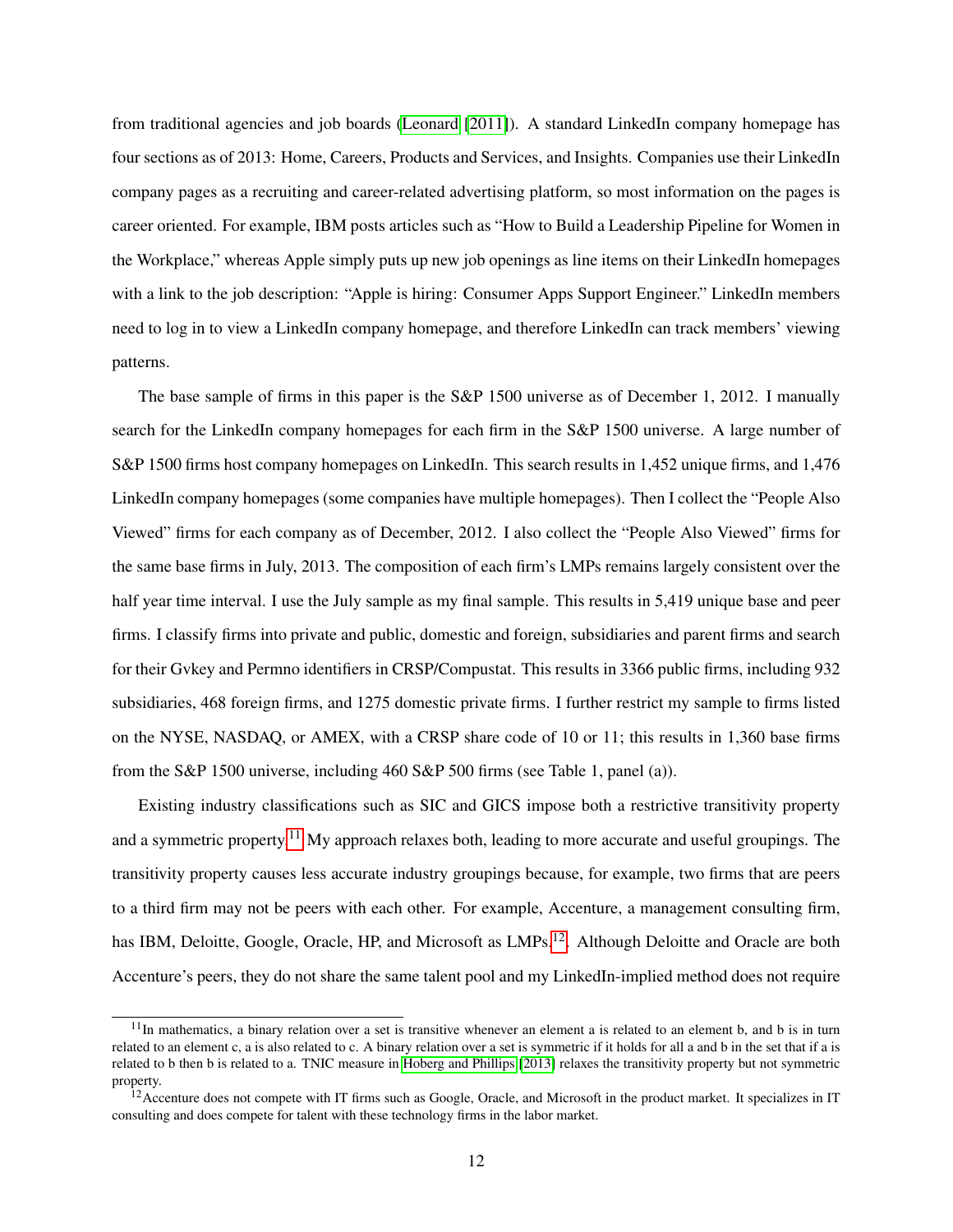them to be LMPs. However, they would be classified as peer firms under a system with transitivity, because transitivity means that if firms A and B are peers, and if firms A and C are peers, then firms B and C are also peers. The symmetric property is also problematic because it gives equal weight to large and small firms, single and multi-segment firms, although they may be of unequal importance in terms of competing with each other in the labor market. For example, under the symmetric property, if Google is Telsa's peer firm, Telsa has to be Google's peer firm as well. In reality, the relationship between Google and Tesla is asymmetric because Google is larger and operates in more markets than Tesla. My approach solves this problem by identifying a unique set of firms that are the closest labor market competitors to the firm in question. For example, Tesla's closest human-capital peers include Google even though Tesla is not one of Google's six most critical labor market peers.

Table 1, panel B shows the composition of the S&P 1500 firms' peer firms. Because some parent firm and subsidiaries have separate LinkedIn company homepages, I exclude peer firms that have the same parent as the base firm in my sample. Four hundred and fifty-seven firms have at least one peer firm from the base firm's family, whereas none of 928 base firms' peer firms are from the same family. Two hundred and eighty-four firms' six peer firms are all public firms, while 1,106 firms have at least three public peer firms. One thousand forty-six firms' LMPs are all domestic firms, whereas 1,008 firms have at least one private peer firms. This suggests that LMPs likely draw a complete picture of a firm's peers, including both private and public firms.

### 3.2 Skill Similarity Measure

Another innovation of this study is that I develop a firm-level pair-wise skills similarity measure based on LinkedIn members' self-reported skills and expertise. Employees list their skills in the Skills & Expertise section of their LinkedIn profiles. Their skills are endorsed by people within their network, and any LinkedIn members can see how many people endorse each one of their skills.<sup>[13](#page-1-0)</sup> LinkedIn summarizes the five most common skills of a company's current employees on each company's LinkedIn homepage. LinkedIn then uses a proprietary algorithm to calculate 10 to 40 related skills for each of the top skills. For example, the Top Skills & Expertise of Google are: Google Adwords, Python, Machine Learning, MapReduce, and Search Advertising. The related skills for Machine Learning are: Feature Selection, Text Mining, Pattern

 $13$ Skill endorsement likely serve as a truth-telling mechanism although it may not be the starting purpose of this function; members incur reputation costs if they list skills they do not have on their online profiles.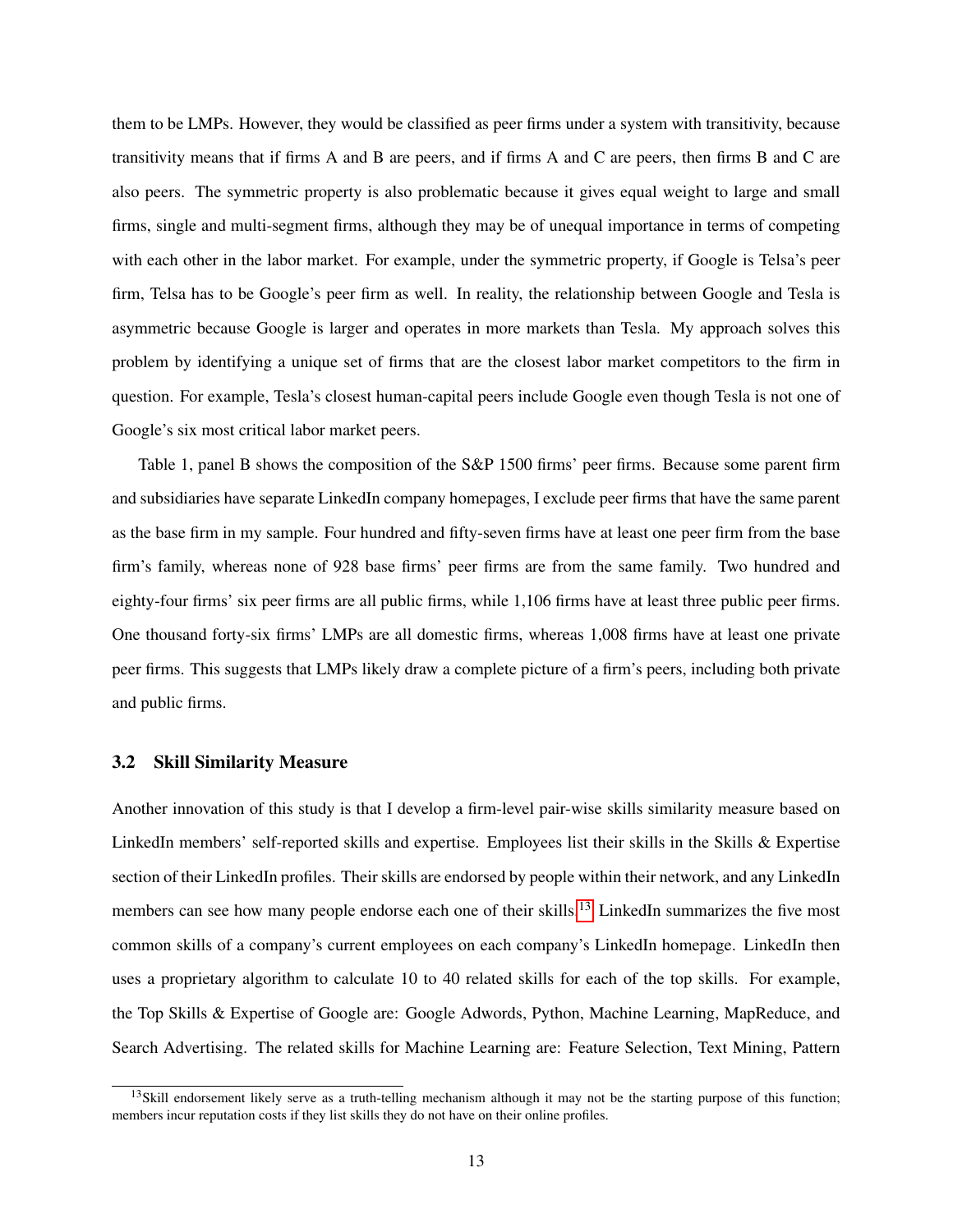Recognition, and so on.

I measure firm skill similarity *si*, *<sup>j</sup>* as the fraction of common skills shared by firm *i* and firm *j*. Each firm is assigned approximately 40 to 100 skills based on their current employees' self-reported skills. The skill-similarity measure is the number of common skills shared by firm *i* and *j*, divided by the number of total skills of firm *i* and *j*. Formally,

<span id="page-15-0"></span>
$$
s_{i,j} = \frac{|C_i \cap C_j|}{|C_i \cup C_j|},\tag{1}
$$

where  $C_i$  is the set of skills and expertise of firm *i*, and  $s_{i,j}$  is the cardinality of the intersect of firm *i* and firm *j*'s skill sets divided by the cardinality of the union of firm *i* and firm *j*'s skill sets. For example, Google has 85 skills and Facebook has 63 skills. They have 37 skills in common, so their skill similarity is  $s_{Google, Facebook} = \frac{37}{85+63-37} = 0.33$ . I show the top skills and related skills of Google and Facebook in Appendix Table [5.](#page-49-0)

The advantage of the skill-similarity measure is that it enables within and across labor-market grouping comparisons. I measure the skill similarity between the base firm and every firm in my sample.

### 4 Results

In this section, I find that LMPs exhibit strong skill-similarity with their base firms. I show that LMPs have significant incremental power over traditional industry groupings to explain cross-sectional variation of returns, valuation multiples, profitability and expense ratios. Consistent with the idea that labor market skills reflect an important dimension of production, whenever a cluster of firms exhibits stronger commonality of skills, LMPs better explain cross-sectional variation of returns.

### 4.1 Summary of LMPs and Skill Similarity

Table 2 summarizes the degree of concordance between each firm's labor market and product market peers. Specifically, I report the proportion of the LinkedIn-implied LMPs that belong to the same twodigit GICS (GICS2), four-digit GICS (GICS4), two-digit SIC (SIC2), three-digit SIC (SIC3), three-digit NAICS (NAICS3), and six-digit NAICS (NAICS6) as the base firm.

The degree of overlap between input and output markets differs across industries. At one end of the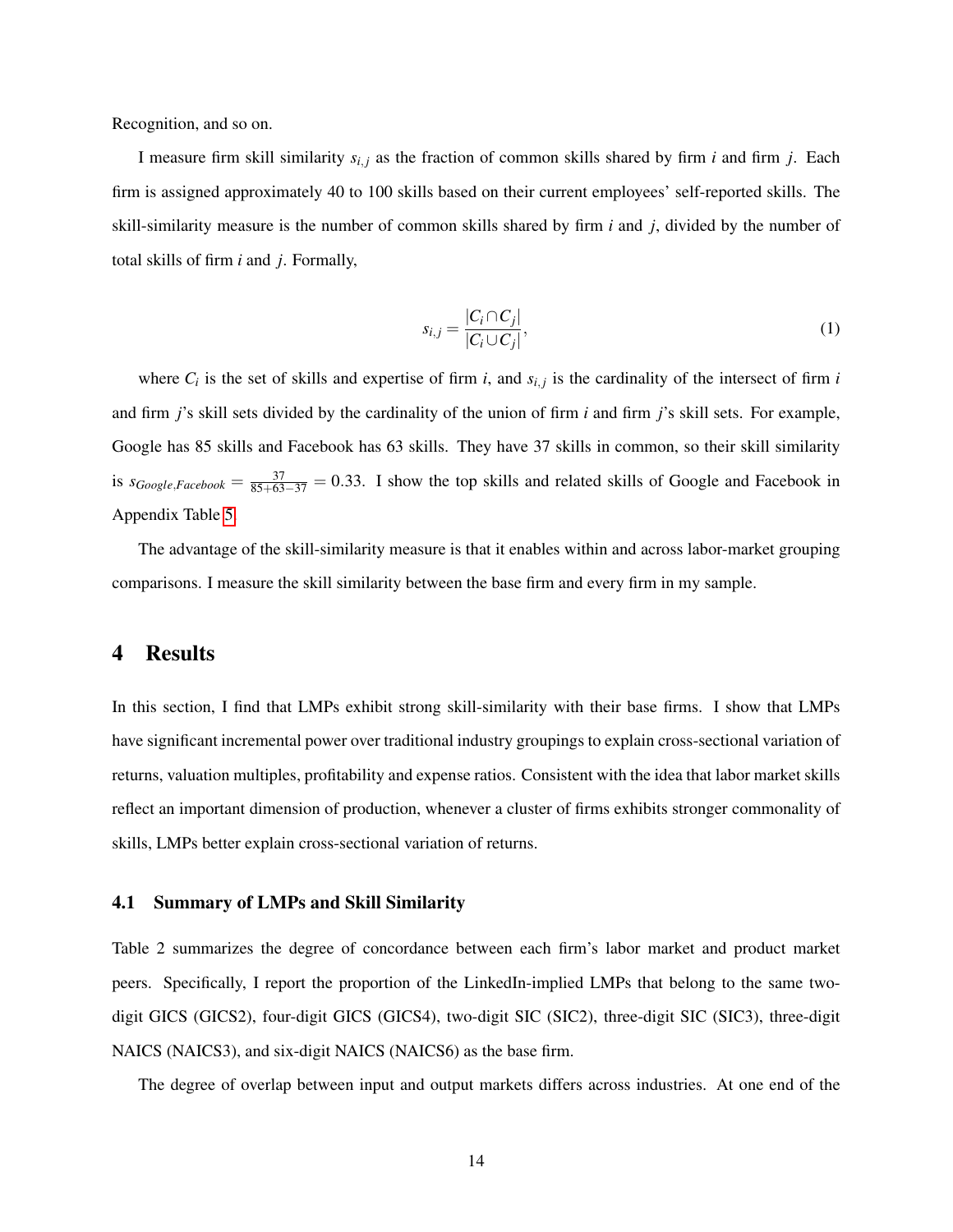spectrum, energy and healthcare firms have more than 74% of their LMPs from the same two-digit GICS industries, suggesting that the necessary skills for employment in these industries are relatively industryspecific. Financial and information technology firms also have more than 74% of LMPs from the same two-digit GICS industries as the base firm.

At the other end of the spectrum, materials, consumer staples, and industrial firms have the fewest (approximately 60%) LMPs from the same two-digit GICS industry codes. When firms employ labor with skills that are portable across related industries, they have fewer LMPs from the same product market. One example is Dow Chemical Company, which belongs to the materials industry. Its LinkedIn-implied LMPs cover five two-digit GICS industries: BASF (chemicals, materials), Dupont (chemicals, materials), 3M (mechanical and industrial engineering, industrials), Exxon & Mobil (energy), Monsanto (biotechnology, healthcare), and Procter & Gamble (consumer staples). Dow is connected with its LinkedIn-implied LMPs because they all use chemicals in the production processes and they all hire people with chemistry expertise to conduct R&D. This linkage is identified plausibly through potential employees with chemistry expertise's viewing behaviors on LinkedIn company homepages, when they are searching for jobs.

Table 3 summarizes skill-similarity between the base firm and LMPs, and shows that LMPs capture labor market linkages. Under Hypothesis 1, if LMPs do not capture firms' labor market relatedness, I expect the average skill similarity to be the average of any random firm pairs. To impose a higher standard than random firm pairs, I calculate skill similarity between the base firm and any other firms in my sample that share at least one skill with the base firm, and use this as the benchmark. Table 3 shows that S&P 1500 firms' share on average 11% of skills with their LMPs, whereas share only 6.5% of skills with the benchmark groups. Firms in the information technology industry share the fewest skills with their peer firms (6%), whereas energy, utilities, and financial firms share 18%, 15%, and [14](#page-1-0)% of skills with their LMPs, respectively.<sup>14</sup> In general, the more skills the base firm shares with its peer firms, the more related they are in the labor market. This results validates Hypothesis 1 that LMPs capture labor market relatedness.<sup>[15](#page-1-0)</sup>

 $14$ It is worth noting that we need to be cautious when comparing the skill similarity measure across industries because the fineness of skill definition may vary across industries. For example, IT firms have very specific delineation of skills, each programing language, such as C, JAVA, Perl are listed as different skills. Financial industries have broader definitions of skills, such as corporate finance, mortgage lending, and so on.

 $15$ It is difficult to validate my results externally because there are no data available elsewhere that keeps track of a firm's skill set. [Donangelo](#page-32-2) [\[2013\]](#page-32-2) provides a measure of labor market mobility but the focus of the type of labor in that paper is less on human capital with specific skills and in scarce supply.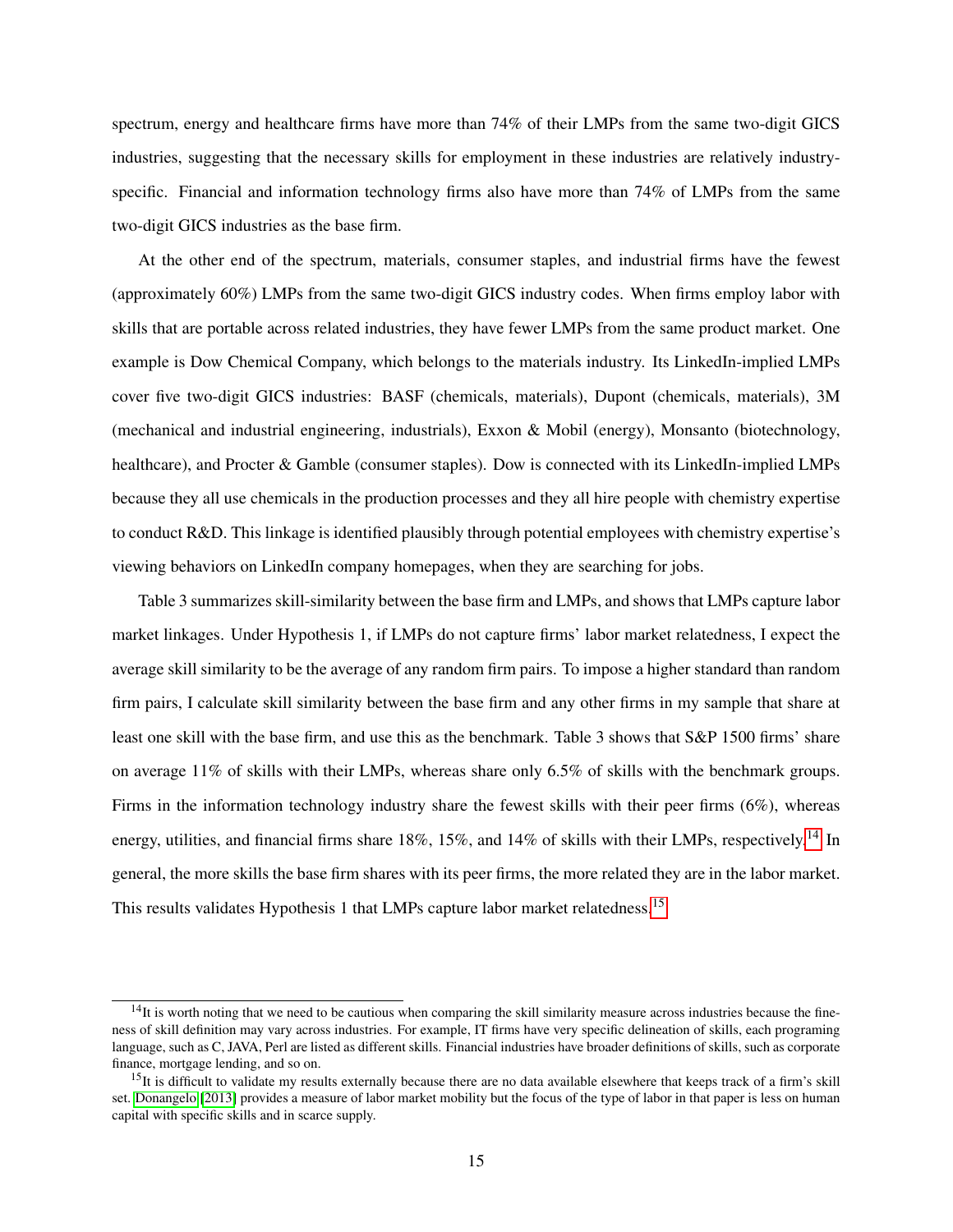### 4.2 Return Comovements of LMPs

An important aspect of firms' economic linkages is degree of contemporaneous correlations in their stock returns. I test Hypothesis 2a in this section. I investigate the extent to which LMPs help explain stock return comovements over standard industry classifications of peer firms. I exclude private and foreign peer firms because of stock return data availability, and keep base firms with at least three public peer firms in my sample (about 80% of the S&P 1500 firms). My results are robust to using the whole sample.

My first test compares the ability of LMPs with peer firms based on existing industry classification schemes to explain the base firm's stock return variation.<sup>[16](#page-1-0)</sup> I first estimate the regression specification

<span id="page-17-0"></span>
$$
R_{i,t} = \alpha_t + \beta_t R_{peer,t} + \varepsilon_{i,t} \tag{2}
$$

where  $R_{i,t}$  is the monthly stock return for each base firm *i* drawn from CRSP monthly files,  $R_{peer,t}$  is the equally weighted average monthly portfolio return based on either the LMP, or four-digit GICS (GICS4), or four-digit SIC (SIC4), or six-digit NAICS (NAICS6) or TNIC [\(Hoberg and Phillips](#page-33-2) [\[2013\]](#page-33-2)). I estimate equation [\(2\)](#page-17-0) across firms for every month from 2003 to 2012 and obtain an average adjusted *R* <sup>2</sup> based on the 120 regressions. This regression specification is analogous to that in [Bhojraj et al.](#page-31-6) [\[2003\]](#page-31-6). I show that my results are robust to using value weighted instead of equal weighted monthly returns in section 5.

If LMPs measure firms' connections beyond the output market, it should have incremental explanatory power over standard industry classifications to explain the base firm's stock return variation. When firms are connected by important economic linkages, they are exposed to common economic shocks. I test the regression specification

<span id="page-17-1"></span>
$$
R_{i,t} = \alpha_t + \beta_{LMP,t} R_{LMP,t} + \sum_{output-based} \beta_{peer,t} R_{peer,t} + \varepsilon_{i,t},
$$
\n(3)

where *RLMP*,*<sup>t</sup>* is the equally weighted average monthly portfolio return based on LMPs, and *Rpeer*,*<sup>t</sup>* is the equally weighted average monthly portfolio return based on GICS4, SIC4, NAICS6 or TNIC.

Table [4](#page-39-0) reports monthly regression results for equations [\(2\)](#page-17-0) and [\(3\)](#page-17-1). I focus on  $R^2$  as the main measure for explanatory power. Table 4, columns (1) to (5) report estimation results for equation [\(2\)](#page-17-0). I find that

<sup>&</sup>lt;sup>16</sup>A firm's LMPs have at most six public peer firms. In my sample, there are about 25 four-digit GICS industries, and firms have on average 285 peer firms with the same four-digit GICS code, with a maximum of 711 peer firms. There are about 449 four digit SIC industries and firms in my sample have on average have 79 peer firms with the same four-digit SIC and a maximum number of 465 peer firms. A firm has 285 TNIC peers on average.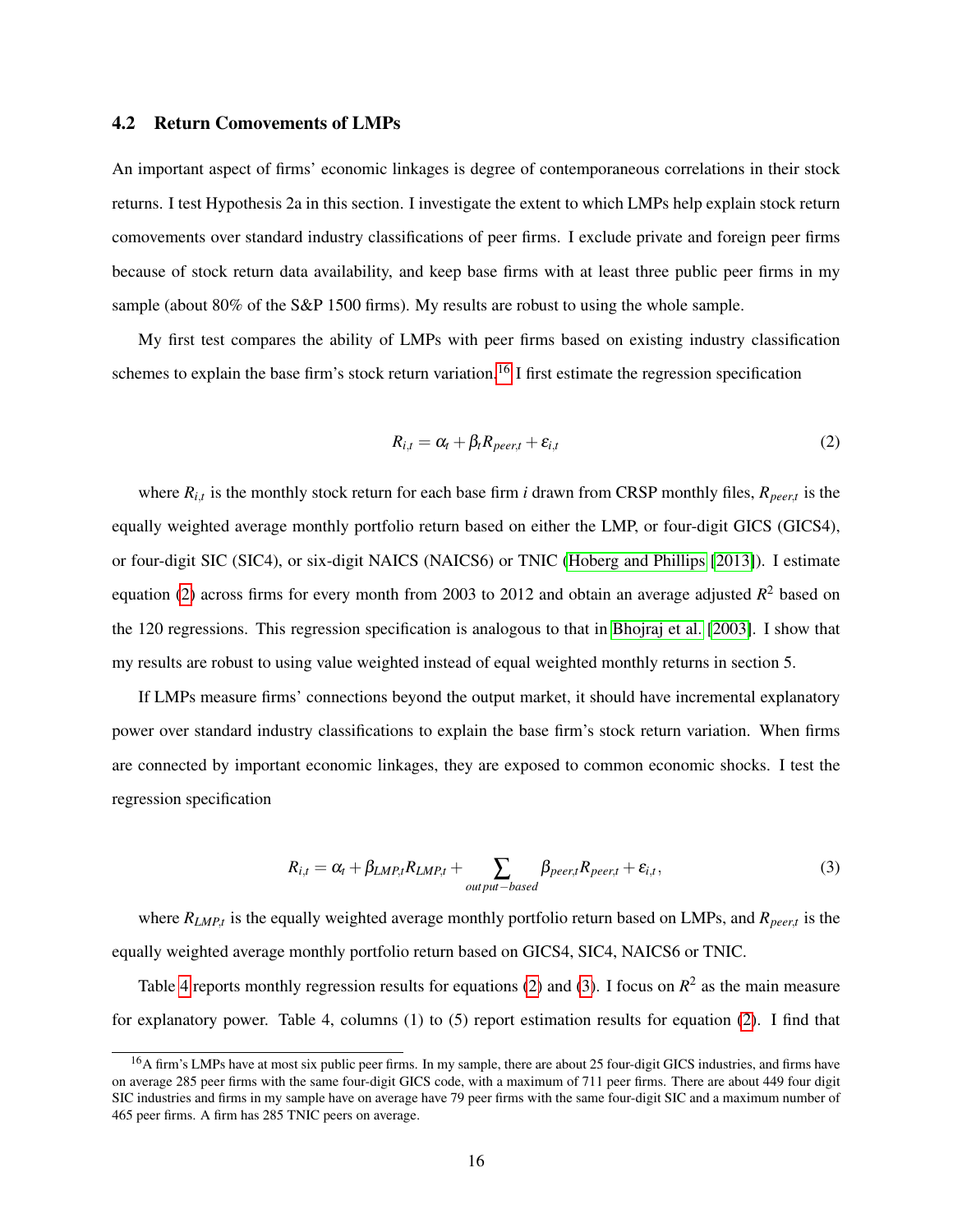LMPs significantly outperform GICS4, SIC4, NAICS6 and TNIC peer portfolios. LMPs explain 10.4% of the cross-sectional variation in realized returns on average. Output-market-based or investment-oriented industry groupings explain about 6.9% (NAICS6), 7.4% (SIC4), 8.7% (TNIC), 9.2% (GICS4) of the crosssectional variation in realized returns on average. Pairwise t-tests show differences of the average  $R^2$  between LMPs and existing industry measures are statistically significant at the 1% level.

Table [4,](#page-39-0) columns (6) to (7) show the incremental power of LMPs to explain cross sectional returns over existing industry groupings. [Bhojraj et al.](#page-31-6) [\[2003\]](#page-31-6) shows that GICS outperforms SIC, NAICS, Fama and French 49 industries peer portfolios to explain the base firms' return variation. In column (6), GICS4, SIC4, NAICS6, TNIC altogether explain on average 13.0% of cross-sectional variation in realized returns. In column (7), LMPs increase the explanatory power to 15.6%. My results are robust to controlling for market returns (see robustness tests).

A firm's LMPs include at most six public peers due to data availability from LinkedIn, whereas a firm's alternative industry peers include a larger number of peers. Taking average of a larger number of peer firms might either bias for or against alternative industry groupings. Taking the average of more firms help cancel out the idiosyncratic component in stock returns, whereas a smaller set of more relevant firms should perform better than less relevant firms. It is an empirical question. To make a fair comparison, I randomly select the same number of firms as the number of LMPs out of the base firm's GICS4 group and calculate the equal-weighted return (Random GICS4). Table [5,](#page-40-0) column 2 shows that random GICS4 only explain 2.3% of cross-sectional variation in returns on average and LMPs increases the explanatory power to 11.4%. Traditional industry groupings provide a group of output-market peers without a ranking of relevance. The LinkedIn-implied LMPs potentially show a firm's most relevant peers in the labor market.

It is also possible that LMPs select a firm's most relevant product market peers without additional information about the input market. I construct a "best" 4-digit SIC peer firms to mimic a group of peer firms comparable to LMPs that have the most relevant capital market performance with the base firm within the same product market group. Specifically, for each base firm, I select the same number of firms as the number of LMPs within the base firm's 4-digit SIC industry that have the highest return correlation with the base firm. For each base firm, a pooled time-series cross-sectional regression is estimated with the monthly stock returns of each firm in the base firm's 4-digit SIC code as the independent variable. I rank firms based on the regression  $R^2$  and select the same number of firms with the highest  $R^2$  as the "best" 4-digit SIC peer firms. Then I calculate the equal-weighted "best" performance return based on the "best" 4-digit SIC peer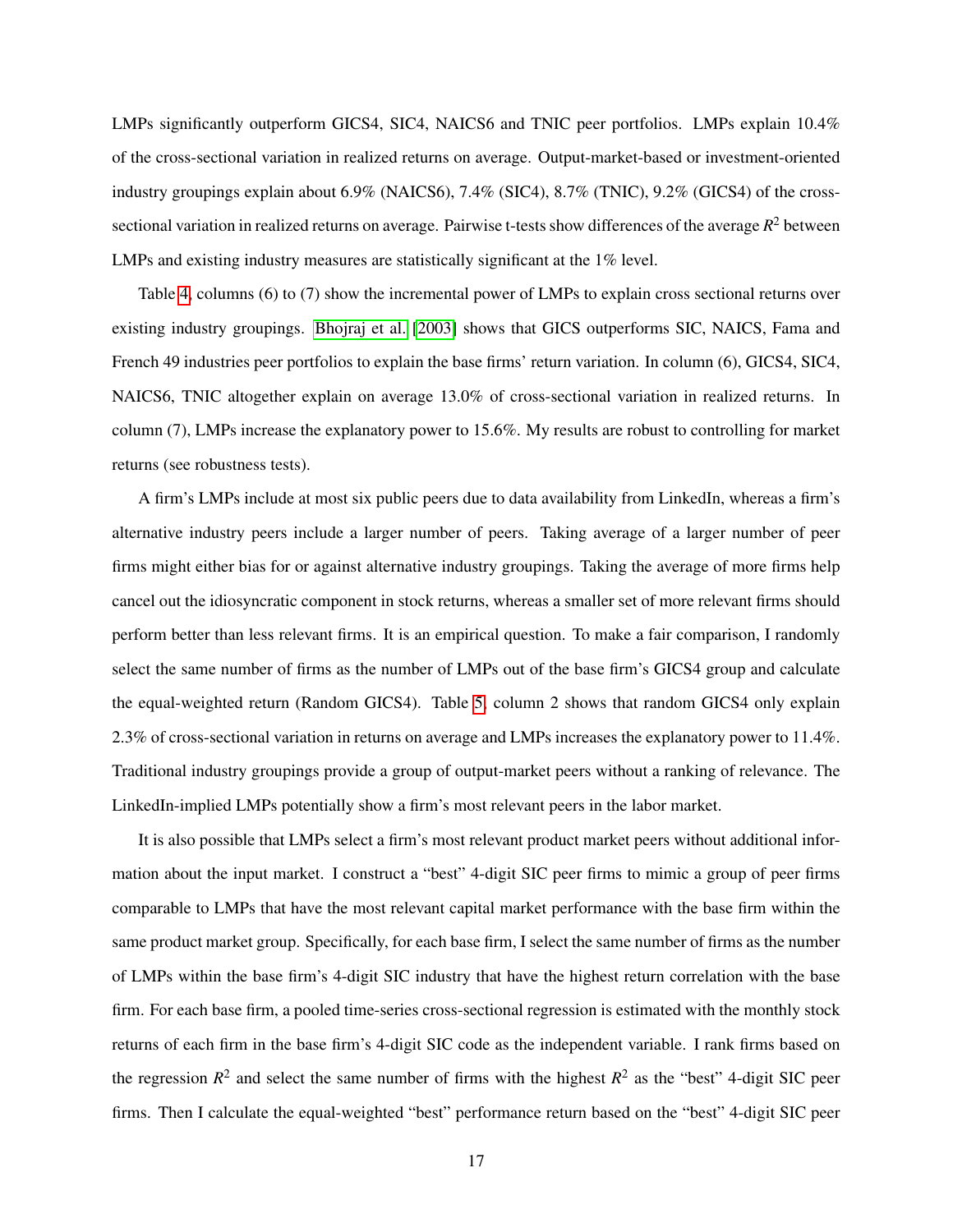portfolios. If LMPs select peer firms based only on the output market, I expect to see no incremental power of LMPs over the "best" 4-digit SIC peers. LMPs also explain return comovement over the "best" SIC4 at the 1% significance level, from 14.2% to 17.4%. The results suggest that LMPs is not a mere selection based on the product market.

In sum, LMPs increase the explanatory power of existing industry peer portfolios in terms of their ability to explain cross-sectional variation in base firm returns. If GICS4, SIC4, NAICS6 and TNIC peer portfolios together do a good job of capturing common output market shocks, the results in Table 4, [5](#page-40-0) and [5](#page-40-0) illustrate that that LMPs measure important common input market economic shocks. My results achieve an improvement of 20% in  $R^2$  for the equally weighted peer portfolios relative to the aggregate power of GICS4, SIC4, NAICS6 and TNIC in S&P 1500.

### 4.3 Accounting Ratios and Valuation Multiples

Another measure of firms' connections is the degree of contemporaneous correlation in their accountingbased performance ratios and valuation multiples. I test Hypothesis 2b in this subsection and gather annual data from Compustat on a range of accounting ratios and valuation multiples, including expense ratios, profitability ratios, and employment ratios. If LMPs do a better job than product-market-based peer portfolios of measuring common input market shocks that affect firm value, I expect LMPs to have incremental power over GICS4 and SIC4 to explain cross-sectional variation in employment growth rates and expense ratios that are directly related to the labor market. Specifically, I look at the one-year-ahead realized number of employees growth rate (empgrowth), R&D expenses scaled by net sales (rdpersales), SG&A expenses scaled by net sales (sgapersales), and the sum of R&D and SG&A expenses scaled by net sales (rdsgapersales).

[Brown and Ball](#page-32-8) [\[1967\]](#page-32-8) show that industry earnings explain a substantial amount of the earnings of an individual firm. LMPs should have incremental explanatory power over GICS and SIC to explain profitability ratios and valuation multiples if LMPs measure input market shocks that affect firm value. Following [Bhojraj et al.](#page-31-6) [\[2003\]](#page-31-6), [Lee et al.](#page-34-4) [\[2012\]](#page-34-4), I include valuation multiples such as the price to book ratio (pb), enterprise value to sales ratio (evs), price to earnings ratio (pe), and performance ratios such as the return on asset (roa), return on equity (roe), leverage (lev), and one-year-ahead realized sales growth (salesgrowth) to proxy for firms' profits in my stylized model. The calculation and definition of accounting-based performance metrics are detailed in the Appendix Table [4.](#page-48-0)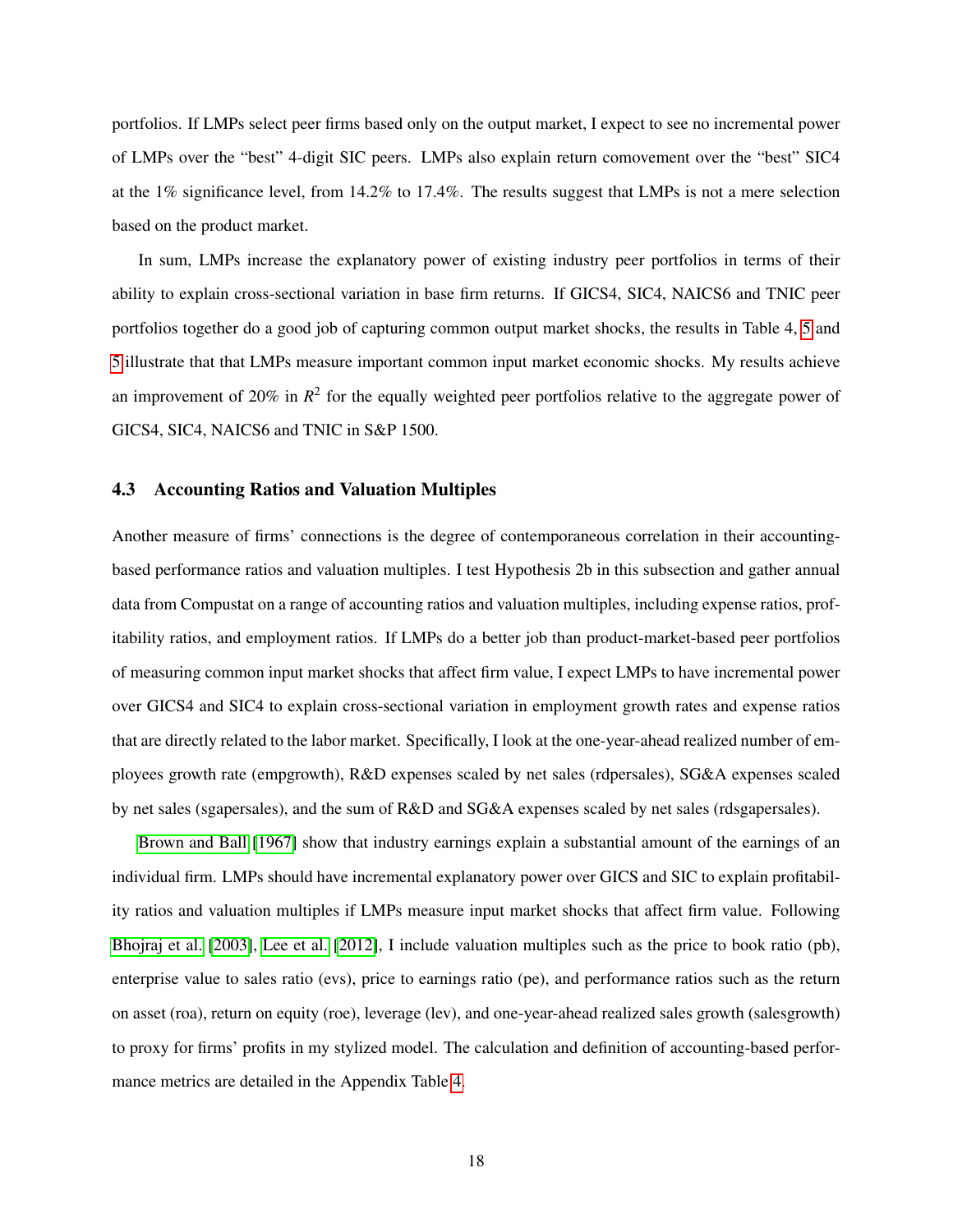I first estimate the cross-sectional baseline regression of the form for each variable

$$
Ratio_{i,t} = \alpha_t + \beta_{1,t} Ratio_{GICS,t} + \beta_{2,t} Ratio_{SIC,t} + \varepsilon_{i,t}
$$
\n
$$
\tag{4}
$$

and then I add the ratio of LMPs to the above regression

$$
Ratio_{i,t} = \alpha_t + \beta_{LMP,t} Ratio_{LMP,t} + \beta_{1,t} Ratio_{GICS,t} + \beta_{2,t} Ratio_{SIC,t} + \varepsilon_{i,t}
$$
(5)

where *Ratio<sub>i,t</sub>* is the variable of interest for each base firm *i*, and the independent variable *Ratio*<sub>*LMP,t*</sub>, *Ratio<sub>GICS,t</sub>*, *Ratio<sub>SIC,t</sub>* is the average yearly peer portfolio ratios, based on either LMPs, or GICS4, or SIC4. I estimate these regressions on a yearly basis for each calendar year from 2003 to 2012. I use yearly ratios because LMPs cover different industries, and different industries are more comparable at yearly levels due to seasonality issues. For the entire sample, I drop observations with missing total assets, long term debt, net income before extraordinary items, or operating income after depreciation. I also drop observations with negative common or total equity, share price smaller than \$3 at the end of the fiscal year, and net sales smaller than \$100 million [\(Bhojraj et al.](#page-31-6) [\[2003\]](#page-31-6)). My results are robust to including the dropped observations. To mitigate the effect of outliers, I winsorize observations at the 1st and 99th percentiles for each variable in each regression.

Table [6](#page-41-0) presents the regression results. Column (1) shows the number of observations for each estimation. Columns (2) and (3) report the the average value of adjusted  $R^2$  on yearly cross-sections of the above regression with different dependent variables for equation (6) and (7), respectively. Column (4) reports the estimate of  $\beta_{LMPt}$  and its significance level.

Consistent with the idea that LMPs provide an input-oriented industry measure, LMPs exhibit significant incremental explanatory power to the aggregate power of GICS and SIC to explain cross-sectional variation in expense ratios, including rdpersales, sgapersales, rdsgapersales. For example, the baseline regression produces an adjusted  $R^2$  of 0.580 for rdsgapersales. When I take into LMPs, the adjusted  $R^2$  increases by 9.1% to 0.633. The coefficient estimate on the portfolio ratio of LMPs report in column (4) is 0.221 and statistically significant at the 1% level. This result suggests that one standard deviation increase in LMPs' rdsgapersales implies 4.0% increase in that of the base firm.

The coefficient estimate on the portfolio accounting-based performance ratios of LMPs and all statisti-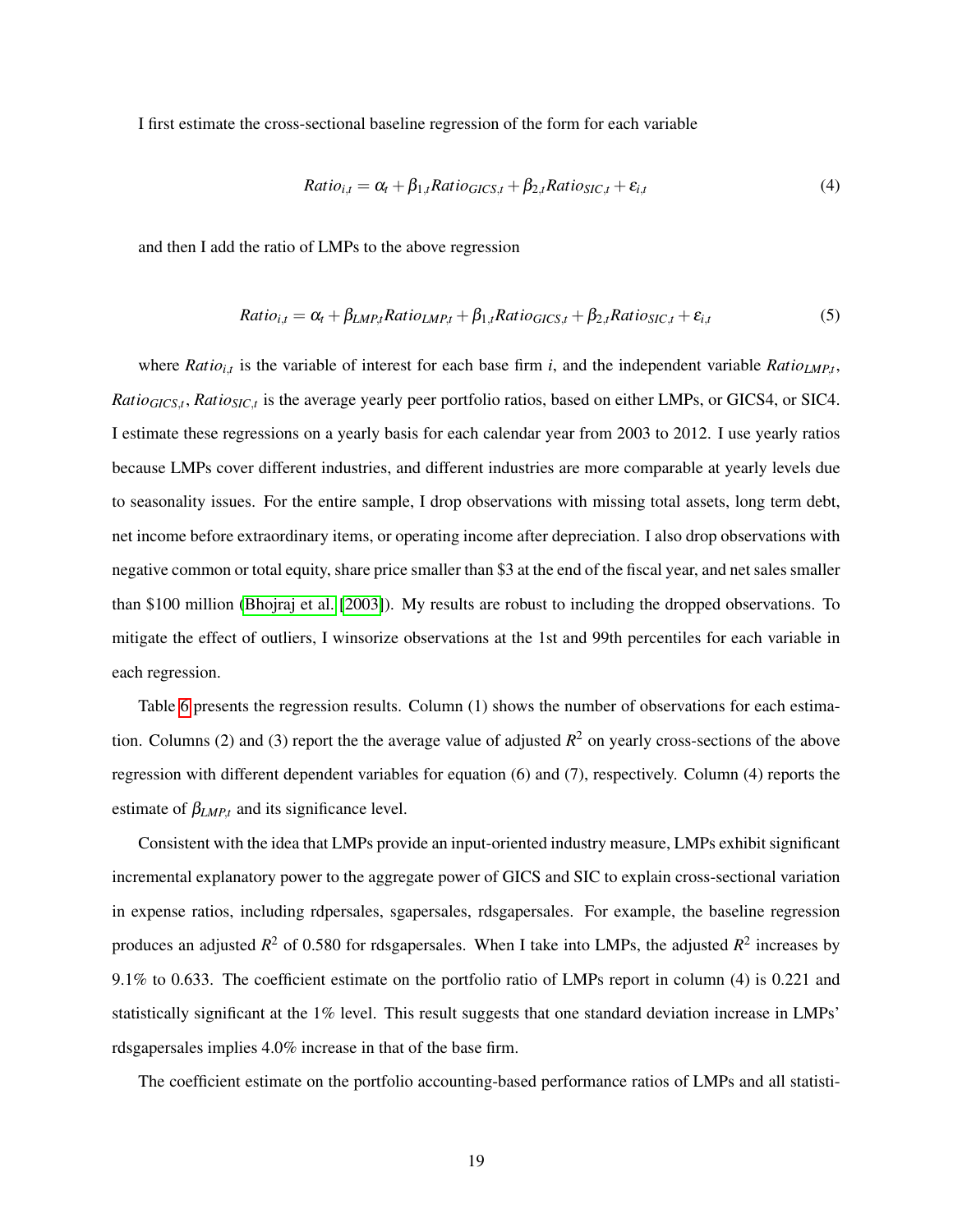cally significant at the 1% level, except pe, which is statistically significant at the 5% level. Together, Table [6](#page-41-0) shows that LMPs measure common input market shocks that affect firms' valuation multiples, profits, and expenses.

### 4.4 Cross-Sectional Variation of Return Comovements

In this section, I test Hypothesis 3 and show that LMPs do an increasingly better job when the base firm share more skill with its labor market peers. Specifically, I examine situations where the base firm and its LMPs are more likely to share common input market shocks, and investigate whether LMPs outperform traditional industry groupings when the base firm shares more labor market skills with its peers, or when the base firm is less R&D intensive.

I divide the sample into three quantiles based on the base firm's characteristics. First, for each quantile I examine the explanatory power of LMPs by estimating

$$
R_{i,t} = \alpha_t + \beta_t R_{LMP,t} + \varepsilon_{i,t}, \qquad (6)
$$

where  $R_{i,t}$  is the monthly stock return of the base firm and  $R_{LMP,t}$  is the monthly average return of LMPs. Second, for each quantile I examine the explanatory power of GICS4 analogously and estimate

$$
R_{i,t} = \alpha_t + \beta_t R_{GICS4,t} + \varepsilon_{i,t},\tag{7}
$$

where *RGICS*4,*<sup>t</sup>* is the average monthly return of GICS4 peer firms. I estimate cross-sectional regressions of the above equations for every month from 2003 to 2012 and obtain an average adjusted  $R^2$  based on the 120 regressions. I compare the explanatory power of each peer measure and test when LMPs outperform traditional industry measures in measuring common shocks that affect firm value. The results are similar if I replace GICS4 with SIC4, NAICS6 or TNIC.

### 4.4.1 Skill-Similarity and Return Comovements

I group firms based on the skill similarity between the base firm and peer firms into three quantiles. Skill similarity is defined in equation [\(1\)](#page-15-0) and measures the proportion of the number of common skills shared by firm *i* and firm *j*, divided by the total skills of firm *i* and firm *j*. Untabulated results show that small, growth and R&D intensive firms share more skills with their LMPs. For the following estimation, I take the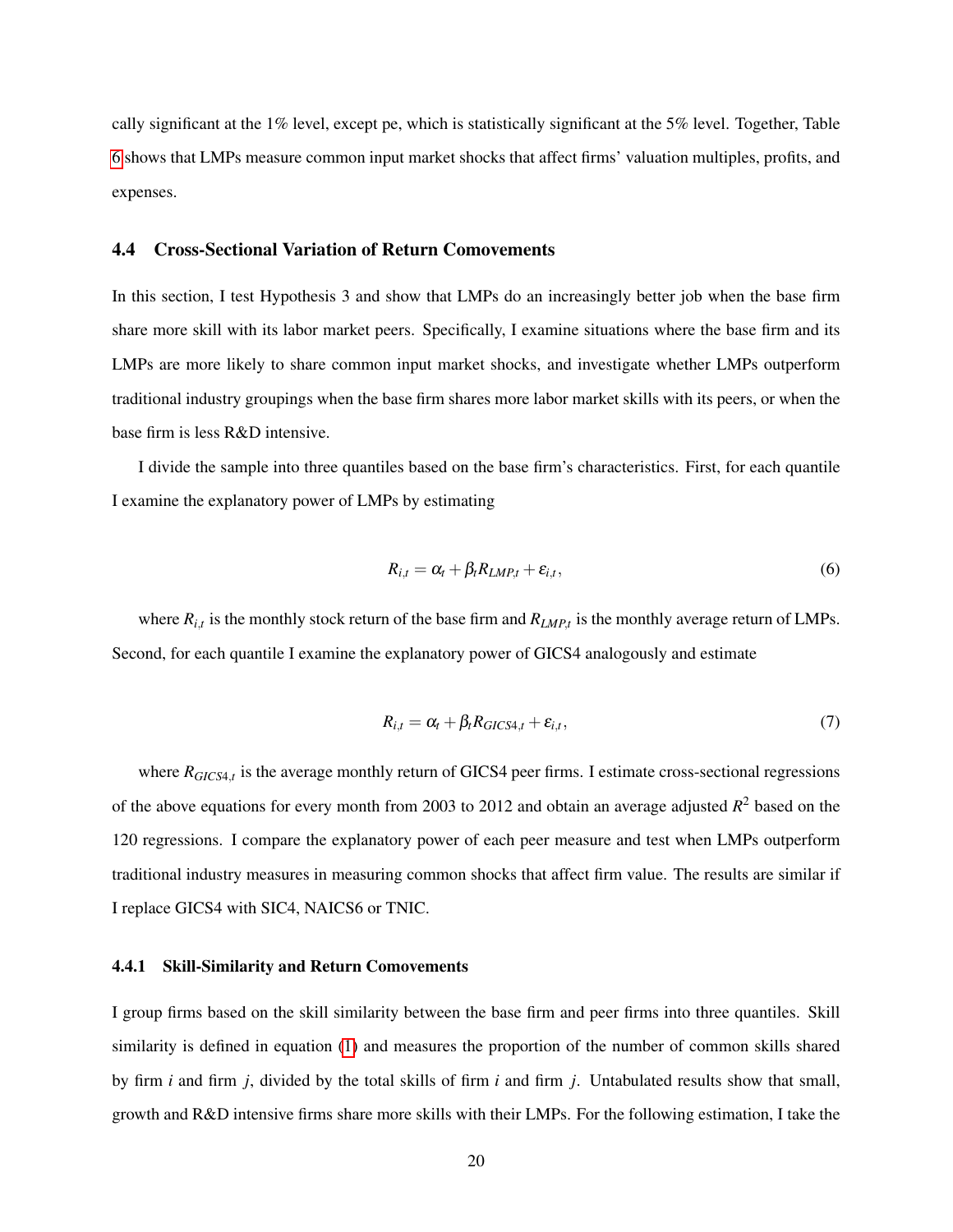average skill similarity between the base firm and its public LMPs, excluding its subsidiaries or affiliated firms. Therefore, each base firm is assigned with a within labor market peer group skill similarity score. Then I sort the S&P 1500 sample into three groups based on the base firm's skill similarity score. Firms in the low skill similarity group on average share 1.2% of skills with their LMPs. Firms in the median skill similarity group share on average 8.4% of skills, and the high skill similarity groups have 21.3% skills in common. According to equation (??) and Hypothesis 3a, I expect LMPs to have higher explanatory power of the base firm's return variation when the base firm shares more labor market skills with its LMPs.

For each skill similarity group, I estimate equation (6) in columns (1) to (3) in Table [7](#page-42-0) , test equation (7) for each skill similarity group in columns (4) to (6) in Table [7.](#page-42-0) For each group, I run the regression every month from 2003 to 2012 and obtain an average coefficient and adjusted *R* 2 .

Table [7](#page-42-0) shows the regression results for different skill similarity groups. I show that labor market relatedness is positively related with the amount of common shocks that affect firm value. The  $R^2$  for LMPs increases monotonically and significantly when within group firms share more labor market skills, from 0.035 to 0.101 to 0.190. LMPs have about five times more explanatory power in the high skill similarity group than in the low skill similarity group.  $R^2$  for GICS4 are also positively correlated with the ratio of shared labor market skills. *R*<sup>2</sup> for SIC4 increases monotonically and significantly when within group firms share more labor market skills, from 0.041 to 0.096 to 0.139.

Next, I examine when LMPs outperform peer groups based on GICS4. The  $R^2$  of columns (1) and (4) is not significantly different, showing that LMPs and GICS4 both explain about 4% of return variation when firms share the least skills. In columns (3) and (6), LMPs explain 19.0% of cross-sectional return variation, significantly higher than the 14.0% by GICS when the base firm and its peers have more skills in common. This suggests that when firms share more labor market commonalities, LMPs do a better job of measuring common shocks.

Taken together, these results supports Hypothesis 3a and show that LMPs do an increasingly good job when the base firm share more labor market commonalities with its within group peers. In addition, Second, LMPs outperform traditional measures based on the output market to explain stock return variation when firms are more closely connected in the labor market.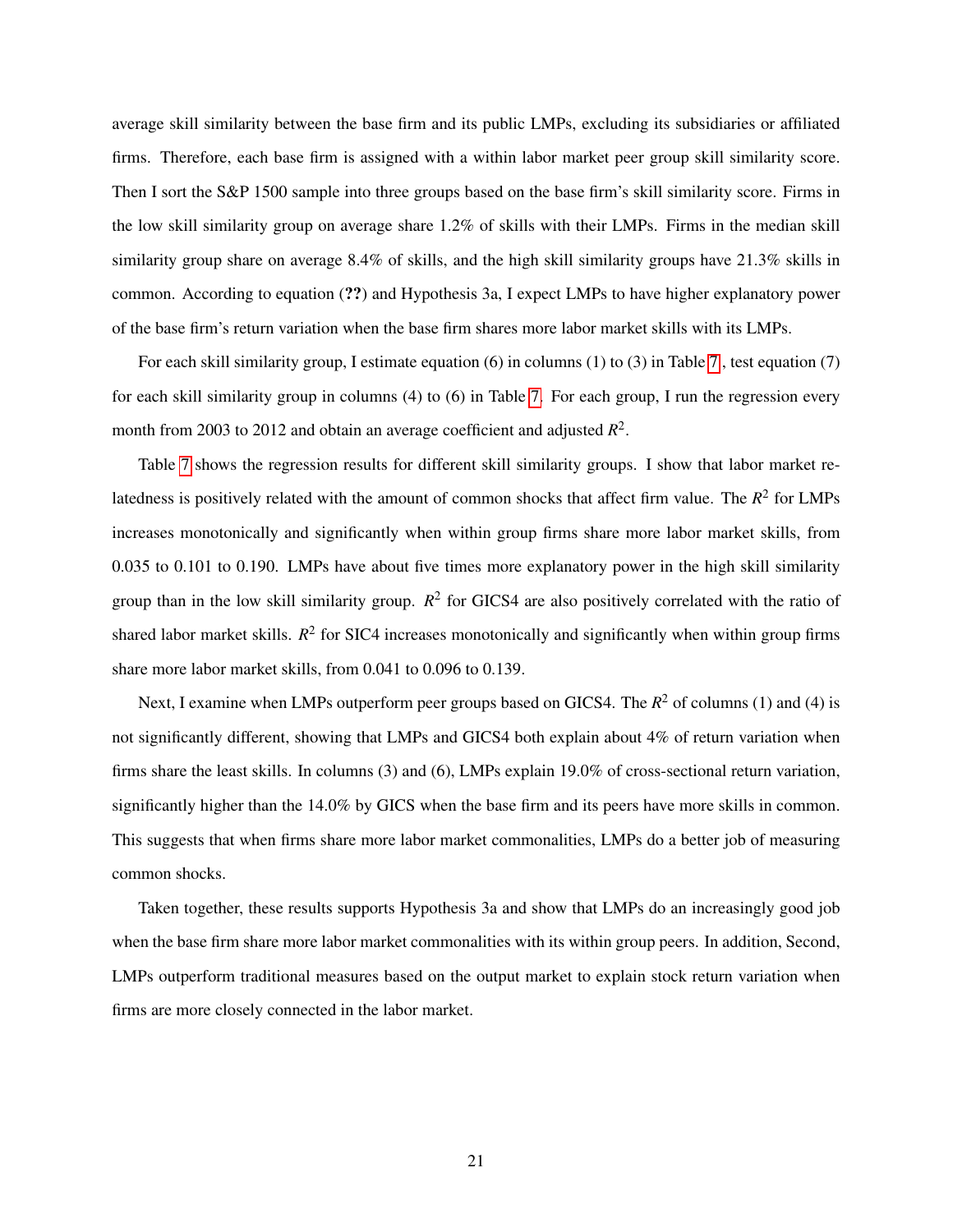### 4.4.2 R&D, Skill Similarity and Return Comovements

I test Hypothesis 3b and compare the explanatory power of LMPs in different R&D intensity groups. In Table [8,](#page-43-0) columns (1) to (3), I find the explanatory power of LMPs decreases monotonically from 14.2% to 8.7%, and then to 4.0% when R&D ratio increases. Then I estimate the performance of GICS4 using equation (7) in columns (4) to (6). LMP explains 14.2% of cross sectional variation when the base firm has zero R&D expense, significantly outperforming that of GICS (11.4%) and SIC (11.0%). LMPs are insignificantly different from GICS4 peer portfolios and explain about 4% of cross-sectional return variation when R&D ratios are high. The results is consistent with the idea that LMPs outperform existing peer portfolios when the base firm and its peer firms share more labor market skills.

One possible explanation for the above results is that R&D intensive firms share less skills with their peers and have a smaller wage variance term in equation (??) in the stylized model. [Hoberg and Phillips](#page-33-2) [\[2013\]](#page-33-2) find that R&D can create unique products that appeal to quality-sensitive consumers, making it more expensive to enter. They find that a higher ex-ante R&D level is correlated with a lower ex-post product market similarity. To create unique products, firms need to hire labor with unique skills to conduct R&D. Consequently, R&D intensive firms need to differentiate and thus share fewer skills with their peer firms. This hypothesis is challenging to test but my skill similarity measure enables me to test this hypothesis. Consistent with this idea, I find a significant negative correlation (-0.11) between R&D intensity and skill similarity. The base firm shares 13.2% of skills with peer firms when the base firm has R&D expense of zero. The base firm share 7.4% of skills with peer firms when R&D expense is low, and 6.4% of skills when its R&D expense is high.

### 5 Robustness Tests

In this section, I show that LMPs is not a mere reflection of firm performance, and it reflect firms' fundamental linkages that are persistent over time. I show that my results are robust to controlling for market returns, different test specifications and sampling criteria.

It is possible that LinkedIn members' viewing behavior is driven by similar transient firm performance, and therefore LMPs do not reflect firms' fundamental linkages. I expect LMPs to have stronger explanatory power to explain returns in more recent periods but not in past periods under this story.

Appendix Table [1](#page-44-0) shows that LMPs do not exhibit better performance in the most recent period. I divide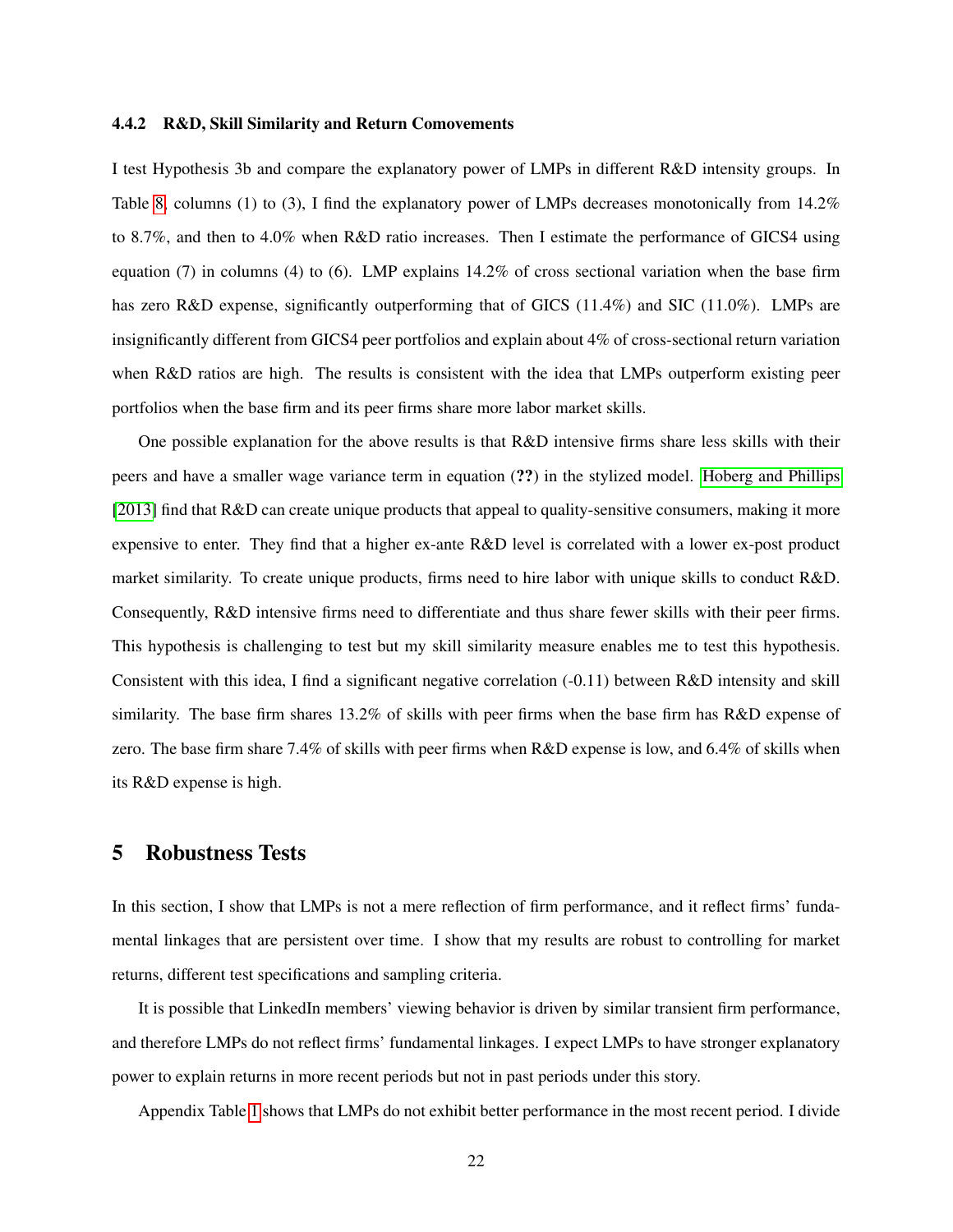my sample into three year groups: 2003 to 2007, 2008 to 2010, 2011 to 2012, and estimate equation (4) separately. I compare the explanatory power of LMPs for the above sample periods in columns (1) to (3). LMPs explain  $10.1\%$  of cross-sectional variation of returns from 2003 to 2007, 12.5% from 2008 to 2010, and 9.6% from 2011 to 2012, and LMPs' explanatory power in 2003 to 2007 is not significantly different from that in 2011 to 2012.

Next I test the incremental power of LMPs over existing industry groupings to explain return variation in different sample periods. Appendix Table [1,](#page-44-0) columns (4) and (5) show that the explanatory power of LMPs increases from 13.0% to 15.0% when LMPs are included in 2003 to 2007.  $R^2$  increases from 14.8% to 17.8% from 2008 to 2010 in columns (6) and (7) and from 10.5% to 13.6% from 2011 to 2012. There is no particular trend in the incremental power of LMPs over time. These findings suggest that LMPs is not a pure reflection of firm performance and reflect fundamental connections that are persistent over time.

I also examine the explanatory power of LMPs after controlling for firm characteristics in [Fama and](#page-33-11) [French](#page-33-11) [\[1992\]](#page-33-11), [Jegadeesh and Titman](#page-33-12) [\[1993\]](#page-33-12). I include log of book to market *Log*(*B*/*M*)*i*,*<sup>t</sup>* , log of market  $\text{cap } Log(Size)_{i,t}$ , and *Momentum*<sub>*i*,*t*</sub>, which is the average of the stock's own return from time *t* – 12 to *t* – 1, to equation [\(2\)](#page-17-0) and equation [\(3\)](#page-17-1), and estimate the regression specifications

<span id="page-24-0"></span>
$$
R_{i,t} = \alpha_t + \beta_{1,t} R_{peer,t} + \beta_{2,t} Log(B/M)_{i,t} + \beta_{3,t} Log(Size)_{i,t} + \beta_{4,t} Momentum_{i,t} + \varepsilon_{i,t}
$$
(8)

and

<span id="page-24-1"></span>
$$
R_{i,t} = \alpha_t + \beta_{LMP,t} R_{LMP,t} + \beta_{1,t} R_{peer,t} + \beta_{2,t} Log(B/M)_{i,t} + \beta_{3,t} Log(Size)_{i,t} + \beta_{4,t} Momentum_{i,t} + \varepsilon_{i,t}
$$
(9)

The main measure of interest is still the average  $R^2$ . Table [2](#page-45-0) shows the monthly regression results for equations [\(8\)](#page-24-0) and [\(9\)](#page-24-1). LMPs explain about 13.3% of the cross-sectional variation in realized returns on average in Table [2,](#page-45-0) column (1), controlling for growth, size and momentum. Columns (2) to (5) show that the existing industry peer portfolios explain about 10.1% to 12.7% of the cross-sectional variation in realized returns on average. Columns (6) and (7) show that LMP significantly increases the explanatory power of existing industry groupings (SIC4, GICS4, NAICS6, TNIC altogether) from 16.0% to 18.1%.

I next show that my results are robust to controlling for market returns and different sampling criteria.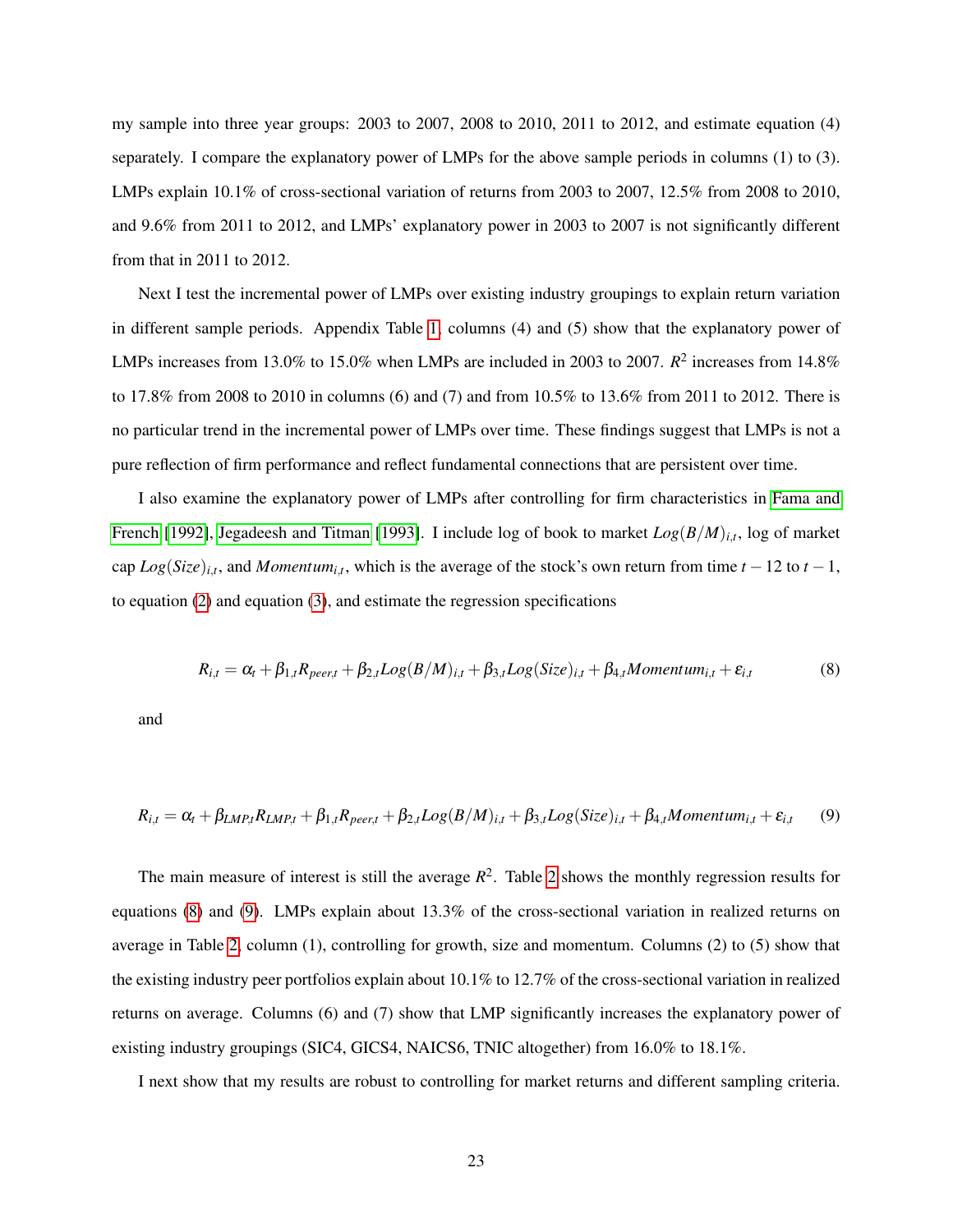It is likely that most of the return variation come from the market. [King](#page-33-7) [\[1966\]](#page-33-7) shows that about half of a stock's variance is explained by an element of price change that affects the whole market, and industry effects account for perhaps an additional 10%. I run pooled regressions in Appendix Table [3,](#page-47-0) cluster standard errors at the firm level and include year fixed effects [\(Petersen](#page-34-12) [\[2009\]](#page-34-12)), and use value-weighted returns for all variables in Appendix Table  $3<sup>17</sup>$  $3<sup>17</sup>$  $3<sup>17</sup>$  I first estimate

$$
R_{i,t} = \alpha_t + \beta_1 R_{SIC4,t} + \beta_2 R_{GICS4,t} + \beta_3 R_{NALCS6,t} + \beta_4 R_{TNIC,t} + \beta_5 Marker_t + \varepsilon_{i,t}
$$
(10)

and then estimate the above equation with LMPs,

$$
R_{i,t} = \alpha_t + \beta_1 R_{LMP,t} + \beta_2 R_{SIC4,t} + \beta_3 R_{GIC54,t} + \beta_4 R_{NAICS6,t} + \beta_5 R_{TNIC,t} + \beta_5 Marker_t + \varepsilon_{i,t}
$$
(11)

Appendix Table [3](#page-47-0) of column (1) includes the average stock returns of existing industry classifications. The adjusted  $R^2$  in column (1) is 0.335. Then I add the average monthly returns of my LMPs in column (2). The adjusted  $R^2$  increases to 0.341.

Following [Rauh and Sufi](#page-34-8) [\[2012\]](#page-34-8), I use F-test of a single linear restriction to test whether the increase in  $R<sup>2</sup>$  from column (1) to column (2) of Appendix Table [3](#page-47-0) is statistically significantly different from zero at a reasonable confidence level. The F statistic when examining the increase in  $R^2$  from column 1 to column 2 is 670, which implies an easy rejection of the null hypothesis that the return of LMPs does not lead to an increase in explanatory power of the regression.

Then I show that the performance of LMPs is robust to the number of public firms in the LMPs and robust over time. In Appendix Table [3,](#page-47-0) columns (3) and (4), I require that each base firm have at least four public LMPs and restrict my sample period from 2003 to 2010. The adjusted  $R^2$  increases from 0.346 to 0.351. The F-statistic when examining the increase in  $R^2$  from column 1 to column 2 is 276, which implies an easy rejection of the null hypothesis that the return of LMPs does not lead to an increase in explanatory power of the regression. In Appendix Table [3,](#page-47-0) columns (5) and (6), I show the performance of LMPs for the more recent years. I restrict my sample to firms with at least four public LMPs and from 2010 to 2012. LMPs increase the adjusted  $R^2$  from 0.369 to 0.374. The F-statistic is 82, and rejects the null hypothesis that the return of LMPs does not lead to an increase in the explanatory power of the regression.

 $17$ I assume the residuals of a given firm's stock returns are correlated over time and each month's residuals are correlated over different firms. In my main tests, I report the average of monthly cross-sectional regressions and assume the standard errors are correlated over time.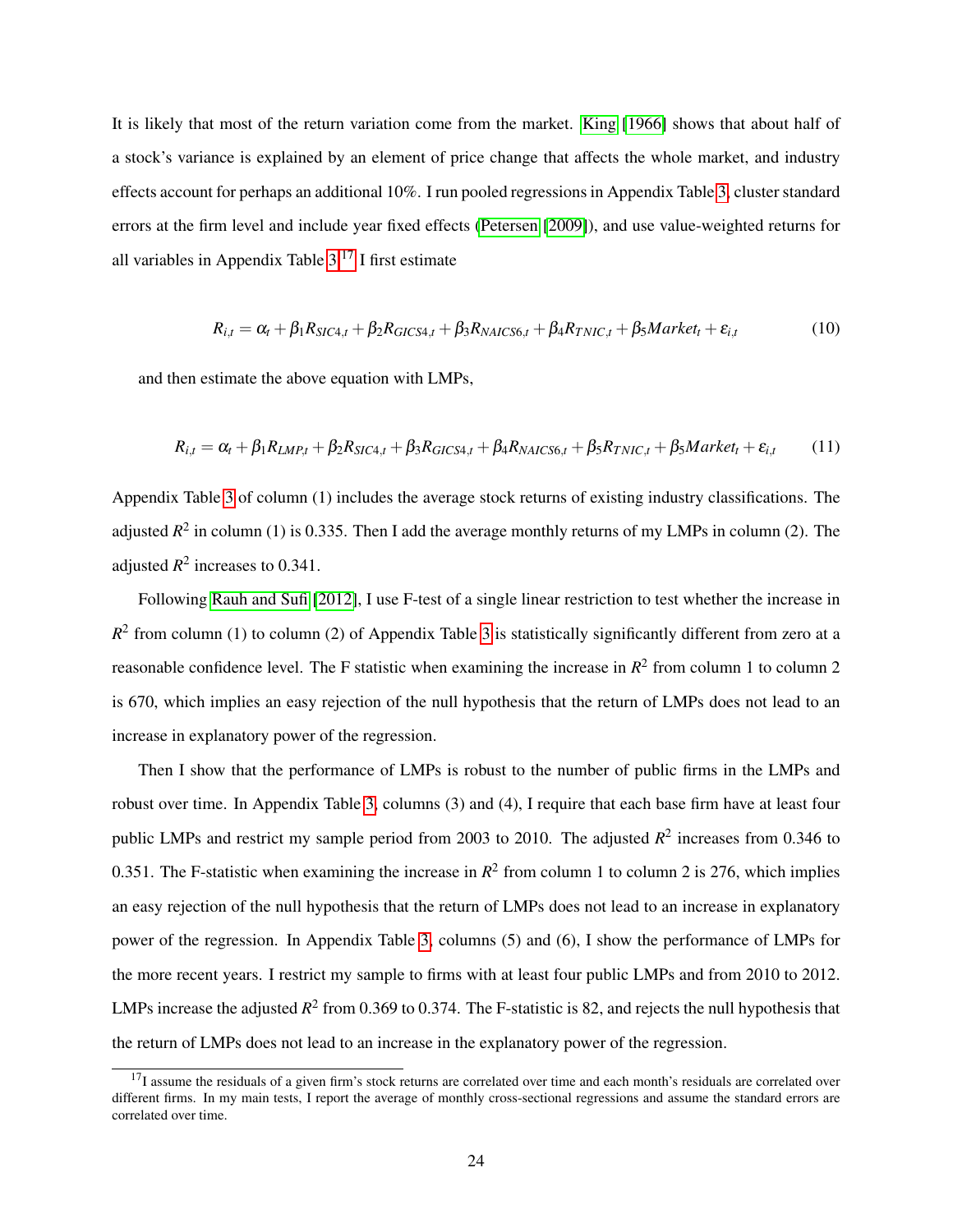### 6 Conclusion

This paper shows that labor market peer firms (LMPs) measure firms' shocks to value in both input and output markets. Standard industry groupings based on product market similarities fall short of identifying input market relatedness, an important dimension of a firm's business environment. I show that grouping firms based on their labor market similarities is well suited to measure both input and output markets shocks, as reflected in earnings and stock return comovements.

Identifying LMPs is inherently difficult because no data are available to track firms hiring similar labor. I propose an innovative way to identify LMPs using LinkedIn members' viewing behaviors on LinkedIn company homepages. I also create a measure of employee skill-similarity across firms to directly measure firms' relatedness on the labor market. I find that LMPs provide significant incremental power over output-marketbased industry groupings to explain firms' cross-sectional returns and accounting-based performance metrics variation. LMPs explain 19.0% of cross-sectional variation in returns, whereas output-market-based industry groupings explain at most 14.7% when firms exhibit a stronger skill set commonality. I use LinkedIn members' disclosure about their work history to create a labor turnover measure, and find that LMPs do a better job to explain returns when firms hire more specialized labor, holding the level of skills constant.

This paper uses labor market participants' revealed preferences and shows the latent intelligence of search behaviors. LinkedIn members select a firm's most relevant LMPs. This is another advantage of the LinkedIn-implied measure – it measures the intensity of the relation between companies and can select groupings on the basis of closeness. In addition, the LinkedIn-member sample likely represents economically important human capital, and therefore, my methodology likely identify firms' crucial linkages.

This paper joins the growing literature on how social media helps shape firms' information environments. My results highlight the usefulness of employee disclosures. Traditional disclosure studies focus on the information content of corporate disclosures, however research on employee disclosures is scant. This paper is a first step in research on employee disclosures, and I look forward to future research projects in this area.

In contrast to other research on peer firms and industry groupings, the LinkedIn setting offers a unique labor market perspective. Industry groupings are useful in accounting, economics, and finance. I believe that the concept of LMP will be valuable for peer firm selections in executive compensation, analyst reports, antitrust litigation, risk management, controlling for fundamentals in academic research, policy recommen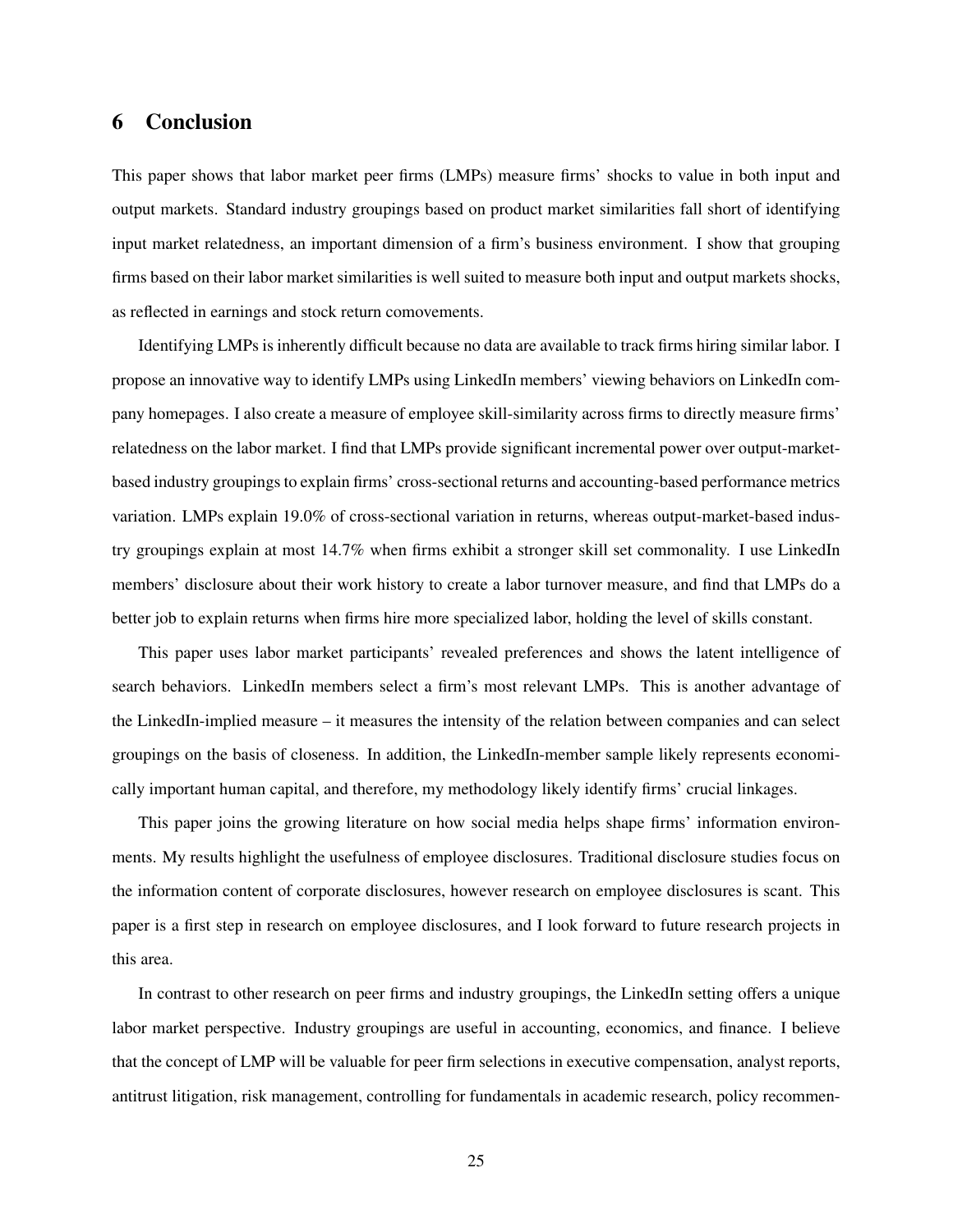dations and other related areas.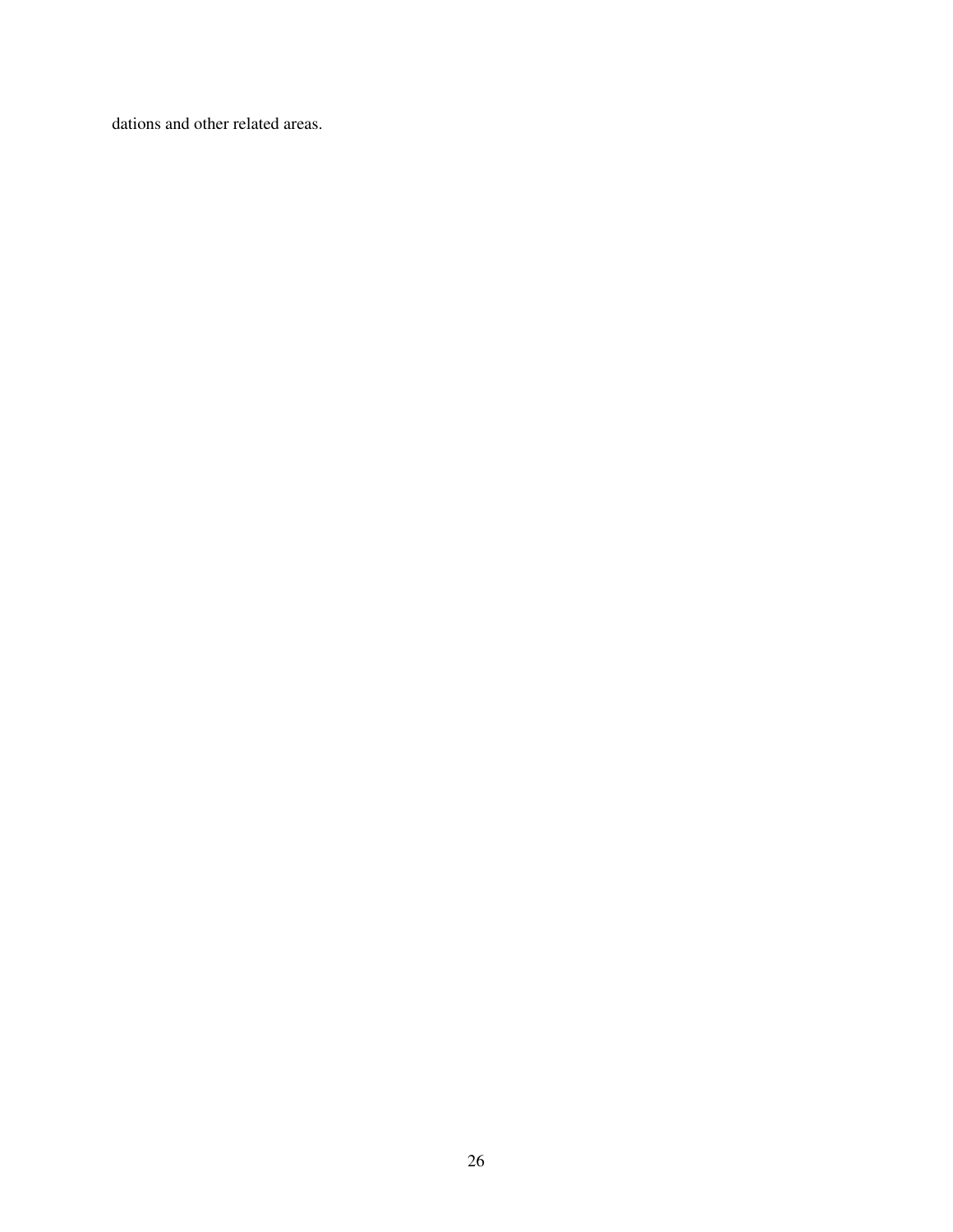### Appendix: A Stylized Model of LMPs and Earning Comovements

I propose a stylized model of LMPs and earning comovements. When LMPs hire common types of labor, labor market shocks are reflected in earning comovements of LMPs. The earning comovements are stronger when LMPs share more common types of labor. I also examine the relation between LMPs and labor specificity.

The stylized model represents two firms, 1 and 2. They share same types of specific labor in the production process. Specific labor is in limited supply in the short run. To keep the focus on the dynamics of labor, capital is assumed away.<sup>[18](#page-1-0)</sup> Outputs of firm 1 and 2 are given by:

$$
Y_1 = \sum_{s \in S_1} \beta_{1s} L_{1s}^{\alpha_s},
$$
  

$$
Y_2 = \sum_{s \in S_2} \beta_{2s} L_{2s}^{\alpha_s},
$$

where  $S_1$  and  $S_2$  are the labor skill sets used by firm 1 and 2 respectively,  $L_{1s}$  and  $L_{2s}$  denotes the mass of labor with skill *s* employed,  $0 < \alpha_s < 1$  so that firms' production functions are decreasing returns to scale, and  $\beta_{1s}$  and  $\beta_{2s}$  are parameters that denote production technologies.

The firm's profit is  $\pi_i = p_i Y_i - \sum_{s \in S_i}$  $w_s L_{is}$ , where  $i = 1, 2$ . Each firm chooses labor to maximize the profit. The first order condition is  $p_i\beta_{is}\alpha_s L_{is}^{\alpha_s-1} = w_s$ . Thus, the demand for each labor from each firm is  $L_{is} = (\frac{w_s}{p_i \beta_{is} \alpha_s})^{\frac{1}{\alpha_s-1}}$ . Perfect competition in the labor market drives firms to equate the marginal profitability of skills employed to wages for the particular type of skill. Hence firms' profits are:

$$
\pi_1^* = \sum_{s \in S_1} (\alpha_s p_1 \beta_{1s})^{\frac{1}{1-\alpha_s}} ((\alpha_s p_1)^{-1} - 1) w_s^{\frac{\alpha_s}{\alpha_s - 1}},
$$
  

$$
\pi_2^* = \sum_{s \in S_2} (\alpha_s p_2 \beta_{2s})^{\frac{1}{1-\alpha_s}} ((\alpha_s p_2)^{-1} - 1) w_s^{\frac{\alpha_s}{\alpha_s - 1}},
$$

where  $p_1$  and  $p_2$  are product prices for firm 1 and 2,  $w_s$  is the wage for labor skill *s*, and demand for labor skill *s* are  $L_{1s} = \left(\frac{w_s}{\alpha_s p_1 \beta_{1s}}\right)^{\frac{1}{\alpha_{s-1}}}$  and  $L_{2s} = \left(\frac{w_s}{\alpha_s p_2 \beta_{2s}}\right)^{\frac{1}{\alpha_{s-1}}}$ . I assume that there are barriers to enter the product market in the short run, and thus firms have nonzero profits.

The supply of labor with skill *s* is assumed to be  $L^S = w_s^{b_s}$ , where the supply increases with wages

 $18$ A simple extension of the model is to add capital as another input. This does not affect the results of the stylized model.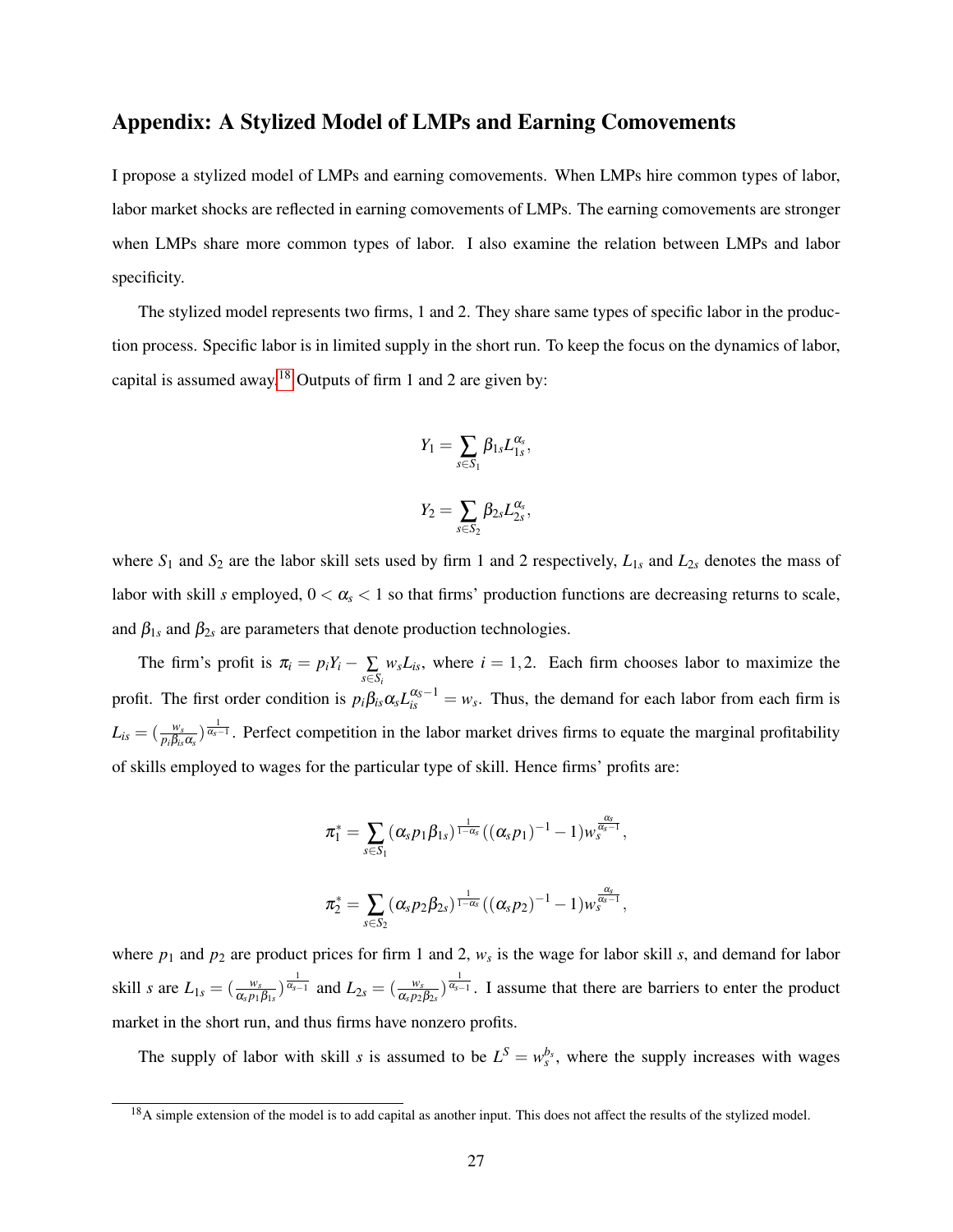and labor supply elasticity  $(b_s > 0)$ . The supply of workers with skill *s* is more elastic when  $b_s$  is higher, suggesting a small increase in the wage leads to a large increase in labor supply. It takes time for workers to acquire new skills and therefore I assume that labor supply is inelastic and labor markets for different labor skills are segmented in the short run.

Labor markets are in equilibrium when the demand for labor skill *s* equals its supply,  $L_{1s} + L_{2s} = L^S \varepsilon_s$ , where ε*<sup>s</sup>* is either a demand or supply *i*.*i*.*d*. shock to the labor market. For example, technology improvements might change the demand for certain types of labor and induce labor demand shocks [\(Bresnahan et al.](#page-32-0) [\[2002\]](#page-32-0)), whereas changes in the number of work permit given to foreign workers, changes in certain major's college graduation rates, changes in industry qualification requirements might induce labor supply shocks. When the labor market clears  $(L^S = L^D)$ , wages per unit of labor skill *s* are endogenously determined in equilibrium:

$$
w_s = [\alpha_s^{\frac{1}{\alpha_{s-1}}}((p_1\beta_{1s})^{\frac{1}{1-\alpha_s}} + (p_2\beta_{2s})^{\frac{1}{1-\alpha_s}})^{-1}\varepsilon_s]^{\frac{\alpha_s-1}{1+(1-\alpha_s)b_s}}.
$$

Profits (earnings) of firm 1 and 2 comove due to shocks to the shared labor markets. The comovement is represented by the covariance of firm 1 and 2's earnings :

$$
cov(\pi_1^*, \pi_2^*) = \sum_{s \in S_1 \cap S_2} \lambda_s var(w_s^{\frac{\alpha_s}{\alpha_s - 1}}) = \sum_{s \in S_1 \cap S_2} \lambda_s var[(\gamma_s \varepsilon_s)^{\frac{\alpha_s}{1 + (1 - \alpha_s)\beta_s}}],
$$
\n(12)

where 
$$
\lambda_s = (\alpha_s^2 p_1 p_2 \beta_{1s} \beta_{2s})^{\frac{1}{1-\alpha_s}} ((\alpha_s p_1)^{-1} - 1)((\alpha_s p_2)^{-1} - 1)
$$
 and  $\gamma_s = \alpha_s^{\frac{1}{\alpha_{s-1}}} ((p_1 \beta_{1s})^{\frac{1}{1-\alpha_s}} + (p_2 \beta_{2s})^{\frac{1}{1-\alpha_s}})^{-1}$ ,

which are both positive parameters, and  $S_1 \cap S_2$  is the common labor skill sets that firm 1 and 2 uses in production. Therefore, the covariance of firm 1 and 2's earnings is the summation of the wage variance in the shared labor markets. In equilibrium, the wage variance is represented by the variance of the labor market shocks times a positive parameter.

Proposition: (Comovements and common labor sets): Earning comovements are stronger when firms share more labor skills.

Proof: When firms share more labor skills,  $S_1 \cap S_2$  is larger, the summation of more positive terms leads to larger  $cov(\pi_1^*, \pi_2^*)$ , and thus stronger comovements.

The relationship between stock prices and the labor market is more complicated than the relationship between earnings and labor market because of hedging components in stock prices, and because labor supply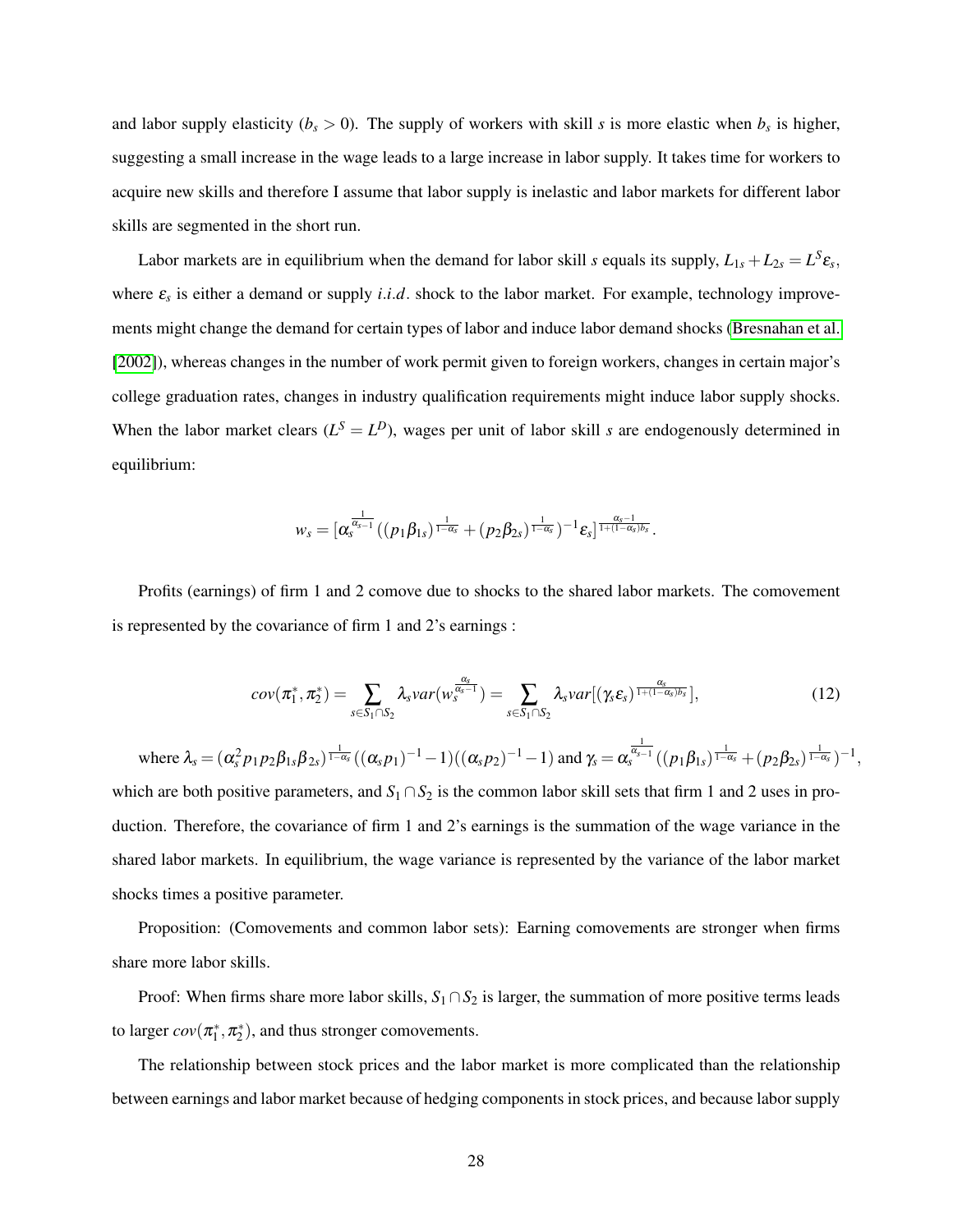and demand adjust to shocks in the long run. In the long run, a firm's stock prices are positively related to its earnings and I rely on this stylized model to infer the relation between stock returns and the labor market.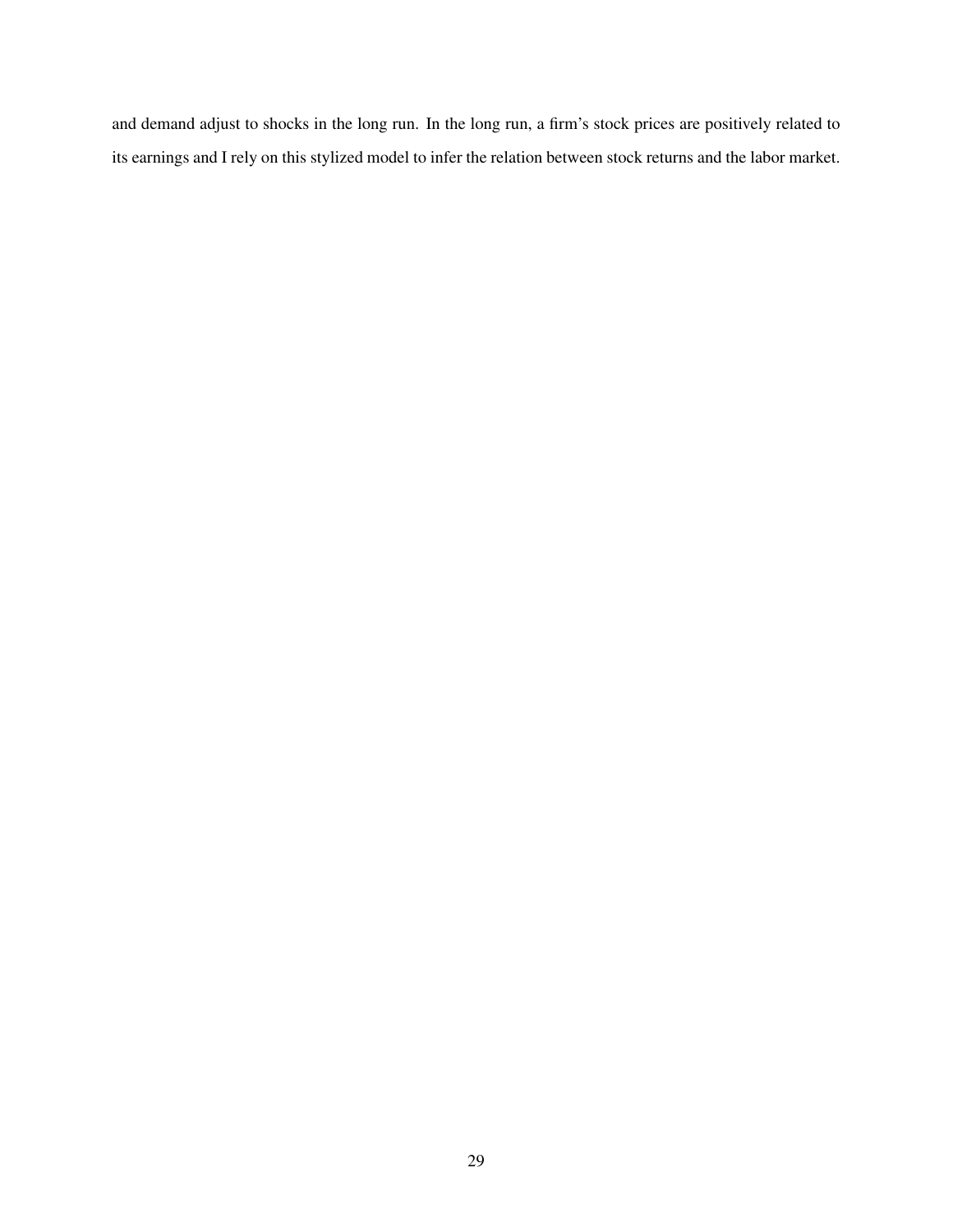### References

- <span id="page-31-2"></span>David Aboody and Baruch Lev. The value relevance of intangibles: the case of software capitalization. *Journal of Accounting Research*, 36:161–191, 1998.
- <span id="page-31-8"></span>Ana Albuquerque. Peer firms in relative performance evaluation. *Journal of Accounting and Economics*, 48 (1):69–89, 2009.
- <span id="page-31-10"></span>Ana M Albuquerque, Gus DeFranco, and Rodrigo S Verdi. Peer choice in ceo compensation. *Journal of Financial Economics*, 2012.
- <span id="page-31-3"></span>Paul Almeida and Bruce Kogut. Localization of knowledge and the mobility of engineers in regional networks. *Management science*, 45(7):905–917, 1999.
- <span id="page-31-9"></span>Nicholas Barberis, Andrei Shleifer, and Jeffrey Wurgler. Comovement. *Journal of Financial Economics*, 75 (2):283–317, 2005.
- <span id="page-31-1"></span>Santiago Bazdrech, Frederico Belo, and Xiaoji Lin. Labor hiring, investment and stock return predictability in the cross section. *Available at SSRN 1267462*, 2013.
- <span id="page-31-0"></span>Gary S Becker. Investment in human capital: A theoretical analysis. *The Journal of Political Economy*, 70 (5):9–49, 1962.
- <span id="page-31-5"></span>Philip G Berger. Challenges and opportunities in disclosure research, a discussion of "the financial reporting environment: Review of the recent literature". *Journal of Accounting and Economics*, 51(1):204–218, 2011.
- <span id="page-31-4"></span>Anne Beyer, Daniel A Cohen, Thomas Z Lys, and Beverly R Walther. The financial reporting environment: Review of the recent literature. *Journal of Accounting and Economics*, 50(2):296–343, 2010.
- <span id="page-31-7"></span>Sanjeev Bhojraj and Charles Lee. Who is my peer? a valuation-based approach to the selection of comparable firms. *Journal of Accounting Research*, 40(2):407–439, 2002.
- <span id="page-31-6"></span>Sanjeev Bhojraj, Charles Lee, and Derek K Oler. What's my line? a comparison of industry classification schemes for capital market research. *Journal of Accounting Research*, 41(5):745–774, 2003.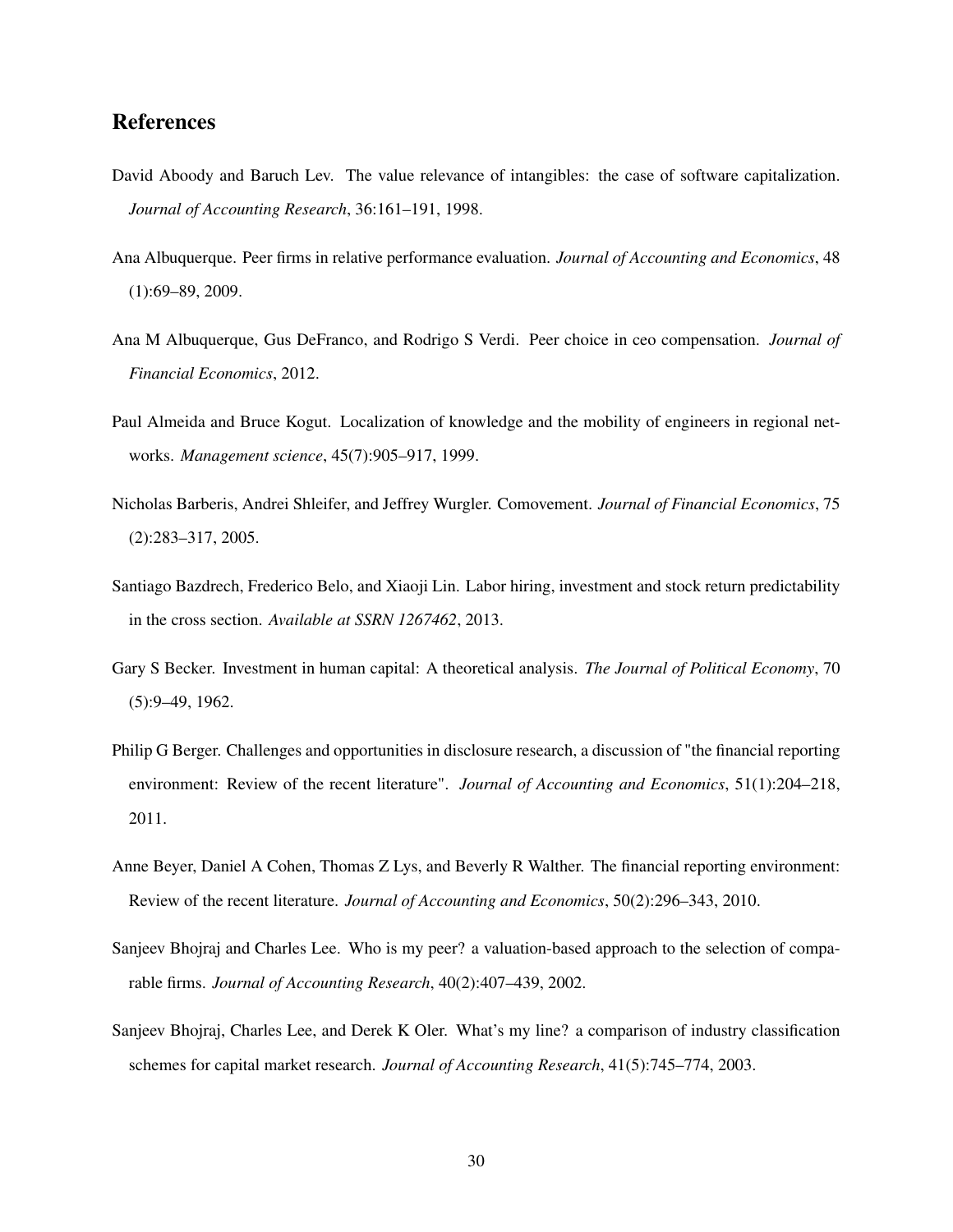- <span id="page-32-6"></span>Elizabeth Blankespoor, Gregory S Miller, and Hal D White. The role of dissemination in market liquidity: Evidence from firms' use of twitter. *The Accounting Review*, 2013.
- <span id="page-32-0"></span>Timothy F Bresnahan, Erik Brynjolfsson, and Lorin M Hitt. Information technology, workplace organization, and the demand for skilled labor: Firm-level evidence. *The Quarterly Journal of Economics*, 117 (1):339–376, 2002.
- <span id="page-32-8"></span>Philip Brown and Ray Ball. Some preliminary findings on the association between the earnings of a firm, its industry, and the economy. *Journal of Accounting Research*, pages 55–77, 1967.
- <span id="page-32-10"></span>Lauren Cohen and Andrea Frazzini. Economic links and predictable returns. *The Journal of Finance*, 63 (4):1977–2011, 2008.
- <span id="page-32-3"></span>Lauren Cohen, Andrea Frazzini, and Christopher Malloy. Sell-side school ties. *The Journal of Finance*, 65 (4):1409–1437, 2010.
- <span id="page-32-7"></span>Zhi Da, Joseph Engelberg, and Pengjie Gao. In search of attention. *The Journal of Finance*, 66(5):1461– 1499, 2011.
- <span id="page-32-11"></span>Gus DeFranco, SP Kothari, and Rodrigo S Verdi. The benefits of financial statement comparability. *Journal of Accounting Research*, 49(4):895–931, 2011.
- <span id="page-32-9"></span>Gus DeFranco, Ole-Kristian Hope, and Stephannie Larocque. Analysts' choice of peer companies. *Available at SSRN 2046396*, 2012.
- <span id="page-32-2"></span>Andres Donangelo. Labor mobility: Implications for asset pricing. *forthcoming, The Journal of Finance*, 2013.
- <span id="page-32-5"></span>Esther Eiling. Industry-specific human capital, idiosyncratic risk, and the cross-section of expected stock returns. *The Journal of Finance*, 68(1):43–84, 2013.
- <span id="page-32-1"></span>Andrea L Eisfeldt and Dimitris Papanikolaou. Organization capital and the cross-section of expected returns. *The Journal of Finance*, 2013.
- <span id="page-32-4"></span>Joseph Engelberg, Pengjie Gao, and Christopher A Parsons. The price of a ceo's rolodex. *Review of Financial Studies*, 26(1):79–114, 2013.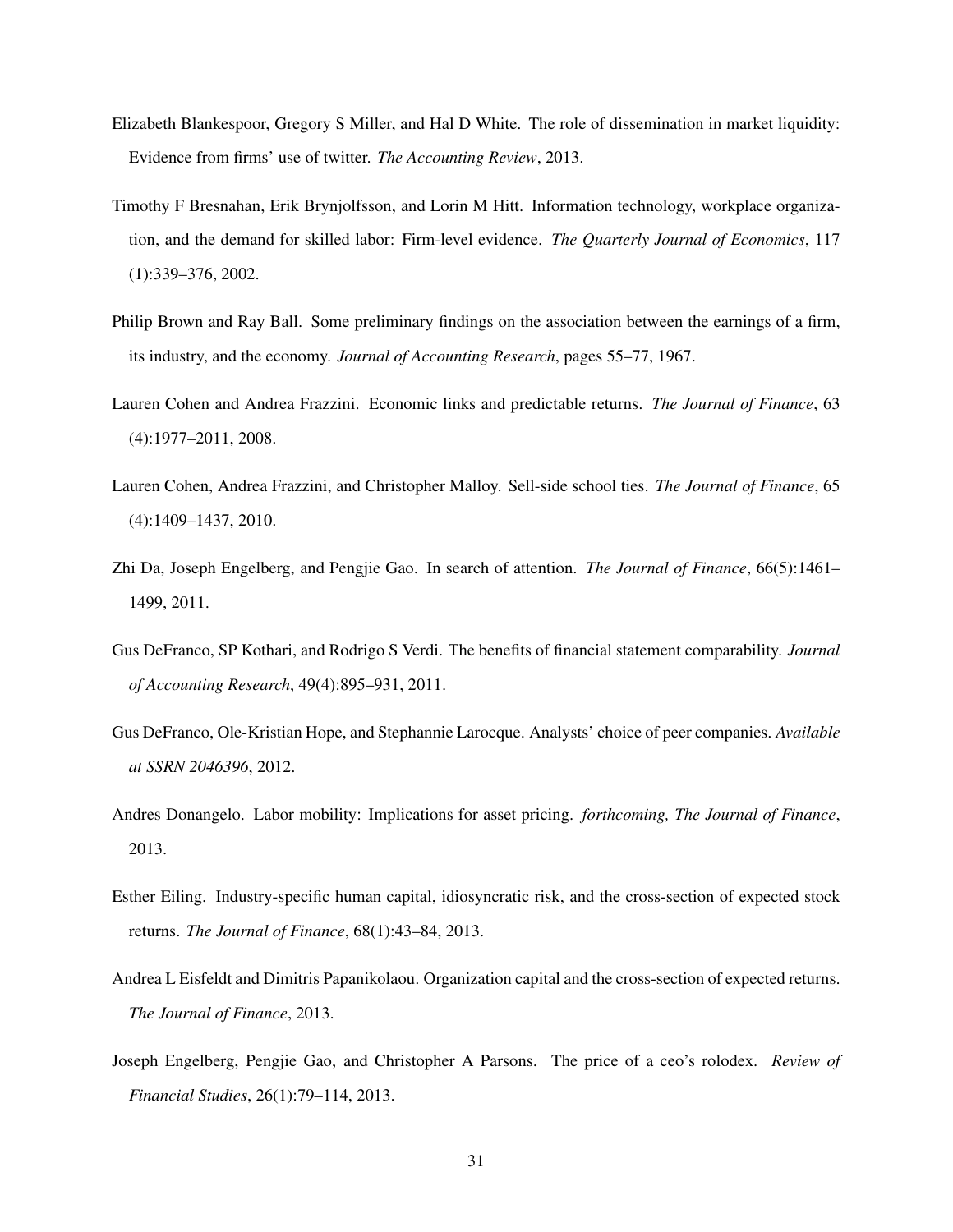- <span id="page-33-11"></span>Eugene Fama and Kenneth French. The cross-section of expected stock returns. *Journal of Finance*, 47: 427–465, 1992.
- <span id="page-33-8"></span>Eugene Fama and Kenneth French. Industry costs of equity. *Journal of Financial Economics*, 43:153–194, 1997.
- <span id="page-33-10"></span>Joseph PH Fan and Larry HP Lang. The measurement of relatedness: An application to corporate diversification\*. *The Journal of Business*, 73(4):629–660, 2000.
- <span id="page-33-9"></span>George Foster. Intra-industry information transfers associated with earnings releases. *Journal of Accounting and Economics*, 3(3):201–232, 1981.
- <span id="page-33-5"></span>Paul M Healy and Krishna G Palepu. Information asymmetry, corporate disclosure, and the capital markets: A review of the empirical disclosure literature. *Journal of Accounting and Economics*, 31(1):405–440, 2001.
- <span id="page-33-1"></span>Gerard Hoberg and Gordon Phillips. Product market synergies and competition in mergers and acquisitions: A text-based analysis. *Review of Financial Studies*, 23(10):3773–3811, 2010.
- <span id="page-33-2"></span>Gerard Hoberg and Gordon M Phillips. Text-based network industries and endogenous product differentiation. *National Bureau of Economic Research*, 2013.
- <span id="page-33-3"></span>Ravi Jaganathan and Zhenyu Wang. The conditional CAPM and the cross-section of expected returns. *Journal of Finance*, 51:3–54, 1996.
- <span id="page-33-12"></span>Narasimhan Jegadeesh and Sheridan Titman. Returns to buying winner and selling losers: Implications for stock market efficiency. *Journal of Finance*, 48:65–91, 1993.
- <span id="page-33-0"></span>Chandra Kanodia, Haresh Sapra, and Raghu Venugopalan. Should intangibles be measured: What are the economic trade-offs? *Journal of Accounting Research*, 42(1):89–120, 2004.
- <span id="page-33-7"></span>Benjamin F King. Market and industry factors in stock price behavior. *the Journal of Business*, 39(1): 139–190, 1966.
- <span id="page-33-6"></span><span id="page-33-4"></span>Edward P Lazear. Balanced skills and entrepreneurship. *American Economic Review*, pages 208–211, 2004.
- Edward P Lazear. Firm-specific human capital: A skill-weights approach. *Journal of Political Economy*, 117(5):914–940, 2009.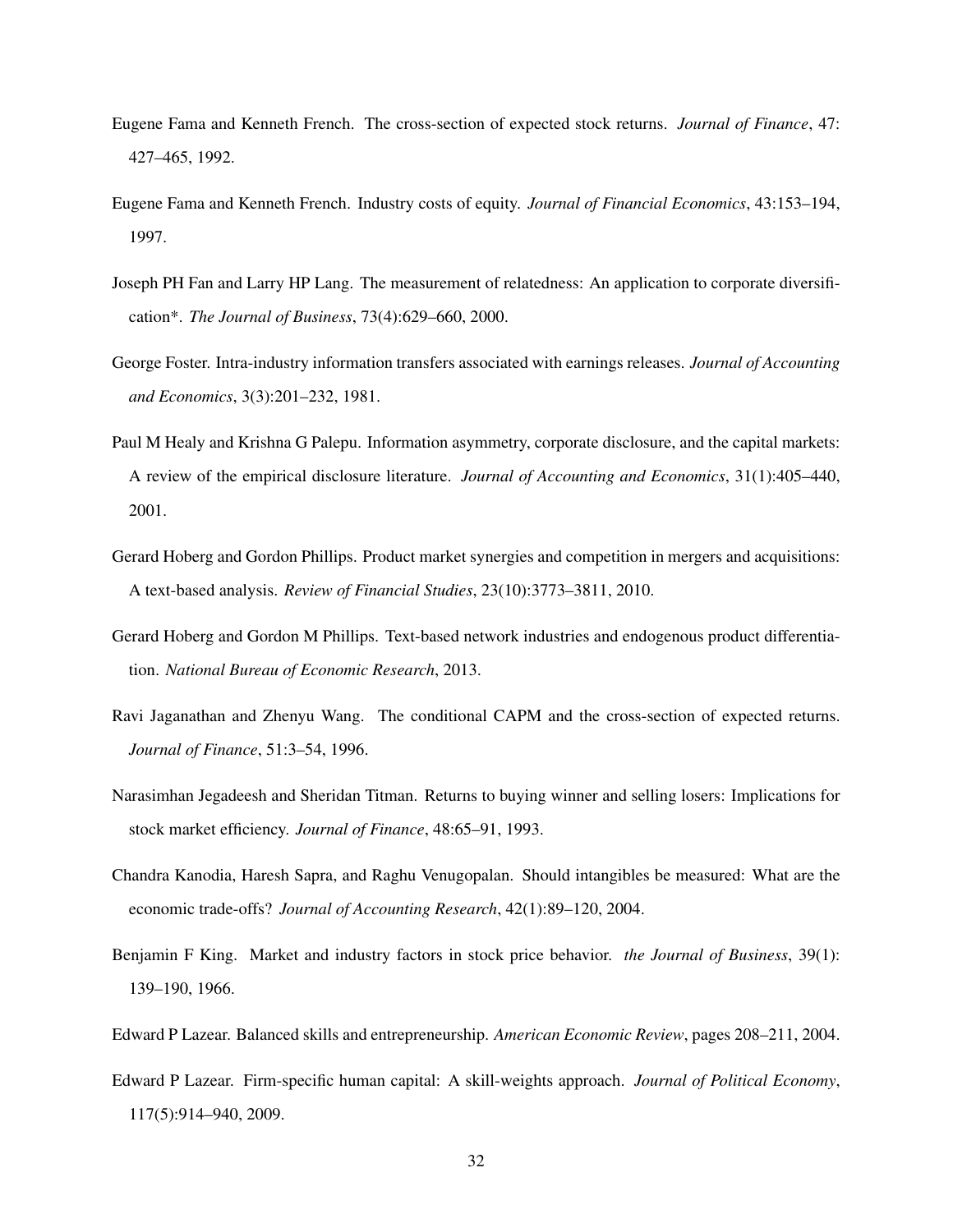- <span id="page-34-6"></span>Mark Leary and Michael Roberts. Do peer firms affect corporate financial policy? *forthcoming, The Journal of Finance*, 2013.
- <span id="page-34-4"></span>Charles Lee, Paul Ma, and Charles Wang. Identifying peer firms: Evidence from edgar search traffic. *Available at SSRN 2171497*, 2012.
- <span id="page-34-11"></span>Karen Leonard. Talent acquisition factbook 2011: Benchmarks and trends of spending, staffing and key talent metrics, 2011.
- <span id="page-34-10"></span>Alvin Leung, Ashish Agarwal, Prabhudev Konana, and Alok Kumar. Online search: Identifying new investment habitats. 2012.
- <span id="page-34-1"></span>Baruch Lev and Paul Zarowin. The boundaries of financial reporting and how to extend them. *Journal of Accounting Research*, 37(2):353–385, 1999.
- <span id="page-34-0"></span>Hanno Lustig, Chad Syverson, and Stijn Van Nieuwerburgh. Technological change and the growing inequality in managerial compensation. *Journal of Financial Economics*, 99(3):601–627, 2011.
- <span id="page-34-5"></span>David Mayers. Nonmarketable assets and the determination of capital asset prices in the absence of a riskless asset. *The Journal of Business*, 46(2):258–267, 1973.
- <span id="page-34-2"></span>Derek Neal. Industry-specific human capital: Evidence from displaced workers. *Journal of labor Economics*, pages 653–677, 1995.
- <span id="page-34-12"></span>Mitchell Petersen. Estimating standard errors in finance panel data sets: Comparing approaches. *Review of Financial Studies*, 22:435–480, 2009.
- <span id="page-34-9"></span>Sundaresh Ramnath. Investor and analyst reactions to earnings announcements of related firms: An empirical analysis. *Journal of Accounting Research*, 40(5):1351–1376, 2002.
- <span id="page-34-8"></span>Joshua D Rauh and Amir Sufi. Explaining corporate capital structure: Product markets, leases, and asset similarity. *Review of Finance*, 16(1):115–155, 2012.
- <span id="page-34-7"></span>John Sutton. *Sunk Costs and Market Structure: price competition, advertising and the evolution of concentration*. The MIT press, 1991.
- <span id="page-34-3"></span>Prasanna Tambe. Big data investment, skills, and firm value. *Management Science*, 60(6):1452–1469, 2014.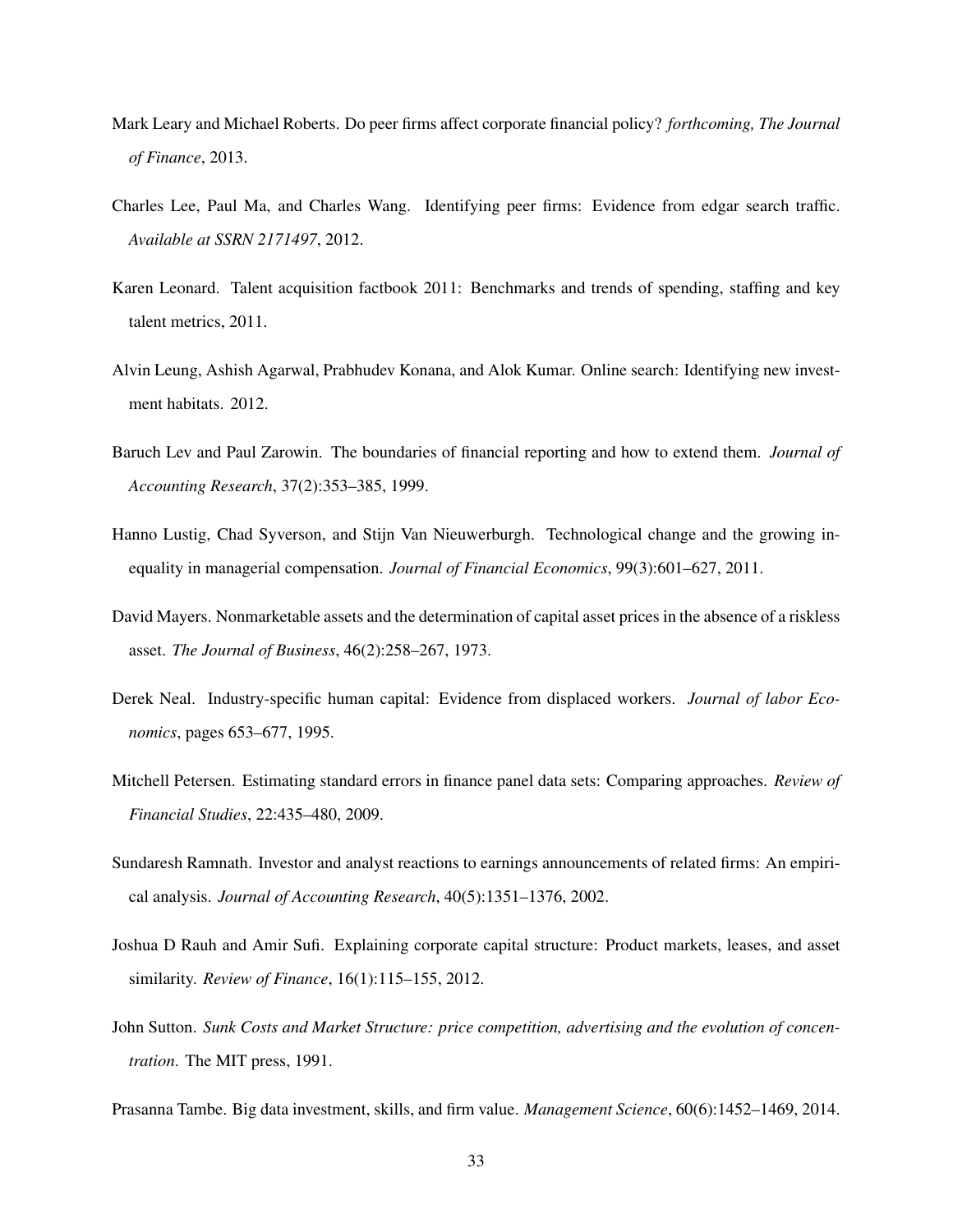<span id="page-35-0"></span>Bruce A Weinberg. Long-term wage fluctuations with industry-specific human capital. *Journal of Labor Economics*, 19(1):231–264, 2001.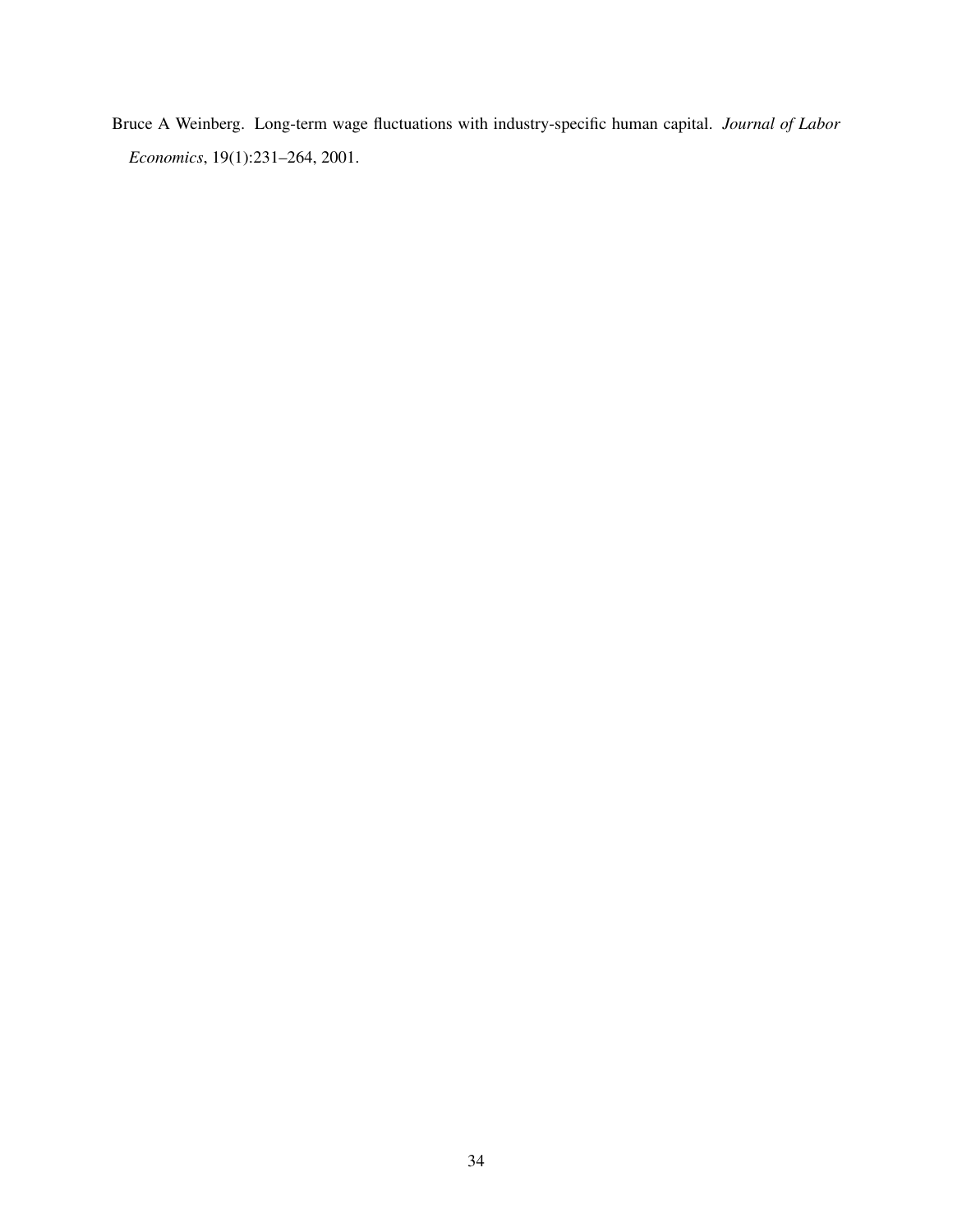### Table 1: Summary Statistics of LMPs

This Table provides summary statistics on the S&P 1500 firms' LinkedIn-implied labor market peer firms (LMPs). I search for the LinkedIn company homepages of S&P 1500 firms (base firms), and collect the "People Also Viewed" firms (LMPs) for each S&P 1500 firm on its LinkedIn company webpage between July 15th-19th, 2013. I also search for the LMPs' Gvkey if there is one. If the LMP is a subsidiary, I record the Gvkey of its parent firm. Panel (A) reports the coverage of S&P 1500 firms on LinkedIn. The first row reports the number of base firms with a LinkedIn company homepage; the second row reports the total number of LinkedIn homepages for firms because some firms have multiple LinkedIn company homepages. The third and fourth rows restrict the S&P 1500 sample to firms listed on either NYSE, NASDAQ, or AMEX, with a CRSP share code of 10 or 11. Panel (B) reports the composition of LMPs. Each firm has six LMPs. Column (1) shows firms with different number of LMPs that are subsidiaries or affiliates in the S&P 1500 sample. For example, 5 firms' all six LMPs are their affiliated firms, and 928 firms have zero LMPs that are affiliated with the base firm. Column (2) shows firms with different number of LMPs that are public firms. For example, 86 base firms have only one public peer firms among their LMPs. Column (3) shows firms with different number of LMPs that are foreign firms and Column (4) shows firms with different number of LMPs that are private firms.

|     |                 | Panel A: Coverage of S&P 1500 FIFMS On LinkedIn Company Homepage |      |                           |                |
|-----|-----------------|------------------------------------------------------------------|------|---------------------------|----------------|
|     |                 | LinkedIn Representation of S&P 1500 Universe                     |      | <b>S&amp;P 1500 Firms</b> | S&P 500 Firms  |
|     |                 |                                                                  |      | (1)                       | (2)            |
| (1) |                 | Number of Firms with a LinkedIn Company Homepage                 |      | 1452                      | 492            |
| (2) |                 | Total Number of LinkedIn Company Homepages                       |      | 1476                      | 493            |
|     |                 | Number of Firms with a LinkedIn Company Homepage and have        |      |                           |                |
| (3) |                 | Common Shares Listed on NYSE, NASDAQ or AMEX                     |      | 1360                      | 460            |
| (4) |                 | Total Number of LinkedIn Company Homepages                       |      | 1385                      | 476            |
|     |                 | Panel B: Composition of S&P 1500 Firms' LMPs on LinkedIn         |      |                           |                |
|     |                 | Composition of the Six LMPs for S&P 1500 Firms                   |      |                           |                |
|     | Number of Firms | Affiliates of the Base Firm Public Firms                         |      | Foreign Firms             | Private Firms  |
|     |                 | (1)                                                              | (2)  | (3)                       | (4)            |
|     | 0               | 928                                                              | 32   | 1046                      | 633            |
|     |                 | 261                                                              | 86   | 260                       | 375            |
|     | 2               | 118                                                              | 161  | 58                        | 217            |
|     | 3               | 42                                                               | 252  | 16                        | 108            |
|     | 4               | 25                                                               | 277  |                           | 34             |
|     |                 | 6                                                                | 293  |                           | 16             |
|     | 6               | 5                                                                | 284  |                           | $\overline{c}$ |
|     | Total           | 1385                                                             | 1385 | 1385                      | 1385           |

 $P_{\text{P}}$  and  $\alpha$  of C R.D 1500 Firms On LinkedIn Company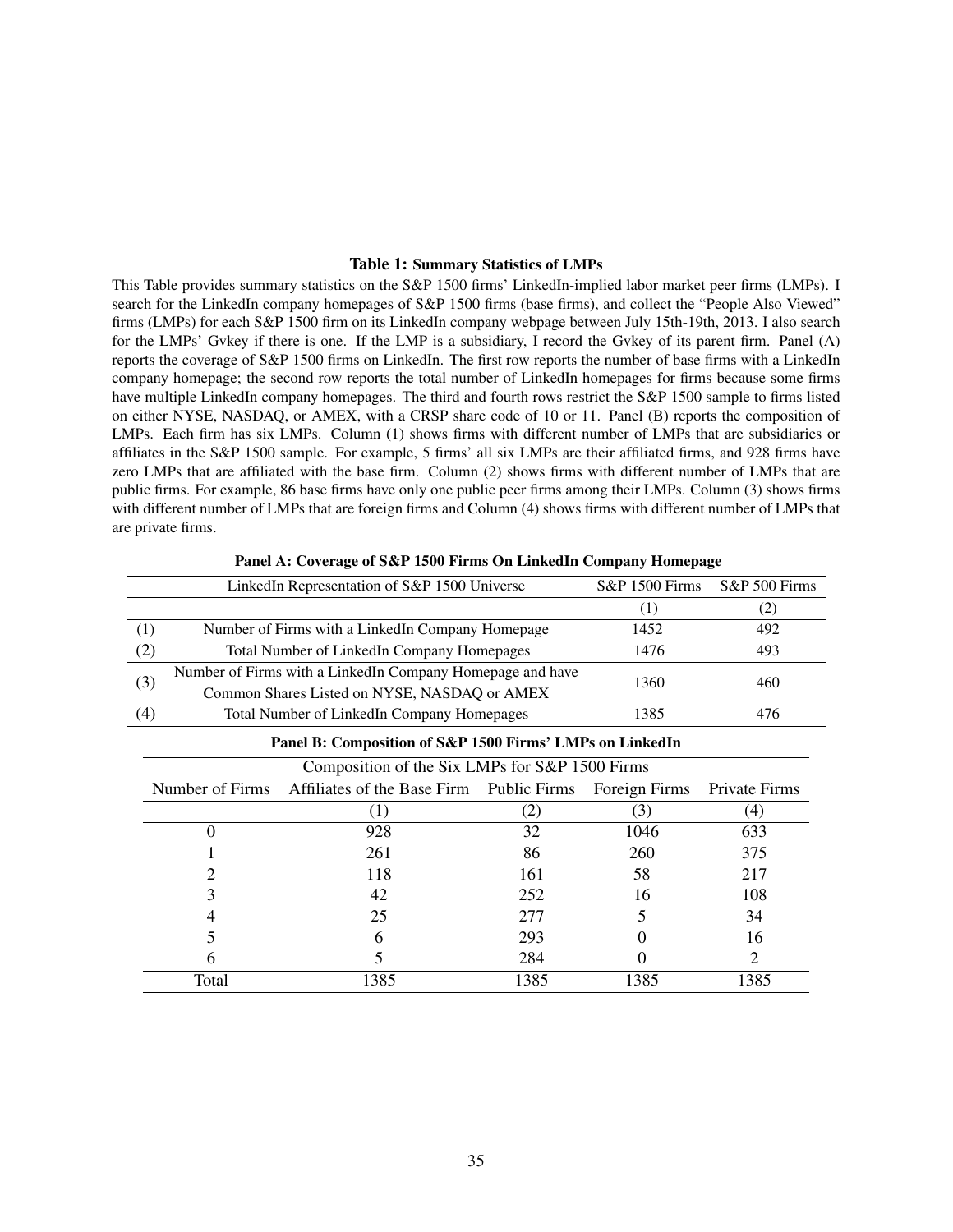Table 2: Correspondence of LMP with Alternative Industry Classifications Table 2: Correspondence of LMP with Alternative Industry Classifications This Table provides summary statistics on the degree of correspondence between LMPs and other alternative industry classification schemes by each GICS2 industry<br>sector. The base firm is grouped by its GICS2 and the fractio This Table provides summary statistics on the degree of correspondence between LMPs and other alternative industry classification schemes by each GICS2 industry sector. The base firm is grouped by its GICS2 and the fraction of its publicly traded peer firms that have the same industry classification (for GICS2, GICS4, Fama and French 49, SIC2, SIC3, SIC4, NAICS3, NAICS6) are reported.

|                                               | Vumber                                                                                                                                        | Same | Same  | ama and                                                                                                                                                                                                                                                                                                       |                                                                                                                                                                                                                                                                                                                                                                                                                                                                                                         |                                                                                                                                                                                                                                                                                                                                                                                                                                                               | Same   | Same |
|-----------------------------------------------|-----------------------------------------------------------------------------------------------------------------------------------------------|------|-------|---------------------------------------------------------------------------------------------------------------------------------------------------------------------------------------------------------------------------------------------------------------------------------------------------------------|---------------------------------------------------------------------------------------------------------------------------------------------------------------------------------------------------------------------------------------------------------------------------------------------------------------------------------------------------------------------------------------------------------------------------------------------------------------------------------------------------------|---------------------------------------------------------------------------------------------------------------------------------------------------------------------------------------------------------------------------------------------------------------------------------------------------------------------------------------------------------------------------------------------------------------------------------------------------------------|--------|------|
| GICS2 Groupings                               | $\epsilon$ firms                                                                                                                              |      | JICS4 | rench <sub>45</sub>                                                                                                                                                                                                                                                                                           | $\begin{array}{r} \begin{array}{r} \text{MHS} \\ \text{MHS} \end{array} \\ \begin{array}{r} \begin{array}{r} \text{MHS} \\ \text{MHS} \end{array} \\ \begin{array}{r} \text{MHS} \\ \text{MHS} \end{array} \\ \begin{array}{r} \text{MHS} \\ \text{MHS} \end{array} \\ \begin{array}{r} \text{MHS} \\ \text{MHS} \end{array} \\ \begin{array}{r} \text{MHS} \\ \text{MHS} \end{array} \\ \begin{array}{r} \text{MHS} \\ \text{MHS} \end{array} \\ \begin{array}{r} \text{MHS} \\ \text{MHS} \end{array$ | $\begin{array}{l} \text{RHS} \\ \text{SUS} \\ \text{SUS} \\ \text{OOS} \\ \text{OOS} \\ \text{OOS} \\ \text{OOS} \\ \text{OOS} \\ \text{OOS} \\ \text{OOS} \\ \text{OOS} \\ \text{OOS} \\ \text{OOS} \\ \text{OOS} \\ \text{OOS} \\ \text{OOS} \\ \text{OOS} \\ \text{OOS} \\ \text{OOS} \\ \text{OOS} \\ \text{OOS} \\ \text{OOS} \\ \text{OOS} \\ \text{OOS} \\ \text{OOS} \\ \text{OOS} \\ \text{OOS} \\ \text{OOS} \\ \text{OOS} \\ \text{OOS} \\ \text{$ | VAICS3 |      |
| Financial                                     |                                                                                                                                               |      |       |                                                                                                                                                                                                                                                                                                               |                                                                                                                                                                                                                                                                                                                                                                                                                                                                                                         |                                                                                                                                                                                                                                                                                                                                                                                                                                                               |        |      |
| <b>Health Care</b>                            |                                                                                                                                               |      |       |                                                                                                                                                                                                                                                                                                               |                                                                                                                                                                                                                                                                                                                                                                                                                                                                                                         |                                                                                                                                                                                                                                                                                                                                                                                                                                                               |        |      |
| donar <sup>.</sup><br><b>Consumer Discret</b> |                                                                                                                                               |      |       |                                                                                                                                                                                                                                                                                                               |                                                                                                                                                                                                                                                                                                                                                                                                                                                                                                         |                                                                                                                                                                                                                                                                                                                                                                                                                                                               |        |      |
| Energy                                        |                                                                                                                                               |      |       |                                                                                                                                                                                                                                                                                                               |                                                                                                                                                                                                                                                                                                                                                                                                                                                                                                         |                                                                                                                                                                                                                                                                                                                                                                                                                                                               |        |      |
| Information Techr                             |                                                                                                                                               |      |       |                                                                                                                                                                                                                                                                                                               |                                                                                                                                                                                                                                                                                                                                                                                                                                                                                                         |                                                                                                                                                                                                                                                                                                                                                                                                                                                               |        |      |
| Utilities                                     |                                                                                                                                               |      |       |                                                                                                                                                                                                                                                                                                               |                                                                                                                                                                                                                                                                                                                                                                                                                                                                                                         |                                                                                                                                                                                                                                                                                                                                                                                                                                                               |        |      |
| Industrials                                   |                                                                                                                                               |      |       |                                                                                                                                                                                                                                                                                                               |                                                                                                                                                                                                                                                                                                                                                                                                                                                                                                         |                                                                                                                                                                                                                                                                                                                                                                                                                                                               |        |      |
| les<br>Consumer Stap                          |                                                                                                                                               |      |       |                                                                                                                                                                                                                                                                                                               |                                                                                                                                                                                                                                                                                                                                                                                                                                                                                                         |                                                                                                                                                                                                                                                                                                                                                                                                                                                               |        |      |
| Telecommunication                             |                                                                                                                                               |      |       |                                                                                                                                                                                                                                                                                                               |                                                                                                                                                                                                                                                                                                                                                                                                                                                                                                         |                                                                                                                                                                                                                                                                                                                                                                                                                                                               |        |      |
| Materials                                     | $\frac{183}{134}$ $\frac{44}{13}$ $\frac{183}{136}$ $\frac{163}{136}$ $\frac{163}{136}$ $\frac{163}{136}$ $\frac{163}{136}$ $\frac{163}{136}$ |      |       | $\begin{array}{l} 6.68 \\ 0.59 \\ 0.64 \\ 0.66 \\ 0.67 \\ 0.71 \\ 4.33 \\ 0.59 \\ 0.53 \\ 0.53 \\ 0.53 \\ 0.53 \\ 0.53 \\ 0.53 \\ 0.53 \\ 0.53 \\ 0.53 \\ 0.53 \\ 0.53 \\ 0.53 \\ 0.53 \\ 0.53 \\ 0.53 \\ 0.53 \\ 0.53 \\ 0.53 \\ 0.53 \\ 0.53 \\ 0.53 \\ 0.53 \\ 0.53 \\ 0.53 \\ 0.53 \\ 0.53 \\ 0.53 \\ 0.$ |                                                                                                                                                                                                                                                                                                                                                                                                                                                                                                         |                                                                                                                                                                                                                                                                                                                                                                                                                                                               |        |      |
| S&P1500                                       |                                                                                                                                               |      |       |                                                                                                                                                                                                                                                                                                               |                                                                                                                                                                                                                                                                                                                                                                                                                                                                                                         |                                                                                                                                                                                                                                                                                                                                                                                                                                                               |        |      |
| S&P500                                        |                                                                                                                                               |      |       |                                                                                                                                                                                                                                                                                                               |                                                                                                                                                                                                                                                                                                                                                                                                                                                                                                         |                                                                                                                                                                                                                                                                                                                                                                                                                                                               |        |      |
|                                               |                                                                                                                                               |      |       |                                                                                                                                                                                                                                                                                                               |                                                                                                                                                                                                                                                                                                                                                                                                                                                                                                         |                                                                                                                                                                                                                                                                                                                                                                                                                                                               |        |      |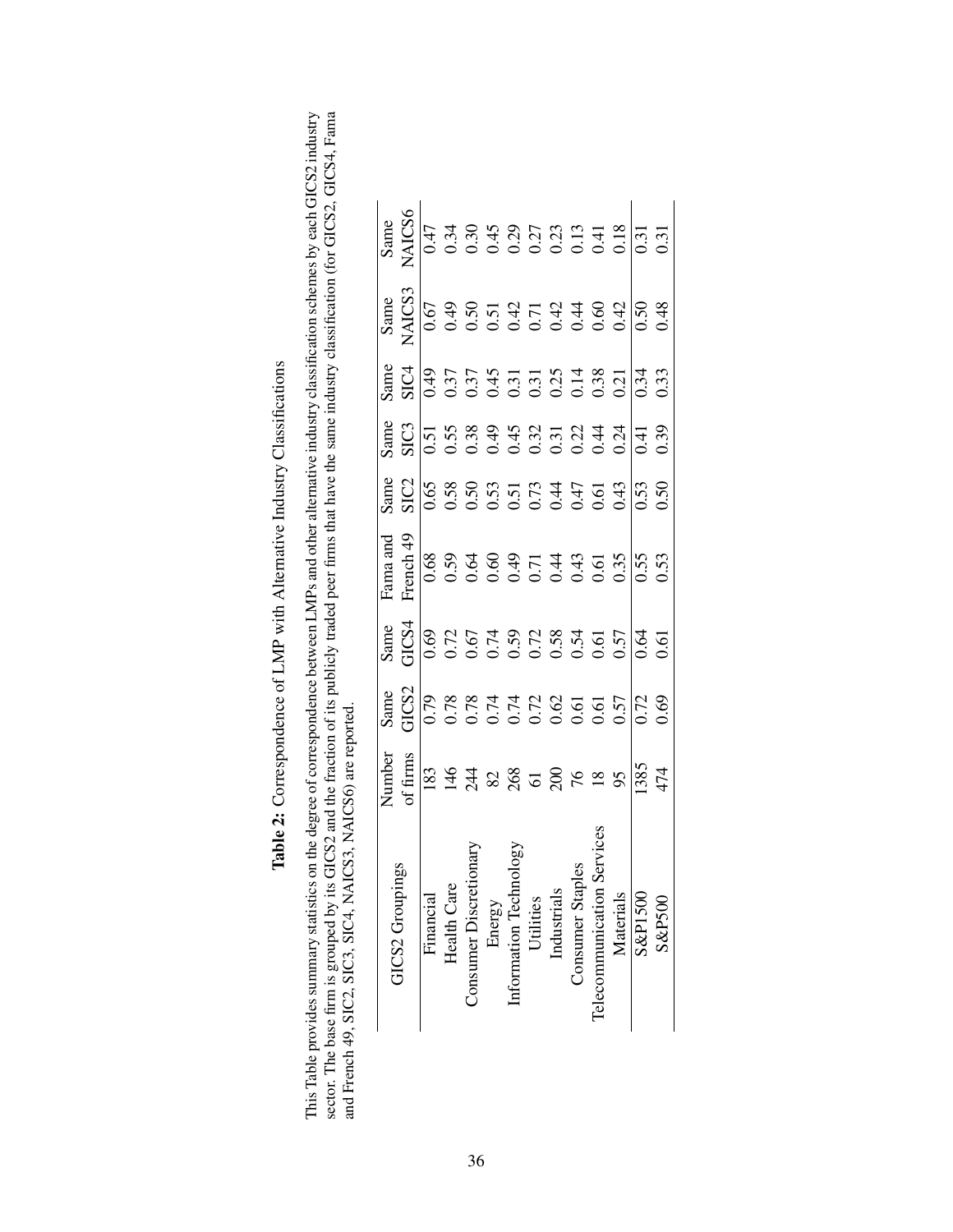### Table 3: Summary Statistics of the Skill Similarity Measure

This Table provides summary statistics of the average skill similarity scores between the base firm and its LMPs by each GICS2 industry sector. Skill similarity  $s_{i,j}$  is defined in equation [\(1\)](#page-15-0).  $s_{i,j}$  is measured as the fraction of common skills shared by firm *i* and firm *j*, divided by the number of total skills of firm *i* and firm *j*. Higher skill similarity implies stronger connections in the labor market. Column (1) reports the number of firms in each GICS2 sector; Column (2) reports the average skill similarity between the base firm and its LMPs; Column (3) reports the average skill similarity between the base firm and any firm that shares at least one common skill with the base firm in my sample. Column (4) reports the difference between column (2) and (3), and \*\*\* indicates significant at the 1% level.

|                                   | Number of | LMP    | Non-LMP |            |
|-----------------------------------|-----------|--------|---------|------------|
| GICS2 Groupings                   | Firms     | (Mean) | (Mean)  | $(2)-(3)$  |
|                                   | (1)       | (2)    | (3)     | (4)        |
| Energy                            | 82        | 0.18   | 0.09    | $0.097***$ |
| <b>Utilities</b>                  | 61        | 0.15   | 0.10    | $0.052***$ |
| Financial                         | 183       | 0.14   | 0.10    | $0.044***$ |
| <b>Consumer Discretionary</b>     | 244       | 0.11   | 0.06    | $0.045***$ |
| <b>Health Care</b>                | 146       | 0.10   | 0.05    | $0.046***$ |
| Materials                         | 95        | 0.10   | 0.04    | $0.049***$ |
| <b>Consumer Staples</b>           | 76        | 0.10   | 0.065   | $0.042***$ |
| <b>Telecommunication Services</b> | 18        | 0.10   | 0.06    | $0.036***$ |
| Industrials                       | 200       | 0.08   | 0.04    | $0.034***$ |
| <b>Information Technology</b>     | 268       | 0.06   | 0.04    | $0.020***$ |
| S&P1500                           | 1384      | 0.11   | 0.06    | $0.045***$ |
| S&P500                            | 466       | 0.12   | 0.07    | $0.055***$ |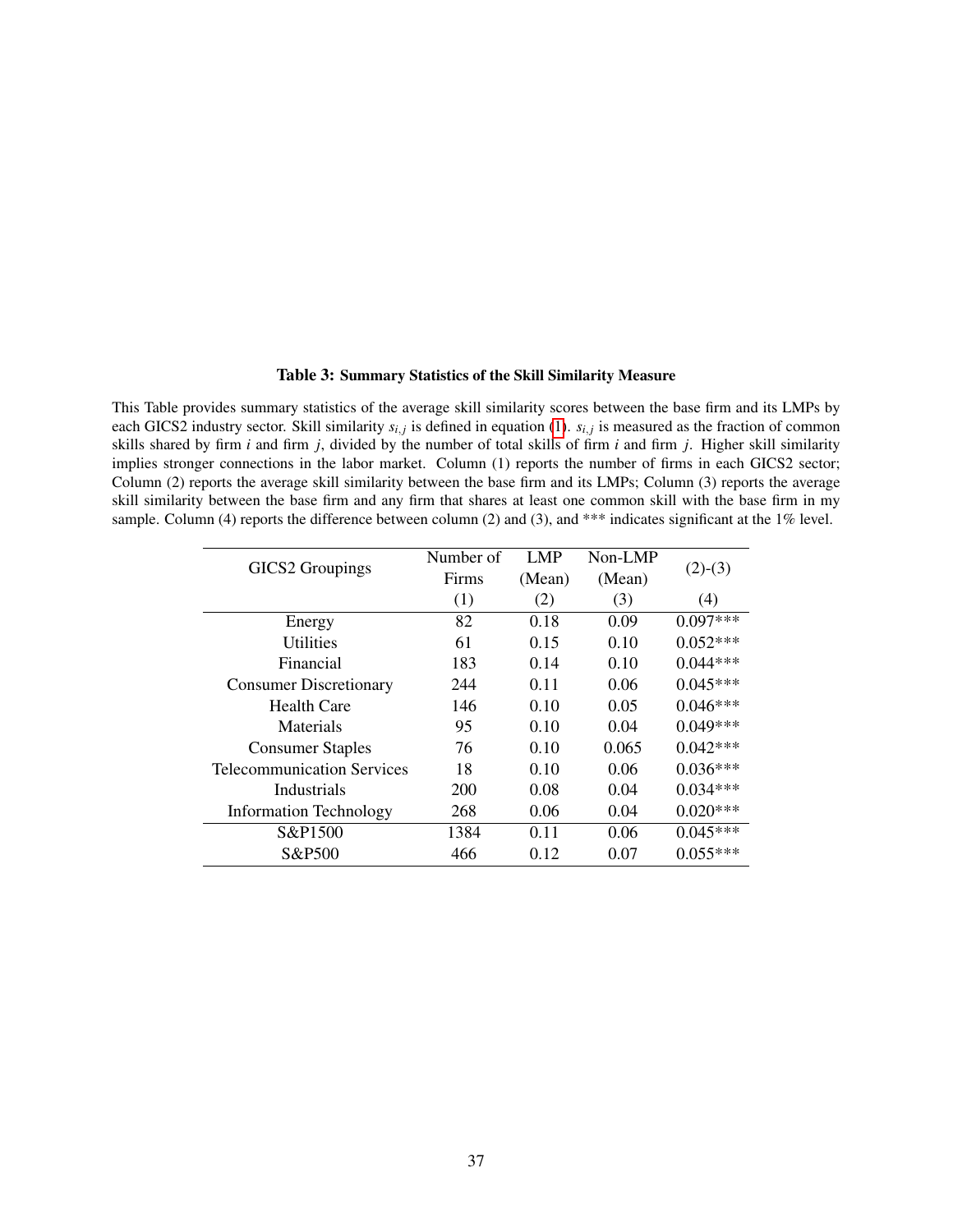|                  |            | $\widehat{c}$   | $\widehat{c}$   | $\widehat{\mathcal{F}}$ | $\odot$         | $\odot$               | $\odot$                |
|------------------|------------|-----------------|-----------------|-------------------------|-----------------|-----------------------|------------------------|
|                  | 2003-2012  | 2003-2012       | 2003-2012       | 2003-2012               | 2003-2012       | 2003-2012             | 2003-2012              |
| VARIABLES        | ewret      | ewret           | ewret           | ewret                   | ewret           | ewret                 | ewret                  |
| LMP              | $0.507***$ |                 |                 |                         |                 |                       | $0.290***$             |
|                  | (45.41)    |                 |                 |                         |                 |                       |                        |
| SIC <sub>4</sub> |            | $0.455***$      |                 |                         |                 | $0.135***$            | $(29.14)$<br>0.0900*** |
|                  |            | (32.00)         |                 |                         |                 | (10.24)               |                        |
| GICS4            |            |                 | $0.916***$      |                         |                 | $0.465***$            | $(7.162)$<br>0.369***  |
|                  |            |                 | (43.14)         |                         |                 | (20.22)               | (18.14)                |
| NAICS6           |            |                 |                 | $0.390***$              |                 | $0.0880***$           | $0.0623***$            |
|                  |            |                 |                 | (27.24)                 |                 |                       |                        |
| TNIC             |            |                 |                 |                         | $0.574***$      | $(7.672)$<br>0.272*** | $(5.835)$<br>0.177***  |
|                  |            |                 |                 |                         | (39.12)         | (23.50)               | (17.08)                |
| Observations     | 73,568     |                 |                 |                         |                 |                       |                        |
| R-squared        | 0.107      | 73,568<br>0.079 | 73,568<br>0.093 | 73,568<br>0.069         | 73,568<br>0.091 | 73,568<br>0.130       | 73,568<br>0.156        |
| Number of groups | 120        | 120             | 120             | 120                     | 120             | 120                   | 120                    |

# Table 4: Return Comovements Tests based on LMPs vs. Alternative Industry Groupings Table 4: Return Comovements Tests based on LMPs vs. Alternative Industry Groupings

<span id="page-39-0"></span>Column (6) and (7) include both returns from peer firms from all alternative industry groupings, and column (7) include returns from LMPs. Time-series average of monthly cross-sectional regression coefficients, and R-squa This Table reports the average of 120 monthly cross-sectional regressions of return comovement tests based on LMPs and alternative industry groupings. The dependent variables are base firms' stock-level monthly returns. In columns (1) to (5), the independent variable is equally-weighted contemporaneous average return of LinkedIn-implied LMPs, 4-digit SIC peer firms, 6-digit NAICS peers, 4-digit GICS peers, or TNIC (Hoberg and Phillips [2013]) peers, respectively. denote significance at 10, 5, and 1% significance level, respectively. The sample includes S&P 1500 firms that have LinkedIn company homepages and have at least This Table reports the average of 120 monthly cross-sectional regressions of return comovement tests based on LMPs and alternative industry groupings. The dependent variables are base firms' stock-level monthly returns. In columns (1) to (5), the independent variable is equally-weighted contemporaneous average return of LinkedIn-implied LMPs, 4-digit SIC peer firms, 6-digit NAICS peers, 4-digit GICS peers, or TNIC [\(Hoberg](#page-33-2) and Phillips [\[2013\]](#page-33-2)) peers, respectively. Column (6) and (7) include both returns from peer firms from all alternative industry groupings, and column (7) include returns from LMPs. Time-series average of monthly cross-sectional regression coefficients, and R-squared are reported. T-statistics of coefficient estimates are reported in parenthesis, where \*, \*\*, and \*\*\* denote significance at 10, 5, and 1% significance level, respectively. The sample includes S&P 1500 firms that have LinkedIn company homepages and have at least three publicly traded LMPs firms, between 2003 and 2012. three publicly traded LMPs firms, between 2003 and 2012.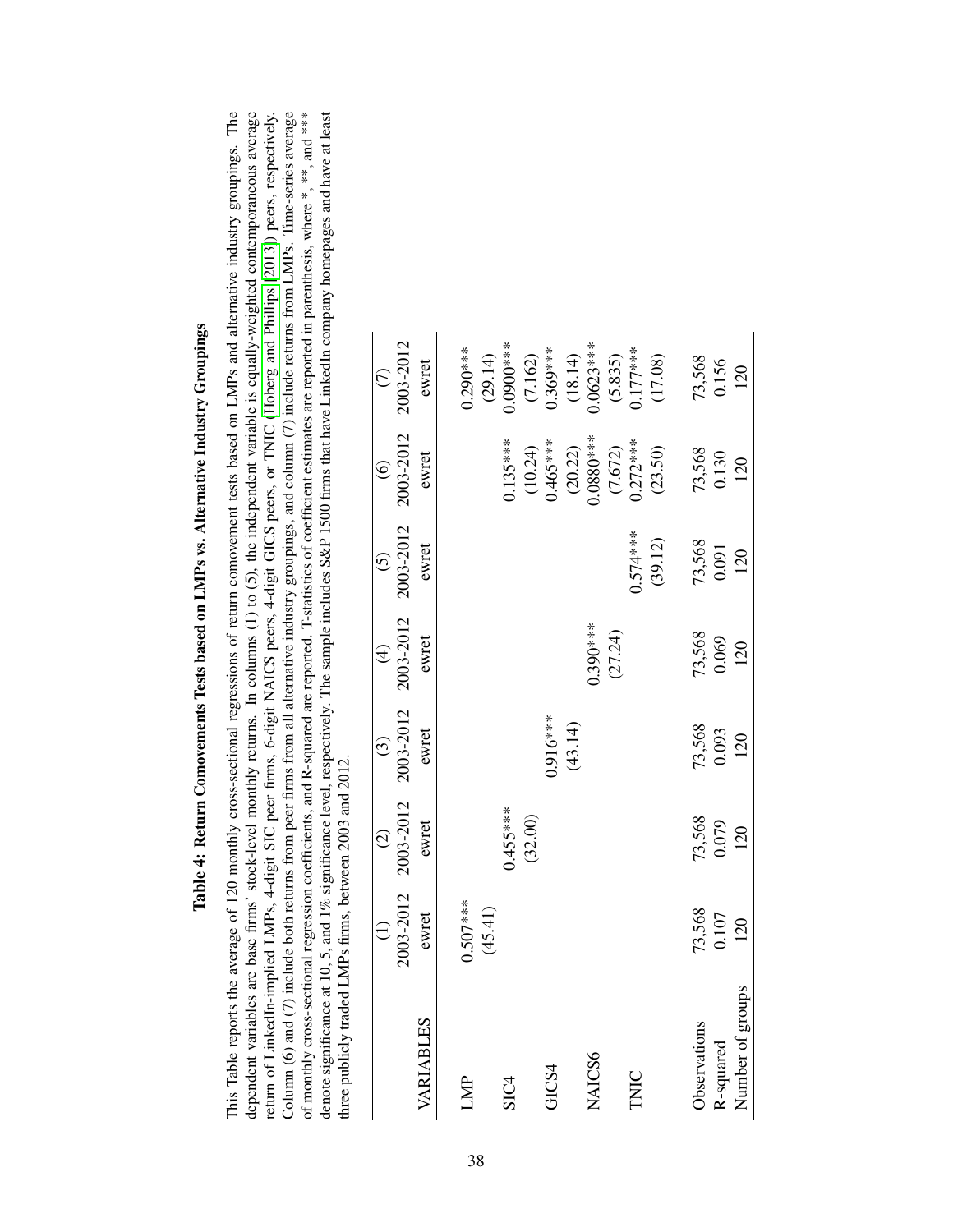| i                                                                                    |
|--------------------------------------------------------------------------------------|
| J                                                                                    |
|                                                                                      |
|                                                                                      |
|                                                                                      |
| Ï<br>٫                                                                               |
|                                                                                      |
| i                                                                                    |
|                                                                                      |
|                                                                                      |
|                                                                                      |
| $\overline{\phantom{a}}$                                                             |
|                                                                                      |
|                                                                                      |
|                                                                                      |
|                                                                                      |
|                                                                                      |
|                                                                                      |
|                                                                                      |
|                                                                                      |
| $\sim$ mass $\sim$                                                                   |
| í,<br>֧֧֖֧ׅ֧֧ׅ֧֧ׅ֧ׅ֧ׅ֧֧֧ׅ֧֧֧֧֧֧֚֚֚֚֚֚֚֚֚֚֚֚֚֚֚֚֚֚֚֚֚֚֚֚֚֚֚֚֡֬֝֓֜֝֓֜֜֜֝֬֝֬֜֝֬֝֬֝֬֝֬֝֬ |
|                                                                                      |
|                                                                                      |
|                                                                                      |
|                                                                                      |
|                                                                                      |
| Č                                                                                    |
|                                                                                      |
| Ì                                                                                    |
| $\ddot{\phantom{a}}$                                                                 |
|                                                                                      |
| f<br>F                                                                               |
|                                                                                      |
|                                                                                      |
|                                                                                      |
|                                                                                      |
|                                                                                      |
|                                                                                      |
|                                                                                      |
| ſ<br>١                                                                               |
|                                                                                      |
|                                                                                      |
| l<br>Ì                                                                               |
|                                                                                      |
|                                                                                      |
|                                                                                      |
|                                                                                      |
|                                                                                      |
|                                                                                      |
|                                                                                      |
| l                                                                                    |
|                                                                                      |
|                                                                                      |
|                                                                                      |
|                                                                                      |
| Í<br>l                                                                               |
|                                                                                      |
| l<br>.                                                                               |
| j                                                                                    |
|                                                                                      |
| ГаN<br>i                                                                             |
|                                                                                      |

<span id="page-40-0"></span>implied LMPs. The LinkedIn implied LMPs show at most six firms, among which x firms are publicly traded with stock return data available. I create a comparable 4-digit GICS peer firms. For each base firm, I randomly select x peer firms with the same GICS code as the base firm and compute the average stock returns. In R-squared are selected as the "best" 4-digit SIC peer firms. Column (3) and (5) includes both returns from LMPs and peer firms from "Random" 4-digit GICS This Table reports the average of 120 monthly cross-sectional regressions of return comovement tests based on LMPs alternative industry groupings. The dependent variables are the base firm's stock-level monthly returns. In columns (1), the independent variable is equally-weighted contemporaneous average return of LinkedIn-GICS and SIC portfolio with the same number of peers. In column (2), the dependent variable is contemporaneous equal-weighted average returns of the "Random" column (4), the dependent variable is contemporaneous equal-weighted average returns of the "Best" 4-digit SIC peer firms. For each base firm, a pooled timeseries cross-sectional regression is run with the monthly return of each firm in the same 4-digit SIC code as the independent variable, and x firms with the highest and "Best" 4-digit SIC respectively. Time-series average of monthly cross-sectional regression coefficients, and R-squared are reported. T-statistics of coefficient estimates are reported in parenthesis, where \*, \*\*, and \*\*\* denote significance at 10, 5, and 1% significance level, respectively. The sample includes S&P 1500 This Table reports the average of 120 monthly cross-sectional regressions of return comovement tests based on LMPs alternative industry groupings. The dependent variables are the base firm's stock-level monthly returns. In columns (1), the independent variable is equally-weighted contemporaneous average return of LinkedInimplied LMPs. The LinkedIn implied LMPs show at most six firms, among which x firms are publicly traded with stock return data available. I create a comparable GICS and SIC portfolio with the same number of peers. In column (2), the dependent variable is contemporaneous equal-weighted average returns of the "Random" 4-digit GICS peer firms. For each base firm, I randomly select x peer firms with the same GICS code as the base firm and compute the average stock returns. In column (4), the dependent variable is contemporaneous equal-weighted average returns of the "Best" 4-digit SIC peer firms. For each base firm, a pooled timeseries cross-sectional regression is run with the monthly return of each firm in the same 4-digit SIC code as the independent variable, and x firms with the highest R-squared are selected as the "best" 4-digit SIC peer firms. Column (3) and (5) includes both returns from LMPs and peer firms from "Random" 4-digit GICS and "Best" 4-digit SIC respectively. Time-series average of monthly cross-sectional regression coefficients, and R-squared are reported. T-statistics of coefficient estimates are reported in parenthesis, where \*, \*\*, and \*\*\* denote significance at 10, 5, and 1% significance level, respectively. The sample includes S&P 1500 firms that have LinkedIn company homepages and have at least three publicly traded LMPs firms, between 2003 and 2012. firms that have LinkedIn company homepages and have at least three publicly traded LMPs firms, between 2003 and 2012.

|                  | $\widehat{\Xi}$ | $\widehat{c}$ | $\odot$     | $\widehat{\mathcal{F}}$ | $\widetilde{S}$ |
|------------------|-----------------|---------------|-------------|-------------------------|-----------------|
|                  | 2003-2012       | 2003-2012     | 2003-2012   | 2003-2012               | 2003-2012       |
| VARIABLES        | ewret           | ewret         | ewret       | ewret                   | ewret           |
| LMP              | $0.513***$      |               | 0.489****   |                         | $0.313***$      |
|                  | (43.87)         |               | (45.78)     |                         | (30.26)         |
| Random GICS      |                 | $0.168***$    | $0.0871***$ |                         |                 |
|                  |                 | (14.92)       | (12.06)     |                         |                 |
| Best SIC4        |                 |               |             | $0.485***$              | $0.370***$      |
|                  |                 |               |             | (45.88)                 | (36.70)         |
| Observations     | 65,687          | 65,687        | 65,687      | 65,687                  | 65,687          |
| R-squared        | 0.107           | 0.023         | 0.114       | 0.142                   | 0.174           |
| Number of groups | 120             | 120           | 120         | 120                     | 120             |

 $\overline{C}$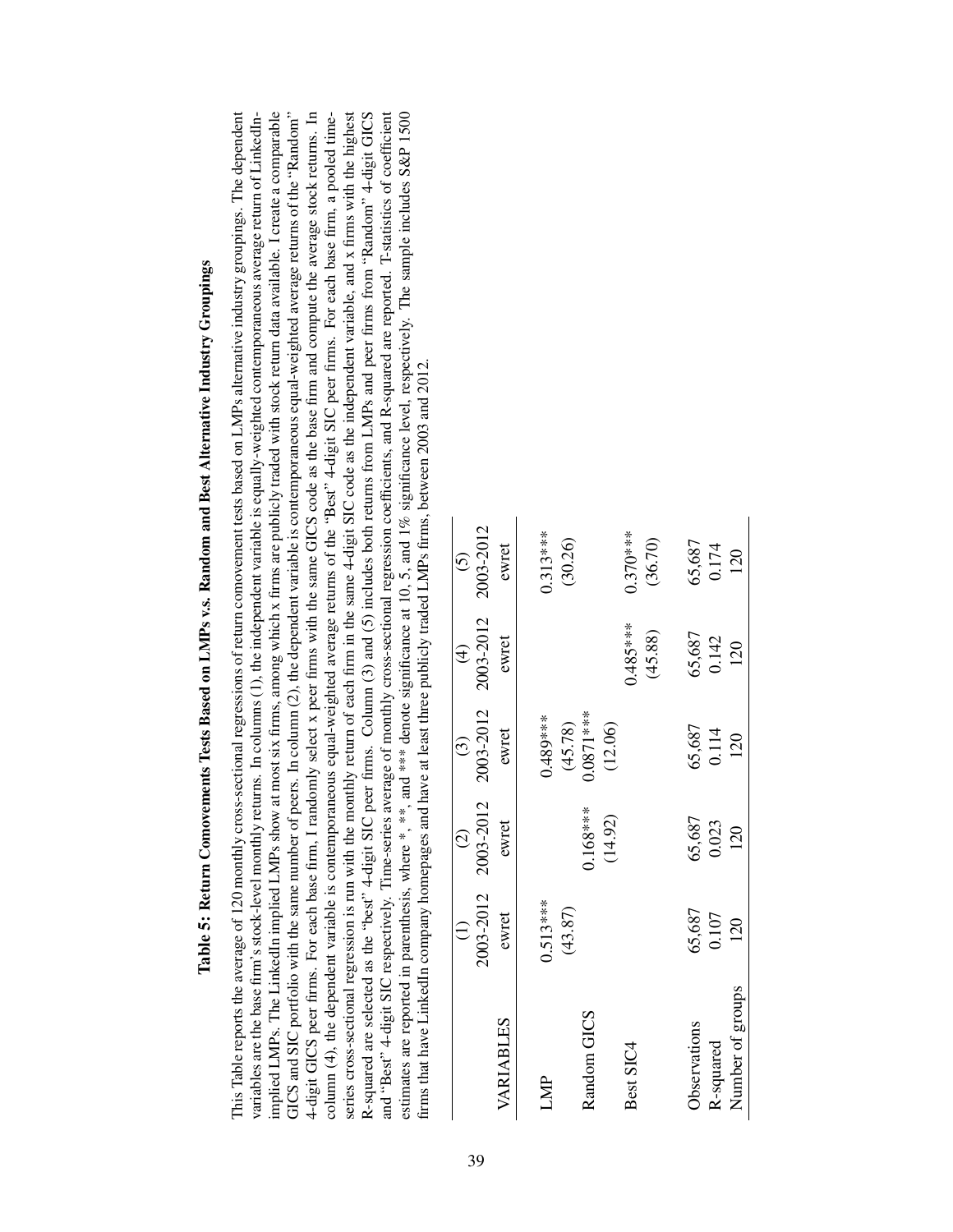### <span id="page-41-0"></span>Table 6: Accounting Ratios Comovements Tests Based on LMPs v.s. Alternative Industry Groupings This Table reports the average of 10 annual cross-sectional regressions of accounting-based performance metrics comovement tests based on LMPs and alternative industry groupings. The dependent variables are base firm's annual accounting-based performance metrics. Time-series average of annual cross-sectional R-squared are reported in columns (2) to (3). In column (2), the independent variable is contemporaneous average performance metrics of 4-digit SIC peer firms and 4-digit GICS peer firms,  $Ratio_{i,t} = \alpha_t + \beta_{1,t}Ratio_{GICS,t} + \beta_{2,t} Ratio_{SIC,t} + \varepsilon_{i,t}$ . In column (3), average performance metrics from LMPs are add to the estimation specification in column (3),  $Ratio_{i,t} = \alpha_t + \beta_{LMP,t}Ratio_{LMP,t} + \beta_{1,t} Ratio_{GICS,t} + \beta_{2,t} Ratio_{SIC,t} + \varepsilon_{i,t}$ . In column (4), Time-series average of yearly cross-sectional regression coefficient estimates  $\beta_{LMP,t}$  are reported, where \*, \*\*, and \*\*\* denote significance at 10, 5, and 1% significance level, respectively. The sample includes S&P 1500 firms that have LinkedIn company homepages and have at least three publicly traded LMPs firms, between 2003 and 2012. Observations with missing total assets, long term debt, net income before extraordinary items, or operating income after depreciation, or with negative common or total equity, share price smaller than \$3 at the end of the fiscal year, net sales smaller than \$100 million are dropped. The calculation and definition of accounting-based performance metrics are detailed in the Appendix Table [4.](#page-48-0)

|                                       | Num. Panel Obs | GICS+SIC  | GICS+SIC<br>$+LMP$ | <b>LMP</b>  |
|---------------------------------------|----------------|-----------|--------------------|-------------|
|                                       |                | R-squared | R-squared          | Coefficient |
|                                       | (1)            | (2)       | (3)                | (4)         |
| <b>Expense Ratios</b>                 |                |           |                    |             |
| rdpersales                            | 6,324          | 0.677     | 0.757              | $0.627***$  |
| sgapersales                           | 5,321          | 0.556     | 0.623              | $0.565***$  |
| rdsgapersales                         | 5,321          | 0.597     | 0.676              | $0.623***$  |
| <b>Employment Ratios</b><br>empgrowth | 5,333          | 0.041     | 0.057              | $0.180***$  |
| <b>Valuation Multiples</b>            |                |           |                    |             |
| pb                                    | 5,940          | 0.081     | 0.111              | $0.284***$  |
| evs                                   | 5,940          | 0.358     | 0.430              | $0.463***$  |
| pe                                    | 5,940          | 0.007     | 0.012              | $0.0872**$  |
| <b>Profitability Ratios</b>           |                |           |                    |             |
| roa                                   | 6,324          | 0.103     | 0.1659             | $0.430***$  |
| roe                                   | 6,324          | 0.032     | 0.052              | $0.211***$  |
| leverage                              | 6,324          | 0.064     | 0.075              | $0.129***$  |
| salesgrowth                           | 5,537          | 0.151     | 0.187              | $0.315***$  |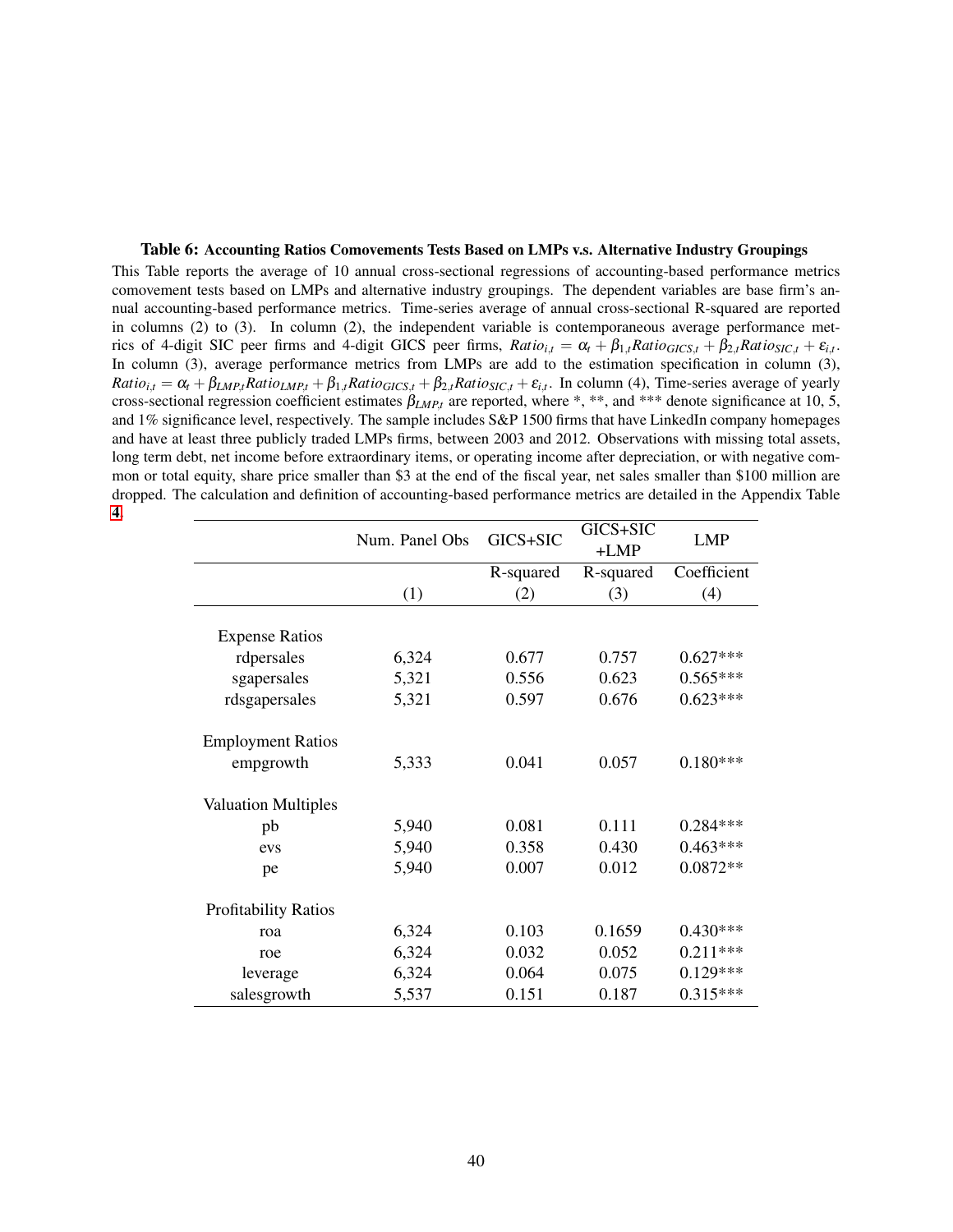<span id="page-42-0"></span>

| implies stronger connections in the labor market. |                       |                      |                       |                         |                       | The dependent variables are base firm's stock-level monthly returns. In columns $(1)$ to $(3)$ , the independent<br>variable is equally-weighted contemporaneous average return of LinkedIn-implied LMPs. In columns (4) to (6), the independent variable is equally-weighted<br>T-statistics of coefficient estimates are reported in parenthesis, where *, **, and *** denote significance at 10, 5, and 1% significance level, respectively. The<br>sample includes S&P 1500 firms that have LinkedIn company homepages and have at least three publicly traded LMPs firms, between 2003 and 2012. Base firms<br>similarity. The sample is sorted into terciles based on the average skill similarity between the base firm and its LMPs. Skill similarity $s_{i,j}$ is defined in equation<br>(1). $s_{i,j}$ is measured as the fraction of common skills shared by firm <i>i</i> and firm <i>j</i> , divided by the number of total skills of firm <i>i</i> and firm <i>j</i> . Higher skill similarity<br>This table reports the average of 120 monthly cross-sectional regressions of return comovement tests based on LMPs and alternative industry groupings by skill<br>contemporaneous average return of 4-digit GICS peer firms. Time-series average of monthly cross-sectional regression coefficients, and R-squared are reported.<br>in column (1) and (4) share the fewest skills with their LMPs, and base firms in column (3) and (6) share the most skills with their LMPs. |
|---------------------------------------------------|-----------------------|----------------------|-----------------------|-------------------------|-----------------------|------------------------------------------------------------------------------------------------------------------------------------------------------------------------------------------------------------------------------------------------------------------------------------------------------------------------------------------------------------------------------------------------------------------------------------------------------------------------------------------------------------------------------------------------------------------------------------------------------------------------------------------------------------------------------------------------------------------------------------------------------------------------------------------------------------------------------------------------------------------------------------------------------------------------------------------------------------------------------------------------------------------------------------------------------------------------------------------------------------------------------------------------------------------------------------------------------------------------------------------------------------------------------------------------------------------------------------------------------------------------------------------------------------------------------------------------------------------------------------------------|
|                                                   | $\widehat{\Xi}$       | $\odot$              | $\odot$               | $\widehat{\mathcal{F}}$ | $\tilde{S}$           | $\odot$                                                                                                                                                                                                                                                                                                                                                                                                                                                                                                                                                                                                                                                                                                                                                                                                                                                                                                                                                                                                                                                                                                                                                                                                                                                                                                                                                                                                                                                                                        |
| Sample Period                                     | 2003-2012             | 2003-2012            | 2003-2012             | 2003-2012               | 2003-2012             | 2003-2012                                                                                                                                                                                                                                                                                                                                                                                                                                                                                                                                                                                                                                                                                                                                                                                                                                                                                                                                                                                                                                                                                                                                                                                                                                                                                                                                                                                                                                                                                      |
| Skill Quantile                                    | Low                   | Medium               | High                  | Low                     | Medium                | High                                                                                                                                                                                                                                                                                                                                                                                                                                                                                                                                                                                                                                                                                                                                                                                                                                                                                                                                                                                                                                                                                                                                                                                                                                                                                                                                                                                                                                                                                           |
| LMP                                               | $0.306***$<br>(19.23) | 0.474****<br>(32.49) | $0.658***$<br>(49.41) |                         |                       |                                                                                                                                                                                                                                                                                                                                                                                                                                                                                                                                                                                                                                                                                                                                                                                                                                                                                                                                                                                                                                                                                                                                                                                                                                                                                                                                                                                                                                                                                                |
| GICS4                                             |                       |                      |                       | $0.717***$<br>(19.76)   | $0.888***$<br>(33.40) | $1.015***$<br>(35.89)                                                                                                                                                                                                                                                                                                                                                                                                                                                                                                                                                                                                                                                                                                                                                                                                                                                                                                                                                                                                                                                                                                                                                                                                                                                                                                                                                                                                                                                                          |
| Total Num. of                                     |                       |                      |                       |                         |                       |                                                                                                                                                                                                                                                                                                                                                                                                                                                                                                                                                                                                                                                                                                                                                                                                                                                                                                                                                                                                                                                                                                                                                                                                                                                                                                                                                                                                                                                                                                |

| Į      |
|--------|
|        |
| י      |
|        |
|        |
| l<br>j |
|        |
| I      |
| j      |
| l      |
| ļ      |

Total Num. of

panel observations

Number of months

R-squared

panel observations 21,122 25,936 28,965 21,122 25,936 28,965 R-squared 0.039 0.039 0.000 0.000 0.096 0.096 0.097 0.197 0.197 0.000 0.009 0.096 Number of months 120 120 120 120 120 120 120

 $\frac{28,965}{0.197}$ 

25,936<br>0.100<br>120

21,122<br>0.039 120

28,965 0.139 120

25,936<br>0.096 120

21,122<br>0.041 120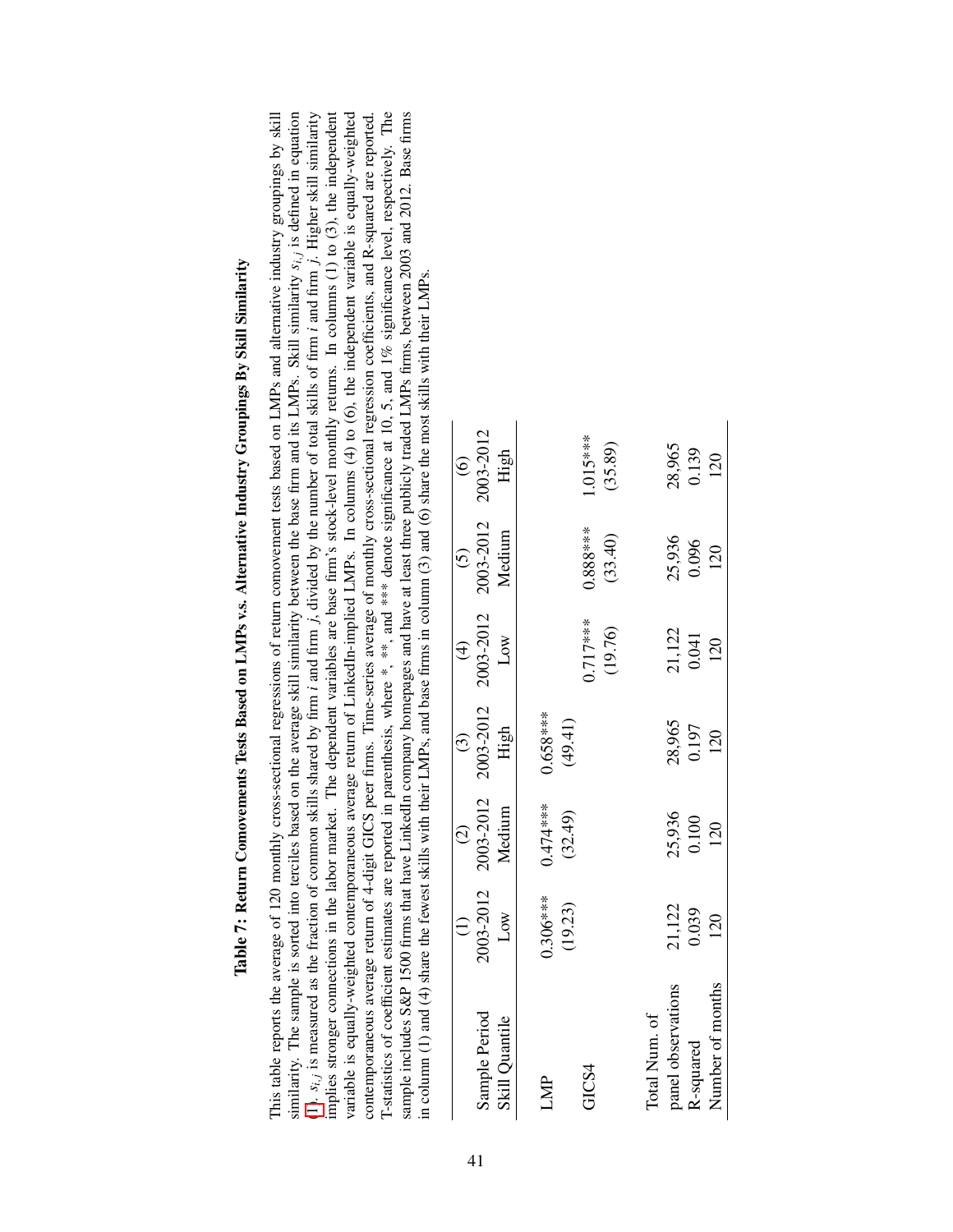<span id="page-43-0"></span>

Table 8: Return Comovements Tests Based on LMPs v.s. Alternative Industry Groupings By R&D Intensity

Table 8: Return Comovements Tests Based on LMPs v.s. Alternative Industry Groupings By R&D Intensity

|                    | $\widehat{c}$   | $\widehat{c}$   | $\odot$         | $\widehat{\mathcal{F}}$ | $\odot$         | $\odot$         |
|--------------------|-----------------|-----------------|-----------------|-------------------------|-----------------|-----------------|
| Sample Period      | 2003-2012       | 2003-2012       | 2003-2012       | 2003-2012               | 2003-2012       | 2003-2012       |
| R&D Quantile       | Zero            | Low             | High            | Zero                    | Low             | High            |
| LMP                | $0.540***$      | 0.431 ***       | $0.317***$      |                         |                 |                 |
|                    | (43.19)         | (18.60)         | (15.28)         |                         |                 |                 |
| GICS4              |                 |                 |                 | $0.948***$              | $0.758***$      | $0.721***$      |
|                    |                 |                 |                 | (33.68)                 | (16.40)         | (12.11)         |
| Total Num. of      |                 |                 |                 |                         |                 |                 |
| panel observations | 50,686<br>0.142 | 11,740<br>0.087 | 19,784<br>0.040 | 50,686<br>0.114         | 11,740<br>0.066 | 19,784<br>0.044 |
| R-squared          |                 |                 |                 |                         |                 |                 |
| Number of months   | 120             | 120             | 120             | 120                     | 120             | 120             |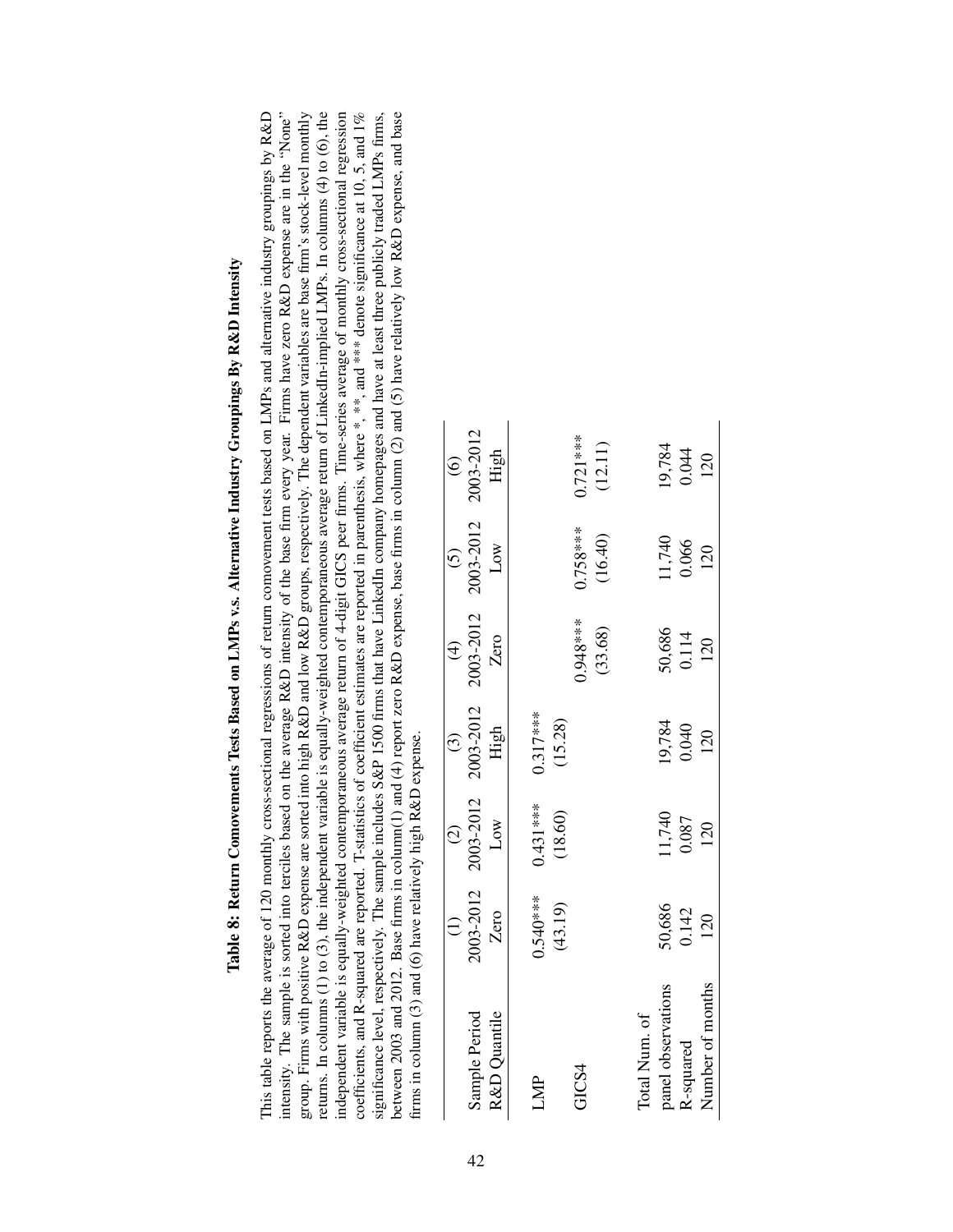|                  |                     | $\widehat{\infty}$ | $\widehat{\mathfrak{S}}$ | $\widehat{\mathcal{F}}$ | $\odot$     | $\odot$    | $\widehat{C}$   | $\circledast$  | $\widehat{\mathfrak{G}}$ |
|------------------|---------------------|--------------------|--------------------------|-------------------------|-------------|------------|-----------------|----------------|--------------------------|
|                  | 2003-2007 2008-2011 |                    | 2012                     | 2003-2007               | 2003-2007   | 2008-2011  | 2008-2011       | 2012           | 2012                     |
| VARIABLES        | ewret               | ewret              | ewret                    | ewret                   | ewret       | ewret      | ewret           | ewret          | ewret                    |
| LMP              | $0.505***$          | $0.525***$         | $0.487***$               |                         | $0.272***$  |            | $0.303***$      |                | $0.315***$               |
|                  | (31.72)             | (23.74)            | (22.93)                  |                         | (19.50)     |            | (16.06)         |                | (15.23)                  |
| GICS4            |                     |                    |                          | $0.536***$              | $0.431***$  | $0.399***$ | $0.320***$      | $0.386***$     | $0.286***$               |
|                  |                     |                    |                          | (16.16)                 | (14.30)     | (10.09)    | (9.630)         | (8.759)        | (7.471)                  |
| SIC <sub>4</sub> |                     |                    |                          | $0.136***$              | $0.0915***$ | $0.151***$ | $0.104***$      | $0.109***$     | $0.0652**$               |
|                  |                     |                    |                          | (7.279)                 | (5.313)     | (5.722)    | (3.985)         | (4.343)        | (2.690)                  |
| NAICS6           |                     |                    |                          | $0.0551***$             | $0.0416***$ | $0.114***$ | $0.0771***$     | $0.131***$     | $0.0918***$              |
|                  |                     |                    |                          | (3.714)                 | (2.922)     | (5.474)    | (3.798)         | (4.763)        | (3.720)                  |
| TNIC             |                     |                    |                          | $0.267***$              | $0.174***$  | $0.279***$ | $0.181***$      | $0.272***$     | $0.179***$               |
|                  |                     |                    |                          | (16.31)                 | (12.12)     | (12.26)    | (8.771)         | (11.64)        | (8.138)                  |
| Observations     | 34,896              | 23,026             | 15,646                   | 34,896                  | 34,896      | 23,026     |                 | 15,646         | 15,646                   |
| R-squared        | 0.101               | 0.125              | 0.096                    | 0.130                   | 0.150       | 0.148      | 23,026<br>0.178 | 0.105          | 0.136                    |
| Number of groups | $^{\circ}$          | 36                 | $\overline{c}$           | $\degree$               | $\degree$   | 36         | 36              | $\overline{c}$ | $\overline{c}$           |

# Appendix Table 1: Return Comovement Tests Based on LMPs v.s. Alternative Industry Groupings with Out of Sample Tests Appendix Table 1: Return Comovement Tests Based on LMPs v.s. Alternative Industry Groupings with Out of Sample Tests

<span id="page-44-0"></span>(8), (9). The dependent variables are base firm's stock-level monthly returns. In columns (1) to (4), the independent variable is equally-weighted contemporaneous average return of LinkedIn-implied LMPs. In columns (5) to (9), the independent variables include returns from 4-digit SIC peer firms, 4-digit GICS peer firms, T-statistics of coefficient estimates are reported in parenthesis, \*, \*\*, and \*\*\* denote significance at 10, 5, and 1% significance level, respectively. The sample This table reports the average of several monthly cross-sectional regressions of return comovement tests based on LMPs and alternative industry groupings with or TNIC (Hoberg and Phillips [2013]) peer firms as controls. Time-series average of monthly cross-sectional regression coefficients, and R-squared are reported. This table reports the average of several monthly cross-sectional regressions of return comovement tests based on LMPs and alternative industry groupings with different time periods. The sample period is from 2003 to 2007 in columns  $(1)$ ,  $(4)$ ,  $(5)$ ; from 2008 to 2010 in columns  $(2)$ ,  $(6)$ ,  $(7)$ ; from 2011 to 2012 in column  $(3)$ , different time periods. The sample period is from 2003 to 2007 in columns (1), (4), (5); from 2008 to 2010 in columns (2), (6), (7); from 2011 to 2012 in column (3), (8), (9). The dependent variables are base firm's stock-level monthly returns. In columns (1) to (4), the independent variable is equally-weighted contemporaneous average return of LinkedIn-implied LMPs. In columns (5) to (9), the independent variables include returns from 4-digit SIC peer firms, 4-digit GICS peer firms, or TNIC [\(Hoberg](#page-33-2) and Phillips [\[2013\]](#page-33-2)) peer firms as controls. Time-series average of monthly cross-sectional regression coefficients, and R-squared are reported. T-statistics of coefficient estimates are reported in parenthesis, \*, \*\*, and \*\*\* denote significance at 10, 5, and 1% significance level, respectively. The sample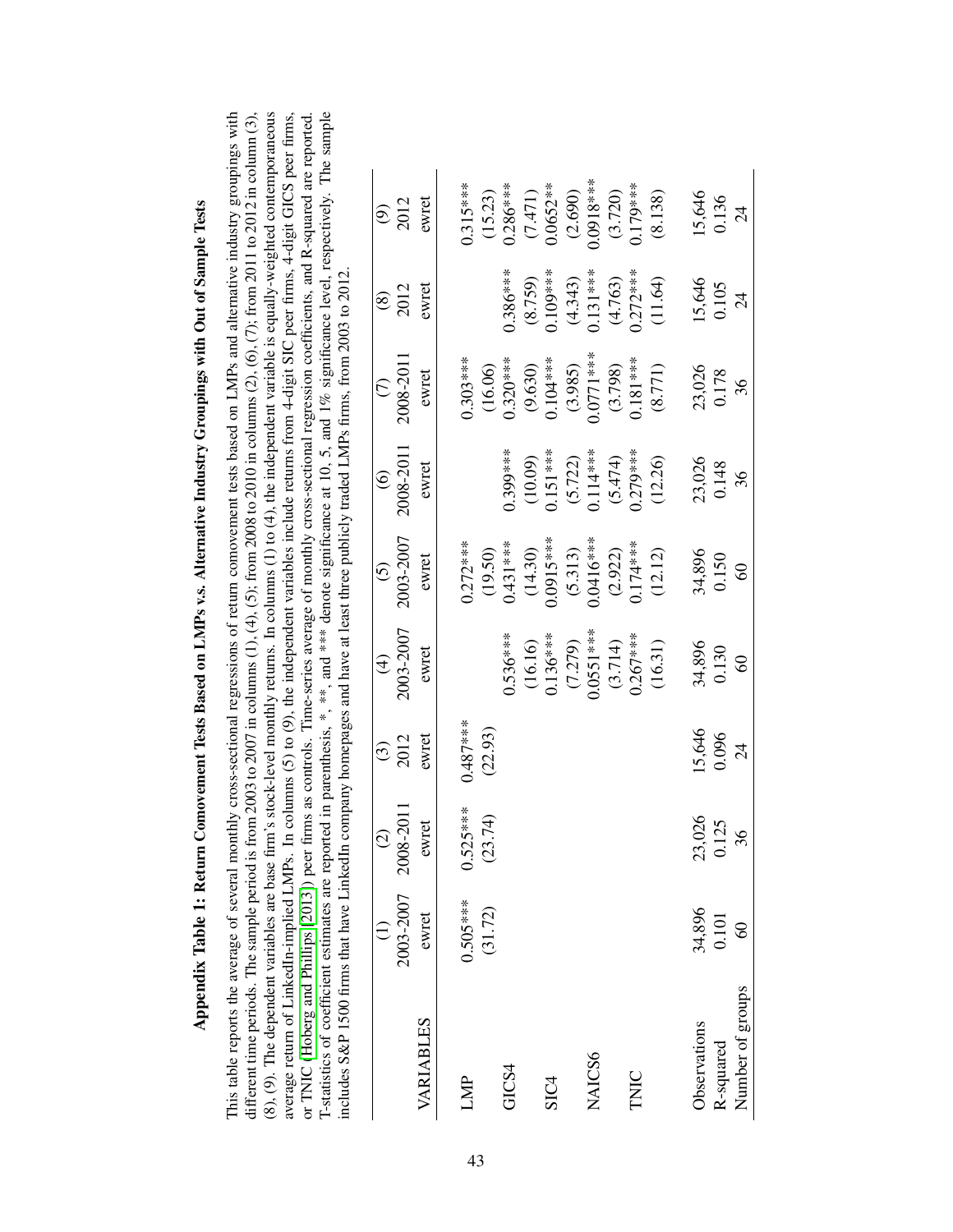|                  |                 | $\widehat{C}$ | $\odot$         | $\bigoplus$     | $\odot$         | $\odot$                  |                       |
|------------------|-----------------|---------------|-----------------|-----------------|-----------------|--------------------------|-----------------------|
|                  | 2003-2012       | 2003-2012     | 2003-2012       | 2003-2012       | 2003-2012       | 2003-2012                | 2003-2012             |
| VARIABLES        | ewret           | ewret         | ewret           | ewret           | ewret           | ewret                    | ewret                 |
| LMP              | $0.480***$      |               |                 |                 |                 |                          | $0.265***$            |
|                  | (42.62)         |               |                 |                 |                 |                          | (27.23)               |
| SIC <sub>4</sub> |                 | $0.437***$    |                 |                 |                 | $0.135***$               | $0.0936***$           |
|                  |                 | (31.48)       |                 |                 |                 |                          |                       |
| GICS4            |                 |               | $0.896***$      |                 |                 | $(10.44)$<br>0.476***    | $(7.612)$<br>0.386*** |
|                  |                 |               | (41.62)         |                 |                 |                          | (18.40)               |
| NAICS6           |                 |               |                 | $0.371***$      |                 | $(20.58)$<br>$0.0767***$ | 1.0546***             |
|                  |                 |               |                 | (26.78)         |                 |                          |                       |
| TNIC             |                 |               |                 |                 | $0.550***$      | $(6.956)$<br>0.252***    | $(5.265)$<br>0.167*** |
|                  |                 |               |                 |                 | (37.27)         | $(21.54)$<br>Yes         | (15.51)               |
| Characteristic   | Yes             | Yes           | Yes             | Yes             | Yes             |                          | Yes                   |
| Controls         |                 |               |                 |                 |                 |                          |                       |
| Observations     | 71,976<br>0.133 | 71,976        |                 | 71,976<br>0.101 | 71,976<br>0.121 |                          | 71,976<br>0.181       |
| R-squared        |                 | 0.111         | 71,976<br>0.127 |                 |                 | 71,976<br>0.160          |                       |
| Number of groups | 120             | 120           | 120             | 120             | 120             | 120                      | 120                   |

<span id="page-45-0"></span>

| I<br>ׇ֚֓                                                            |
|---------------------------------------------------------------------|
|                                                                     |
|                                                                     |
|                                                                     |
| ١                                                                   |
|                                                                     |
| l                                                                   |
|                                                                     |
|                                                                     |
|                                                                     |
|                                                                     |
|                                                                     |
|                                                                     |
|                                                                     |
|                                                                     |
|                                                                     |
|                                                                     |
|                                                                     |
|                                                                     |
|                                                                     |
|                                                                     |
|                                                                     |
|                                                                     |
|                                                                     |
|                                                                     |
|                                                                     |
|                                                                     |
|                                                                     |
|                                                                     |
|                                                                     |
|                                                                     |
|                                                                     |
| I<br>I                                                              |
|                                                                     |
|                                                                     |
|                                                                     |
|                                                                     |
|                                                                     |
| ı                                                                   |
| j                                                                   |
|                                                                     |
|                                                                     |
|                                                                     |
| $\overline{\phantom{a}}$<br>i                                       |
| ֦                                                                   |
|                                                                     |
|                                                                     |
|                                                                     |
| $\begin{array}{c} \n\cdot & \cdot \\ \n\cdot & \cdot \n\end{array}$ |
|                                                                     |
| $\frac{1}{2}$<br>ľ                                                  |
| Ę                                                                   |
| ppen<br>l<br>ŕ                                                      |

This Table reports the average of 120 monthly cross-sectional regressions of return comovement tests based on LMPs and alternative industry groupings. The the base firm's own past 12 months returns, skipping the most recent one month, Momentumn<sub>it</sub>, are included as additional controls. In columns (1) to (5), the independent variable is equally-weighted contemporaneous average return of LinkedIn-implied LMPs, 4-digit SIC peer firms, 6-digit NAICS peers, 4-digit GICS peers, or TNIC (Hoberg and Phillips [2013]) peers, respectively. Column (7) includes both returns from LMP and peer firms from all alternative industry groupings. Time-series average of monthly cross-sectional regression coefficients, and R-squared are reported. T-statistics of coefficient estimates are reported in parenthesis, dependent variables are the base firm's stock-level monthly returns. In all specifications, log of book to market  $Log(B/M)_{i,t}$ , log of market cap  $Log(Size)_{i,t}$ , and where \*, \*\*, and \*\*\* denote significance at 10, 5, and 1% significance level, respectively. The sample includes S&P 1500 firms that have Linkedin company This Table reports the average of 120 monthly cross-sectional regressions of return comovement tests based on LMPs and alternative industry groupings. The dependent variables are the base firm's stock-level monthly returns. In all specifications, log of book to market  $Log(B/M)_{i,t}$ , log of market cap  $Log(Size)_{i,t}$ , and the base firm's own past 12 months returns, skipping the most recent one month, *Momentumni*,*t* are included as additional controls. In columns (1) to (5), the independent variable is equally-weighted contemporaneous average return of LinkedIn-implied LMPs, 4-digit SIC peer firms, 6-digit NAICS peers, 4-digit GICS peers, or TNIC [\(Hoberg](#page-33-2) and Phillips [\[2013\]](#page-33-2)) peers, respectively. Column (7) includes both returns from LMP and peer firms from all alternative industry groupings. Time-series average of monthly cross-sectional regression coefficients, and R-squared are reported. T-statistics of coefficient estimates are reported in parenthesis, where \*, \*\*, and \*\*\* denote significance at 10, 5, and 1% significance level, respectively. The sample includes S&P 1500 firms that have LinkedIn company homepages and have at least three publicly traded LMPs firms, between 2003 and 2012.  $1.1111T$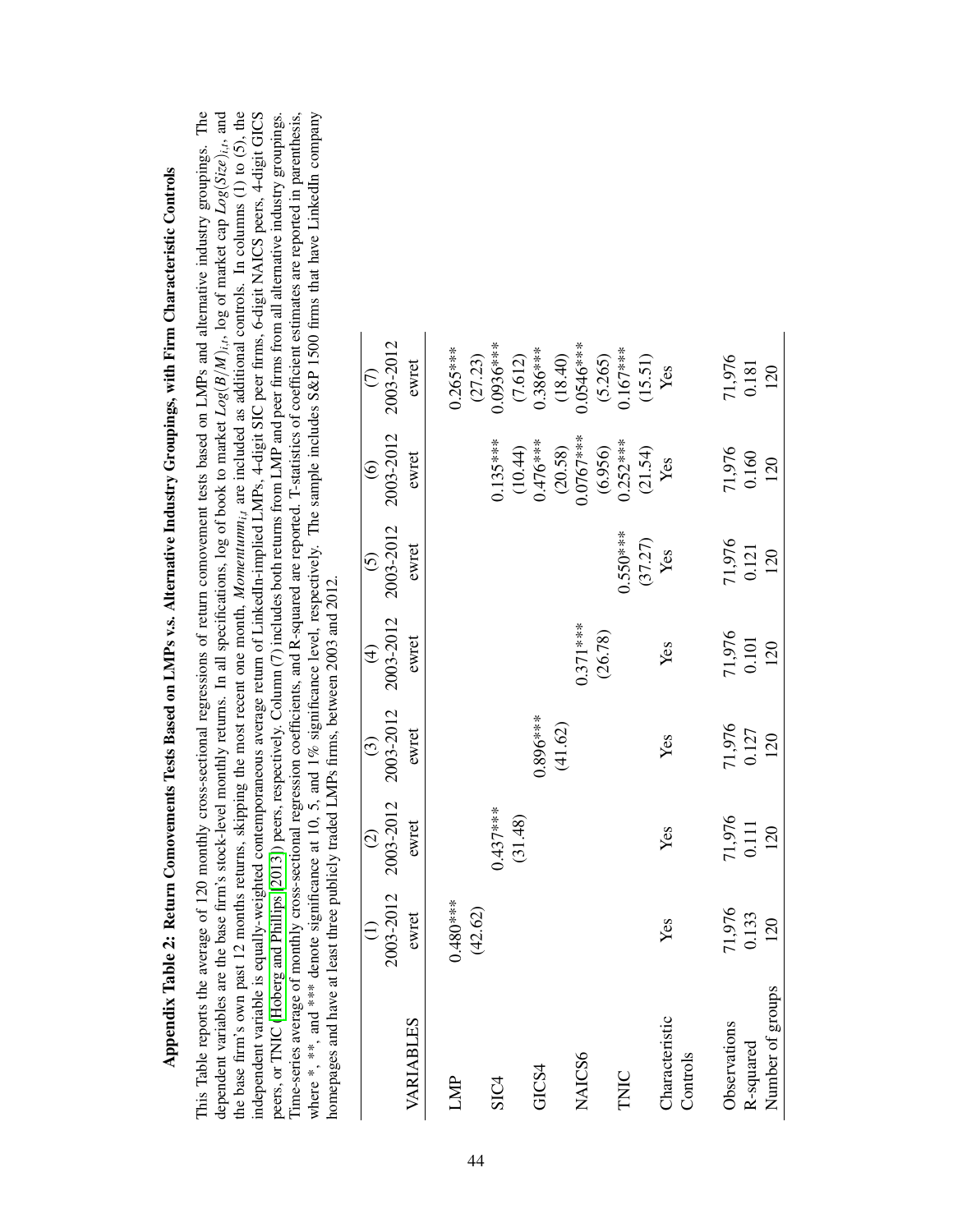Appendix Table 3: Return Comovement Tests based on LMP vs. Alternative Industry Groupings, Value Weighted Average Returns and Different Appendix Table 3: Return Comovement Tests based on LMP vs. Alternative Industry Groupings, Value Weighted Average Returns and Different Number of Publicly Trade LMPs Number of Publicly Trade LMPs

year fixed effects are included. The dependent variables are base firm's stock-level monthly returns. In columns (1), (3) and (5), the independent variables the independent variables include both contemporaneous value-weighted average returns of LinkedIn-implied LMP firms, and 4-digit SIC peer firms, 4-digit GICS peer firms, as well as TNIC peer firms. Specifications in columns (1) to (6) include market excess return as an additional control. The sample period in columns This table reports pooled time-series cross-sectional regressions of return comovement tests based on LMPs and alternative industry groupings. In all specification, include contemporaneous value-weighted average returns of 4-digit SIC peer firms, 4-digit GICS peer firms, and TNIC peer firms. In columns (2), (4) and (6), (1) and (2) is from 2003 to 2012, in columns (3) and (4) is from 2003 to 2010, and in columns (4) and (5) is from 2011 to 2012. The sample in columns (1) and (2) require at least three publicly trade LMP firms, while the rest requires at least four publicly traded LMP firms. T-statistics of coefficient estimates are calculated based on the standard errors clustered at firm level, and they are reported in the parenthesis, where  $*$ ,  $**$ , and  $***$  denote significance at 10, 5, and 1% significance This table reports pooled time-series cross-sectional regressions of return comovement tests based on LMPs and alternative industry groupings. In all specification, year fixed effects are included. The dependent variables are base firm's stock-level monthly returns. In columns (1), (3) and (5), the independent variables include contemporaneous value-weighted average returns of 4-digit SIC peer firms, 4-digit GICS peer firms, and TNIC peer firms. In columns (2), (4) and (6), the independent variables include both contemporaneous value-weighted average returns of LinkedIn-implied LMP firms, and 4-digit SIC peer firms, 4-digit GICS peer firms, as well as TNIC peer firms. Specifications in columns (1) to (6) include market excess return as an additional control. The sample period in columns (1) and (2) is from 2003 to 2012, in columns (3) and (4) is from 2003 to 2010, and in columns (4) and (5) is from 2011 to 2012. The sample in columns (1) and (1) and (2) require at least three publicly trade LMP firms, while the rest requires at least four publicly traded LMP firms. T-statistics of coefficient estimates are calculated based on the standard errors clustered at firm level, and they are reported in the parenthesis, where \*, \*\*, and \*\*\* denote significance at 10, 5, and 1% significance evel, respectively. The sample includes all S&P1500 firms that have LinkedIn profiles and have at least three publicly traded LMPs. level, respectively. The sample includes all S&P1500 firms that have LinkedIn profiles and have at least three publicly traded LMPs.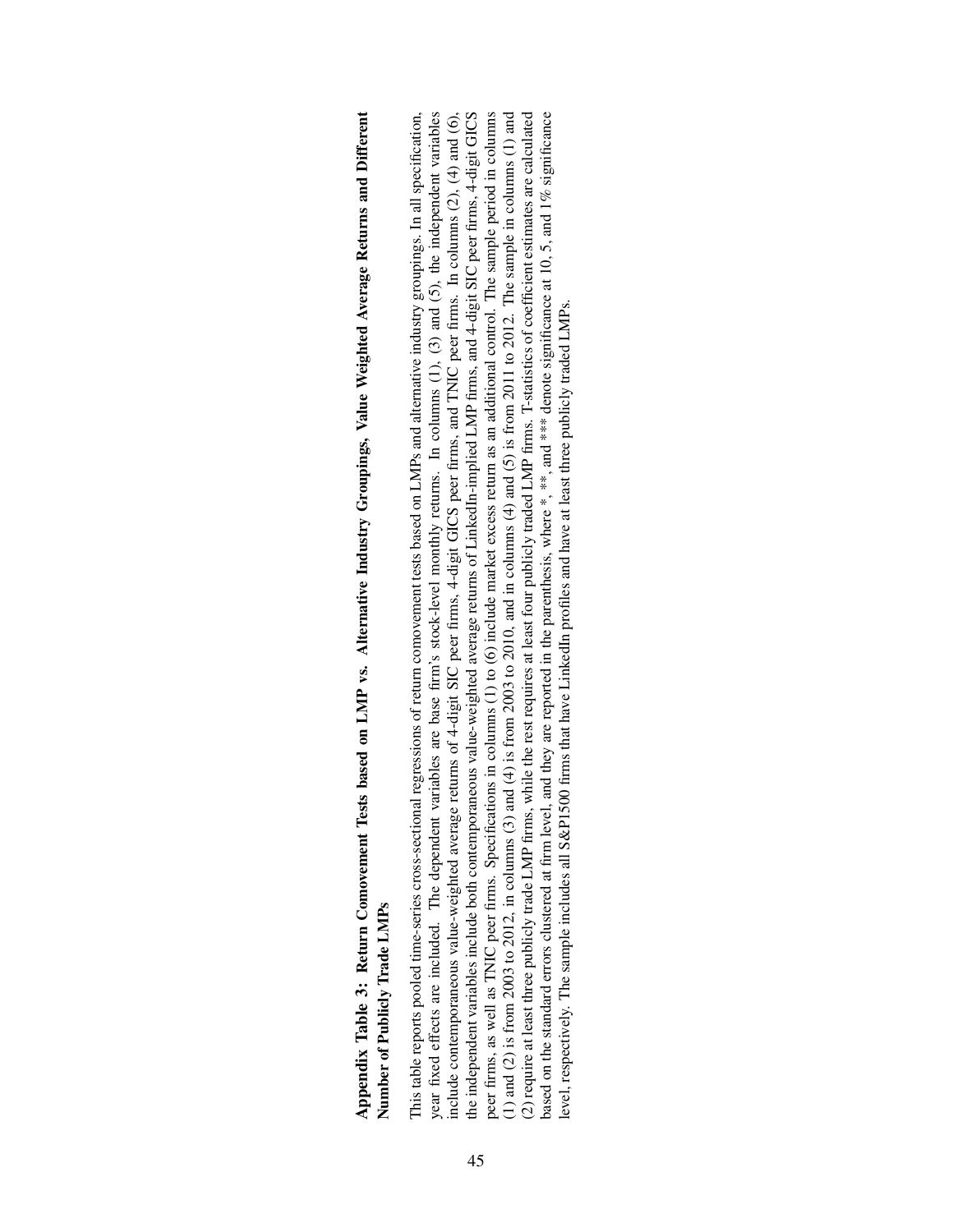<span id="page-47-0"></span>

| ;<br>;                                                                      |                             |
|-----------------------------------------------------------------------------|-----------------------------|
|                                                                             |                             |
|                                                                             |                             |
|                                                                             |                             |
| $\frac{1}{2}$<br>C.<br>ć<br>ļ<br>Ĭ<br>.<br><br>ົ<br>$\frac{1}{2}$<br>l<br>ı | $\zeta$<br> <br> <br> <br>ĺ |

|                     |                         | $\widehat{c}$         | $\widehat{c}$                                    | $\widehat{\mathcal{F}}$ | $\widehat{c}$         | $\widehat{\mathcal{C}}$ |
|---------------------|-------------------------|-----------------------|--------------------------------------------------|-------------------------|-----------------------|-------------------------|
|                     | 2003-2012               | 2003-2012             | 2003-2010                                        | 2003-2010               | 2011-2012             | 2011-2012               |
| VARIABLES           | vwret                   | vwret                 | vwret                                            | vwret                   | vwret                 | vwret                   |
|                     |                         |                       |                                                  |                         |                       |                         |
| VW-LMP              |                         | $0.182***$            |                                                  | $0.203**$               |                       | $0.178**$               |
|                     |                         | (11.63)               |                                                  | (7.998)                 |                       | (6.321)                 |
| VW-TNIC             | $0.244***$              | $0.180***$            | $0.253***$                                       | $0.181***$              | $0.231***$            | $0.183***$              |
|                     | $(10.49)$<br>0.191***   | $(8.410)$<br>0.151*** |                                                  |                         |                       | $(4.868)$<br>0.201***   |
| $VW-SIC4$           |                         |                       | $(7.413)$<br>0.179***                            | $(5.781)$<br>0.132***   | $(6.270)$<br>0.251*** |                         |
|                     | (8.367)                 | $(7.037)$<br>0.316*** | (5.537)                                          |                         |                       | (6.482)                 |
| $VW$ -GICS4         | $0.387***$              |                       | $0.397***$                                       | $(4.237)$<br>0.319***   | $(7.761)$<br>0.285*** | $0.207***$              |
|                     | $(15.12)$<br>$0.182***$ | $(12.92)$<br>0.177*** | $(11.08)$<br>0.232***                            | $(8.981)$<br>0.224***   | $(7.161)$<br>0.164*** | $(5.230)$<br>0.159***   |
| VW-NAICS6           |                         |                       |                                                  |                         |                       |                         |
|                     | (9.737)                 | (9.844)               | (8.415)                                          | (8.355)                 | (6.330)               | (6.324)                 |
| Market              | $.140***$               | $0.135***$            | $0.0506*$                                        | $0.0549*$               | $0.266***$            | $0.272***$              |
|                     | (6.027)                 | (5.956)               | (1.656)                                          | (1.804)                 | (6.029)               | (6.153)                 |
|                     |                         |                       |                                                  |                         |                       |                         |
| Total Num. of       |                         |                       |                                                  |                         |                       |                         |
| panel observations  | 73,566                  | 73,566                | 35,864                                           | 35,864                  | 10,242                |                         |
| Adjusted R-squared  | 0.335                   | 0.341                 | 0.346                                            | 0.351                   | 0.369                 | 10,242<br>0.374         |
| Numb. Public Peers  | At Least 3              | At Least 3            | At Least 4                                       | At Least 4              | At Least 4            | At Least 4              |
| Cluster             | Firm                    | Firm                  | $\ensuremath{\textnormal{\textbf{Firm}}}\xspace$ | Firm                    | Firm                  | Firm                    |
| <b>Fixed Effect</b> | Year                    | Year                  | Year                                             | Year                    | Year                  | Year                    |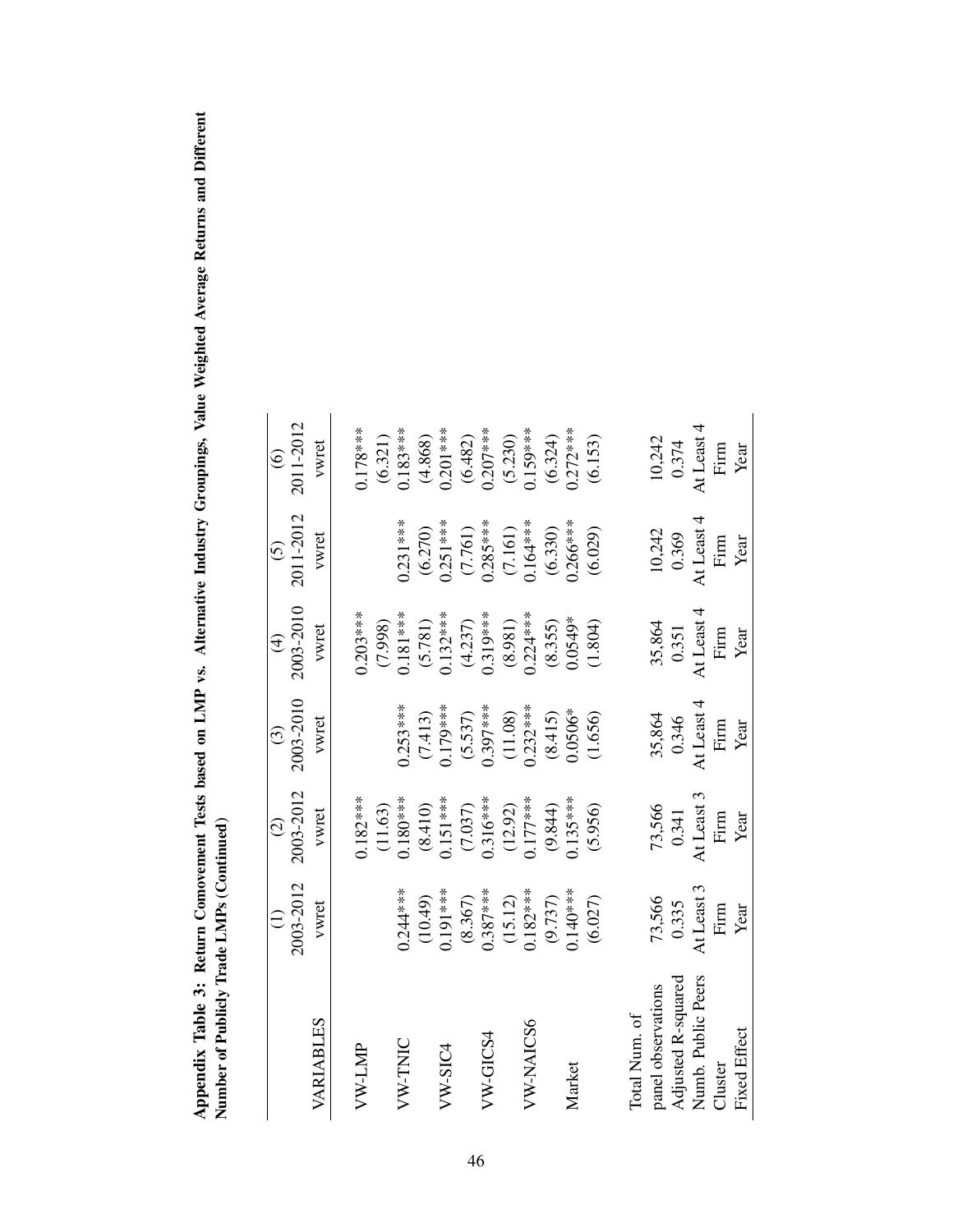### Appendix Table 4: Definitions of Accounting-Based Performance Variables

<span id="page-48-0"></span>This table provides detailed definitions for the accounting-based performance variables used in the paper, including the corresponding Compustat item numbers.

| Variable Names              | Variable Definitions                                                                                                    |
|-----------------------------|-------------------------------------------------------------------------------------------------------------------------|
| <b>Expense Ratios</b>       |                                                                                                                         |
| rdpersales                  | R&D expense (xrd)/net sales (sale)                                                                                      |
| sgapersales                 | SG&A expense (xsga)/net sales (sale)                                                                                    |
| rdsgapersales               | $(R&D$ expense $(xrd)$ + SG&A expense $(xsga)$ )/net sales $(sale)$                                                     |
| <b>Employment Ratios</b>    |                                                                                                                         |
| empgrowth                   | (one year ahead number of employees $\left( \text{emp}_{t+1} \right)$ -emp <sub>t</sub> $\left( \text{emp}_{t} \right)$ |
| <b>Valuation Multiples</b>  |                                                                                                                         |
| pb                          | market cap/total common equity (ceq)                                                                                    |
| evs                         | (market cap+long-term debt(dltt))/net sales(sale)                                                                       |
| pe                          | market cap/net income before extraordinary items (ib)                                                                   |
| <b>Profitability Ratios</b> |                                                                                                                         |
| roa                         | net operating income after depreciation (oiadp)/total assets (at)                                                       |
| roe                         | net income before extraordinary items(ib)/total common equity (ceq)                                                     |
| leverage                    | long term debt (dltt)/total stockholder's equity (seq)                                                                  |
| salesgrowth                 | (one year ahead realized sales $(sale_{t+1})$ -sale <sub>t</sub> )/sale <sub>t</sub>                                    |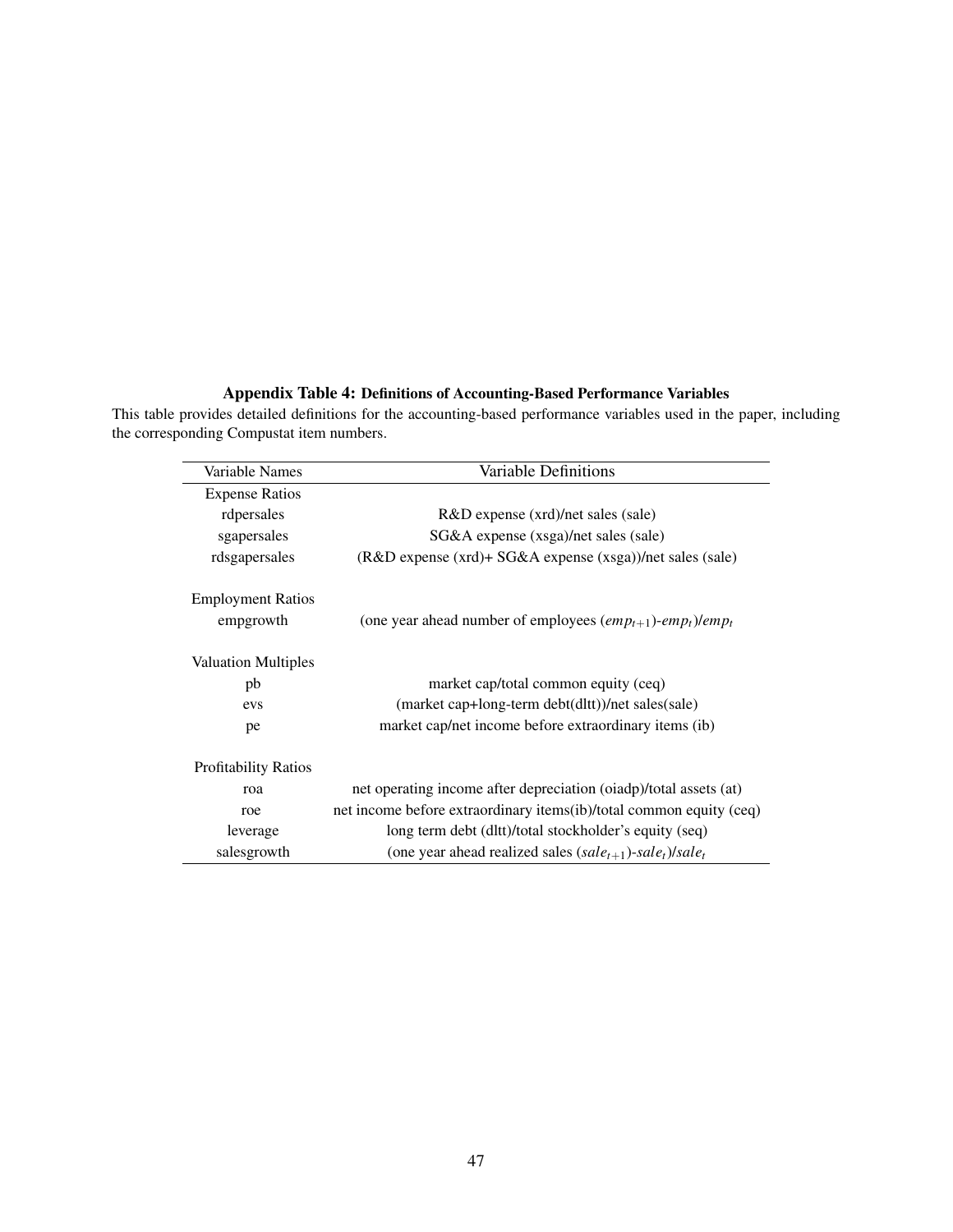|                           | Panel A: Google's LinkedIn-Implied Labor Market Skill Set             |
|---------------------------|-----------------------------------------------------------------------|
| Top Skills & Expertise    | <b>Related Skills</b>                                                 |
|                           | MSN AdCenter, Yahoo Search Marketing, Search Advertising              |
|                           | Organic Search, Adsense, Paid Search Strategy, Google Merchant Center |
| Google Adwords            | Google Ad Planner, Conversion Optimization, Keyword Research,         |
|                           | Paid Search Campaigns, Marin Software, Google Website Optimizer,      |
|                           | Kenshoo, Google Adwords Professional, Adgooroo                        |
|                           | Landing Page Optimization, Google Webmaster Tools, Search Analysis,   |
|                           | NumPy, Django, SciPy, SQLAlchemy, PyQt, Matplotlib,                   |
| Python                    | wxPython, Celery, NLTK, WSGI, Flask, CherryPy, Web2py,                |
|                           | TurboGears, Pygame, Pylons, PyGTK, SCons, Zope, PyUnit                |
|                           | Feature Selection, Semi-supervised Learning, Classifiers,             |
|                           | Dimensionality Reduction, Graphical Models, Reinforcement Learning,   |
| Machine Learning          | Unsupervised Learning, Text Classification, Pattern Recognition,      |
|                           | Recommender Systems, Natural Language Processing, Text Mining,        |
|                           | Object Detection, Collaborative Filtering, SVM, Statistical Machine   |
|                           | Translation, Mahout, Bayesian networks, NLTK, Natural Language        |
|                           | Oozie, Sqoop, Flume, BigTable, Mahout, HBase, Amazon Elastic          |
|                           | MapReduce, Cascading, Hive, Avro, Voldemort, Katta, Cascalog,         |
| MapReduce                 | Collaborative Filtering, Apache Pig, CDH, Relevance, Nutch,           |
|                           | Stream processing, Recommender Systems                                |
|                           | Yahoo Search Marketing, Search Syndication, Account Optimization,     |
|                           | Paid Search Strategy, MSN AdCenter, Adgooroo, Kenshoo, Marin          |
| <b>Search Advertising</b> | Software, Text Ads, Keyword Advertising, Paid Search Campaigns,       |
|                           | DART Search, Google Adwords Professional, Conversion Tracking,        |
|                           | Mobile Search, SearchCenter, Local Search, Keyword Generation,        |
|                           | Google Website Optimizer, Landing Page Optimization                   |

### Appendix Table 5: LinkedIn-Implied Labor Market Skill Set and Skill Similarity

<span id="page-49-0"></span>This table provides the proxy for Google's and Facebook's labor market skill sets in Panel A and B respectively. For each firm, I include the top five skills & expertise listed on its LinkedIn company homepage and the related skills for each of the top five skills. Google has 85 skills and Facebook has 63 skills. They have 37 skills in common, so their skill similarity score is  $s_{Google, Facebook} = \frac{37}{85+63-37} = 0.33$ .